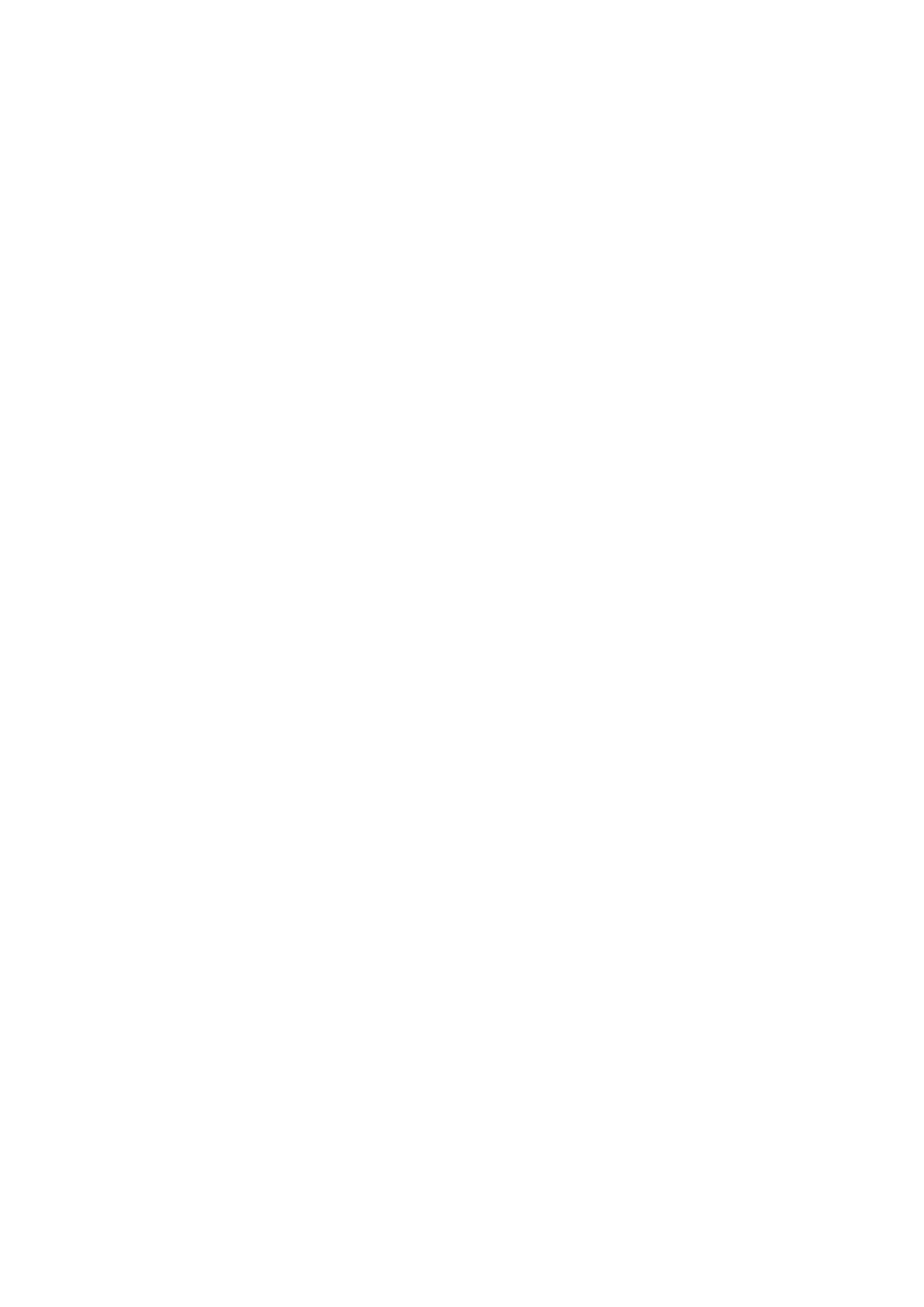22 Station Road Cambridge CB1 2JD United Kingdom

T +44 (0)1223 463500 F +44 (0)1223 461007 camb-ed.com

# 1in Teaching and Learning Materials Evaluation Report\_FINAL revised CA.docx **Materials An Evaluation of T-TEL's**

Evaluation Timeline: 23 June to 30 August 2016 Jonathan Fletcher and Sarah Shepherd

2 September 2016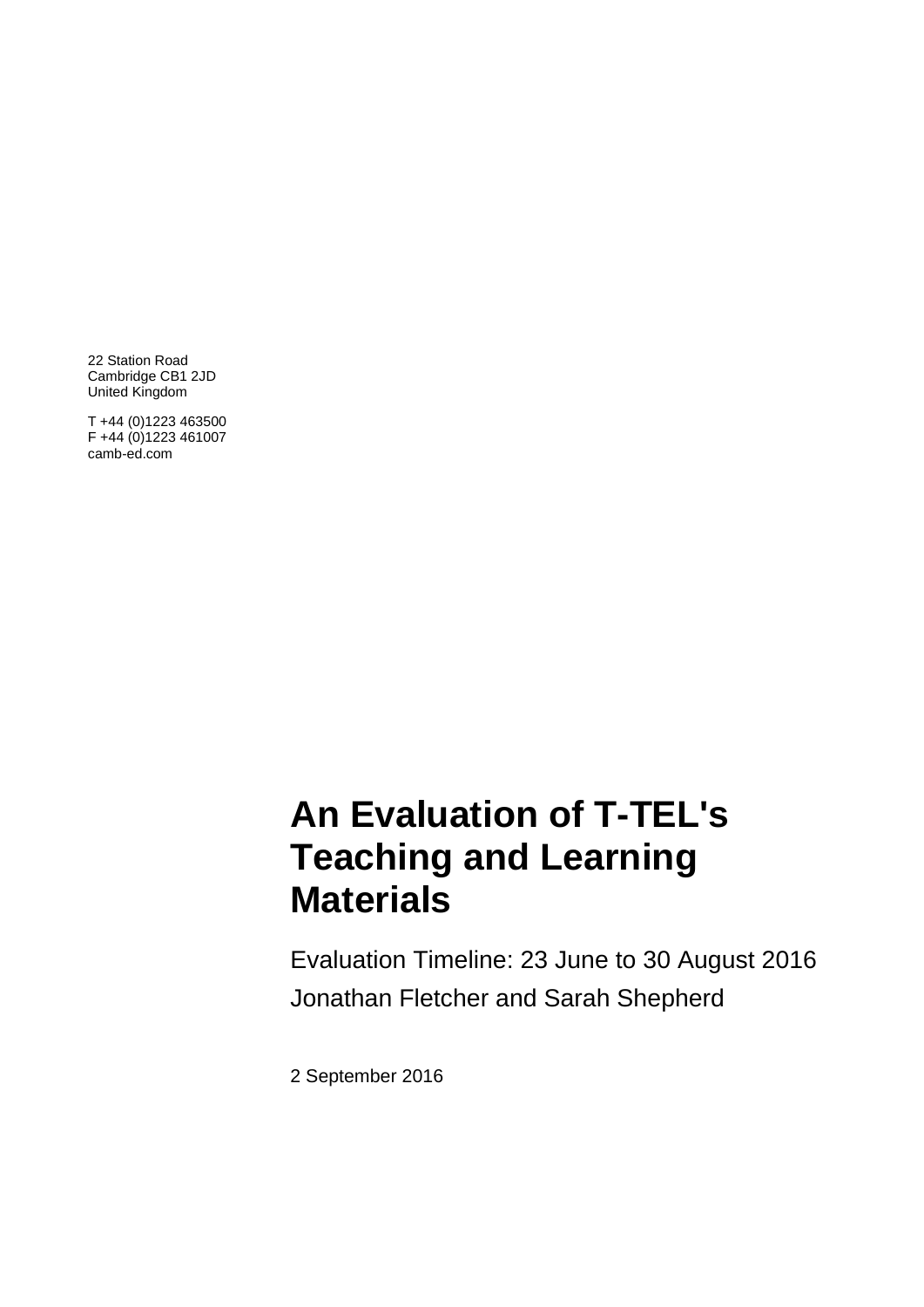| <b>SCHOOL</b>                          | <b>TWO CLEAR WAS SERVED AND</b>         | <b>Walde</b>                              |
|----------------------------------------|-----------------------------------------|-------------------------------------------|
| <b>SCADE ENVIRONMENTAL CARRIER</b>     | 194444                                  | which is an indicated and chain is a work |
| <b>Teaching</b>                        | <b>Teaching</b>                         | <b>Teaching</b>                           |
| <b>Practice</b>                        | <b>Practice</b>                         | <b>Practice</b>                           |
| WARM SHOWS AMERICA                     | <b>B. BOA IL O ESPARA</b>               | NUMBER AND RESID                          |
| <b>START BUTCHER BIS RISK LIBURERS</b> | ning was the molecular provision of the | <b>Ar Monte Education</b>                 |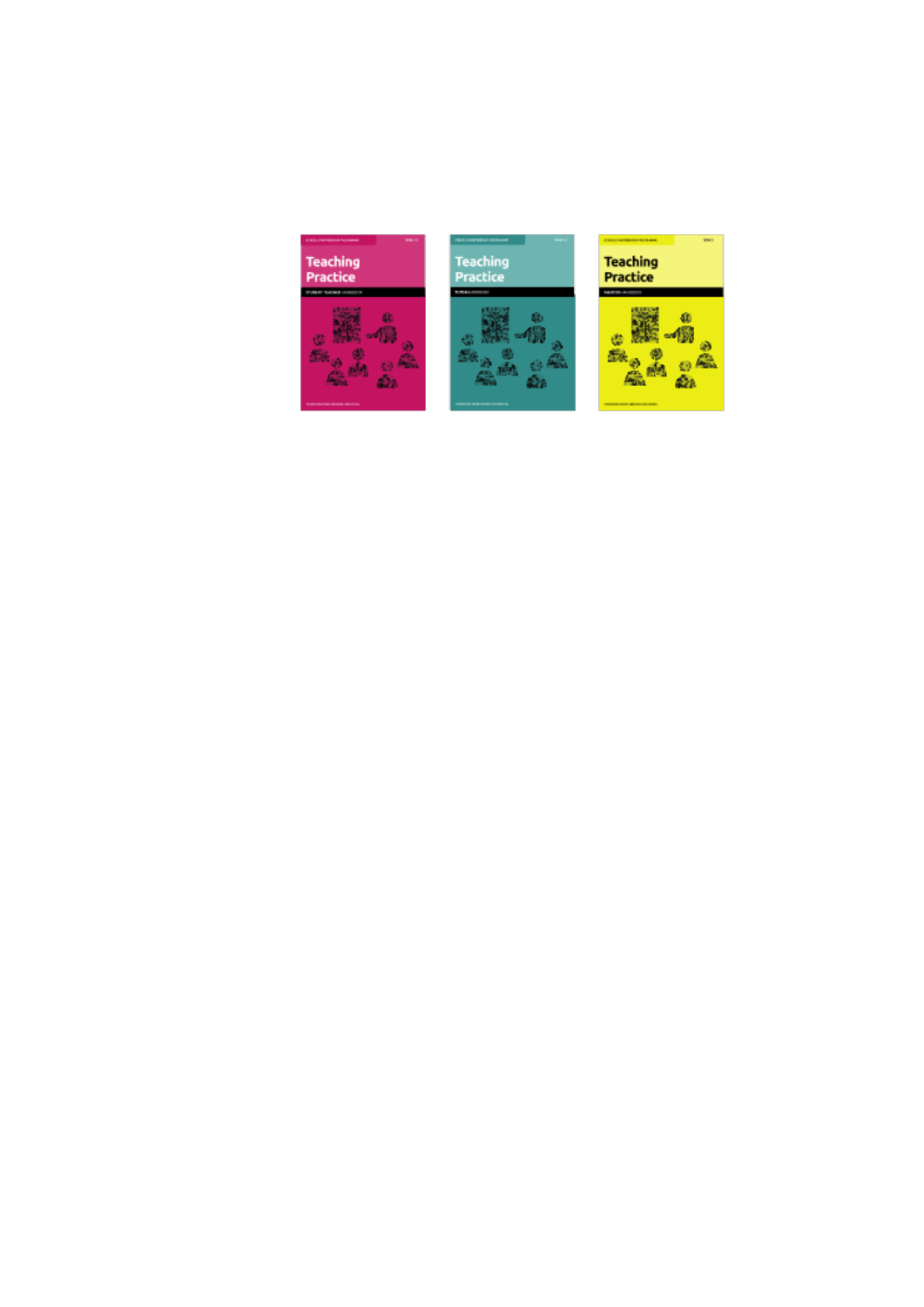# **Acronyms**

| <b>ASBHA</b> | Ashanti Brong Ahafo                                |
|--------------|----------------------------------------------------|
| <b>CoE</b>   | <b>College of Education</b>                        |
| DBE          | Diploma in Basic Education                         |
| DFID         | Department for International Development (UK)      |
| <b>EPS</b>   | <b>Education and Professional Studies</b>          |
| <b>GES</b>   | <b>Ghana Education Service</b>                     |
| <b>JHS</b>   | Junior High School                                 |
| <b>NAB</b>   | <b>National Accreditation Board</b>                |
| <b>NCTE</b>  | National Council for Tertiary Education            |
| <b>NIB</b>   | National Inspectorate Board                        |
| <b>NTC</b>   | <b>National Teaching Council</b>                   |
| <b>PDC</b>   | Professional Development Co-ordinator              |
| <b>PDS</b>   | <b>Professional Development Session</b>            |
| <b>SHS</b>   | Senior High School                                 |
| <b>SPA</b>   | <b>School Partnerships Adviser</b>                 |
| TLA          | Teaching and Learning Adviser                      |
| <b>TP</b>    | <b>Teaching Practice</b>                           |
| <b>TPC</b>   | <b>Teaching Practice Co-ordinator</b>              |
| <b>TPD</b>   | <b>Tutor Professional Development</b>              |
| <b>T-TEL</b> | <b>Transforming Teacher Education and Learning</b> |
| <b>UCC</b>   | University of Cape Coast                           |
| <b>UEW</b>   | University of Education, Winneba                   |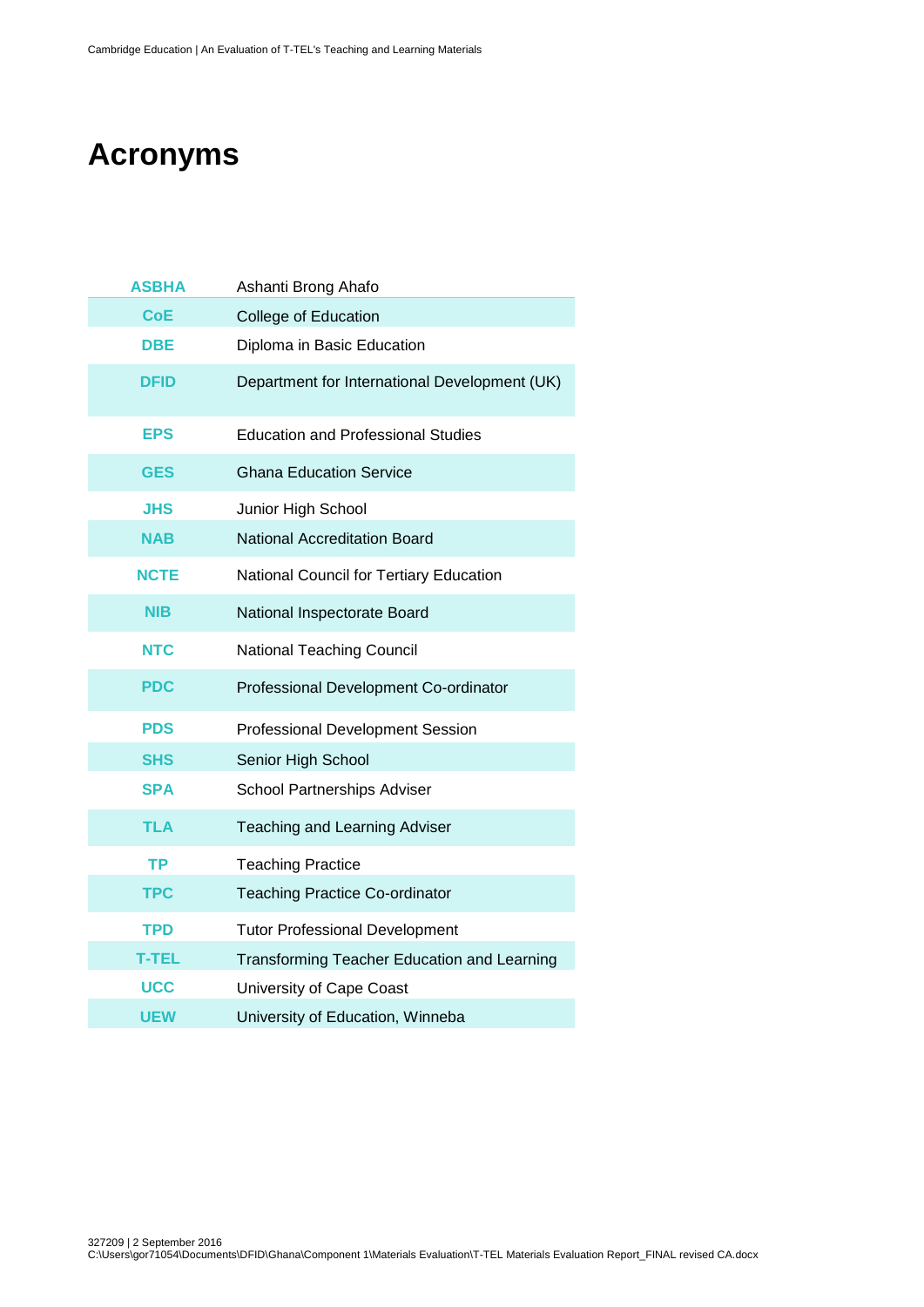This document is issued for the party which commissioned it and for specific purposes connected with the abovecaptioned project only. It should not be relied upon by any other party or used for any other purpose.

We accept no responsibility for the consequences of this document being relied upon by any other party, or being used for any other purpose, or containing any error or omission which is due to an error or omission in data supplied to us by other parties.

This document contains confidential information and proprietary intellectual property. It should not be shown to other parties without consent from us and from the party which commissioned it.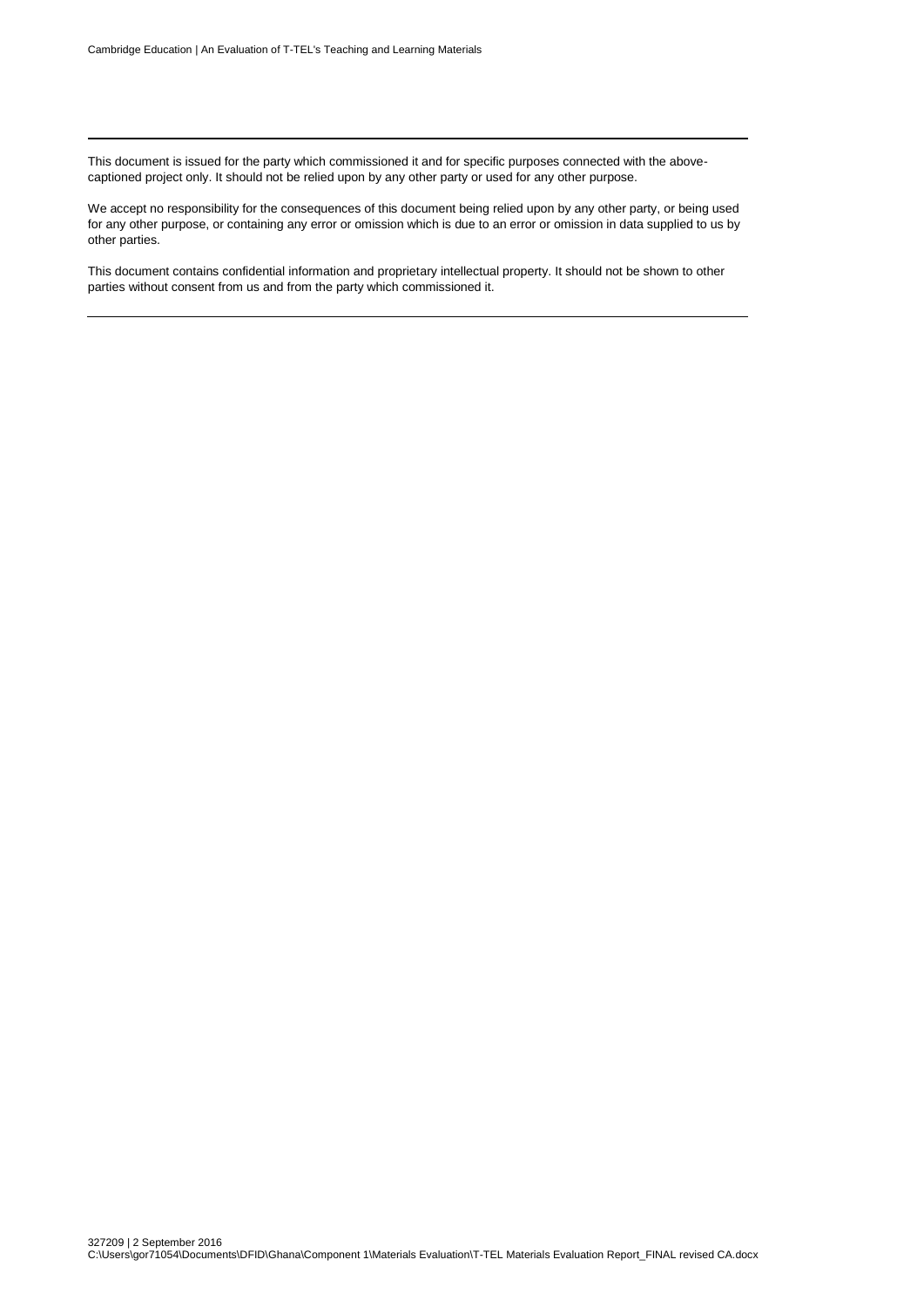# **Contents**

| 1            |     |                     | <b>Executive Summary</b>                                                                                                               |                |
|--------------|-----|---------------------|----------------------------------------------------------------------------------------------------------------------------------------|----------------|
|              | 1.1 | Introduction        |                                                                                                                                        | 1              |
|              | 1.2 |                     | Objective of the Evaluation                                                                                                            | $\mathbf 1$    |
|              | 1.3 | Methodology         |                                                                                                                                        | 1              |
|              | 1.4 | Findings            |                                                                                                                                        | $\overline{2}$ |
|              | 1.5 |                     | Recommendations                                                                                                                        | 3              |
| $\mathbf{2}$ |     | <b>Introduction</b> |                                                                                                                                        | 6              |
|              | 2.1 |                     | <b>Ghana's Education System</b>                                                                                                        | 6              |
|              | 2.2 |                     | <b>Basic Teacher Education</b>                                                                                                         | $\overline{7}$ |
|              | 2.3 |                     | T-TEL's Programme overview                                                                                                             | 8              |
|              | 2.4 |                     | T-TEL's Programme objectives                                                                                                           | 8              |
|              | 2.5 |                     | T-TEL's Implementation strategies                                                                                                      | 8              |
|              | 2.6 |                     | Monitoring and evaluating T-TEL's progress                                                                                             | 11             |
|              | 2.7 |                     | An independent evaluation of the T-TEL materials                                                                                       | 13             |
| 3            |     |                     | <b>Evaluation Methodology</b>                                                                                                          | 15             |
|              | 3.1 |                     | <b>Evaluation questions</b>                                                                                                            | 15             |
|              | 3.2 |                     | <b>Stakeholder Interviews</b>                                                                                                          | 16             |
|              | 3.3 | College visits      |                                                                                                                                        | 17             |
|              | 3.4 |                     | Challenges of the Evaluation Methodology                                                                                               | 18             |
|              | 3.5 |                     | Desk Review of TPD Materials and Teaching Practice Handbook                                                                            | 19             |
|              | 3.6 |                     | Desk Review of other documents and reports                                                                                             | 19             |
| 4            |     |                     | <b>Findings and Discussions</b>                                                                                                        | 20             |
|              | 4.1 |                     | <b>Tutor Professional Development Materials</b>                                                                                        | 20             |
|              |     | 4.1.1               | Appropriateness and Relevance of the TPD materials to the<br>professional development of tutors                                        | 20             |
|              |     | 4.1.2               | What is the appropriateness and relevance of the content of the TPD<br>materials in relation to the daily practice for tutors in CoEs? | 26             |
|              |     | 4.1.3               | Accessibility and User friendliness: How accessible and easy to use are<br>the TPD materials?                                          | 33             |
|              |     | 4.1.4               | Impact                                                                                                                                 | 35             |
|              | 4.2 |                     | <b>Teaching Practice Handbooks</b>                                                                                                     | 37             |
|              |     | 4.2.1               | Appropriateness and relevance of the TP Handbooks                                                                                      | 38             |
|              |     | 4.2.2               | Accessibility and Use of TP materials for students on teaching practice                                                                | 41             |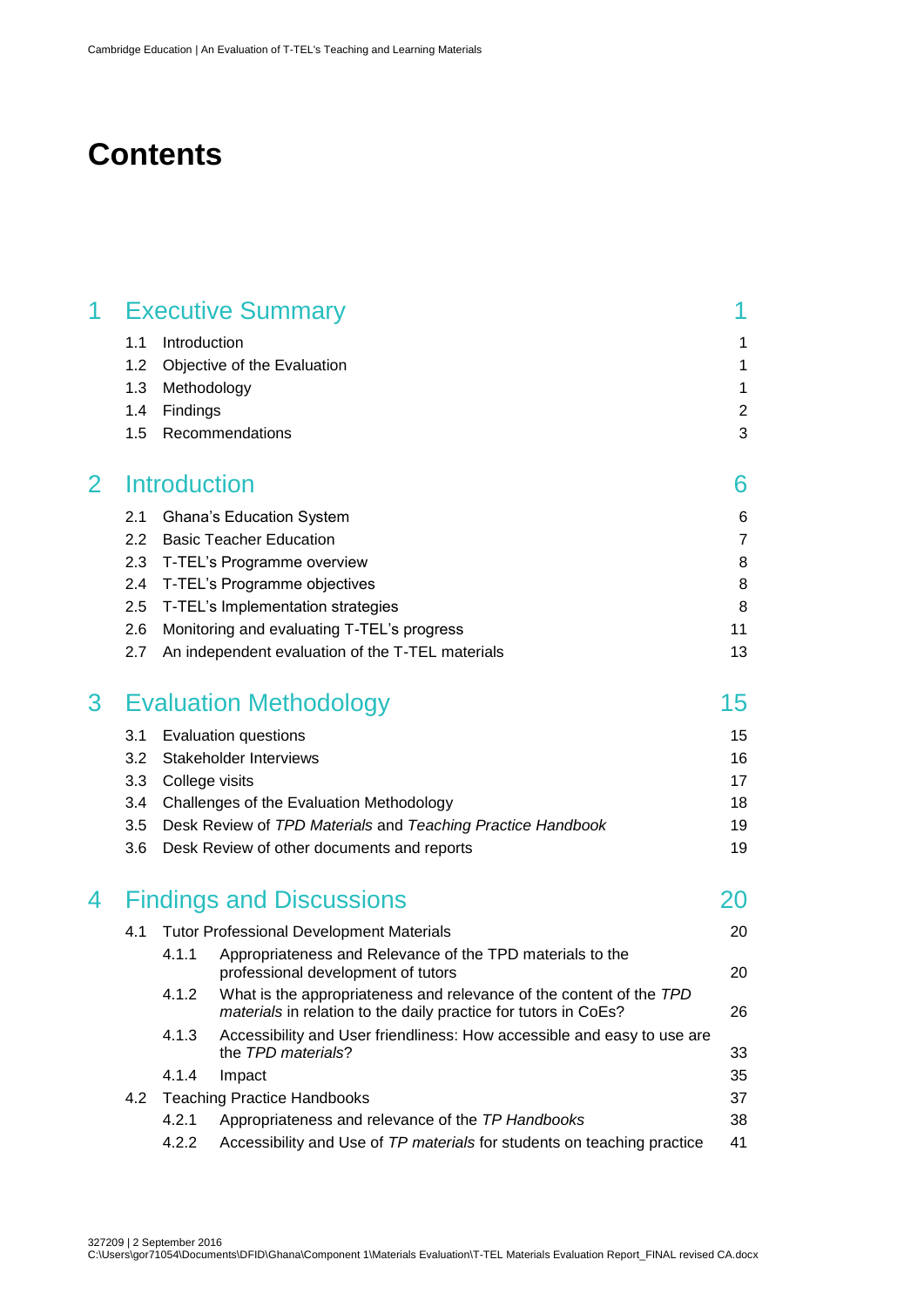| 4.3 Gender Equity and Inclusion<br>4.4 Sustainability of T-TEL's investments in teaching and learning materials | 43.<br>45 |
|-----------------------------------------------------------------------------------------------------------------|-----------|
| 5 Conclusions and Recommendations                                                                               | 49        |
| 5.1 Key Recommendations                                                                                         | 54        |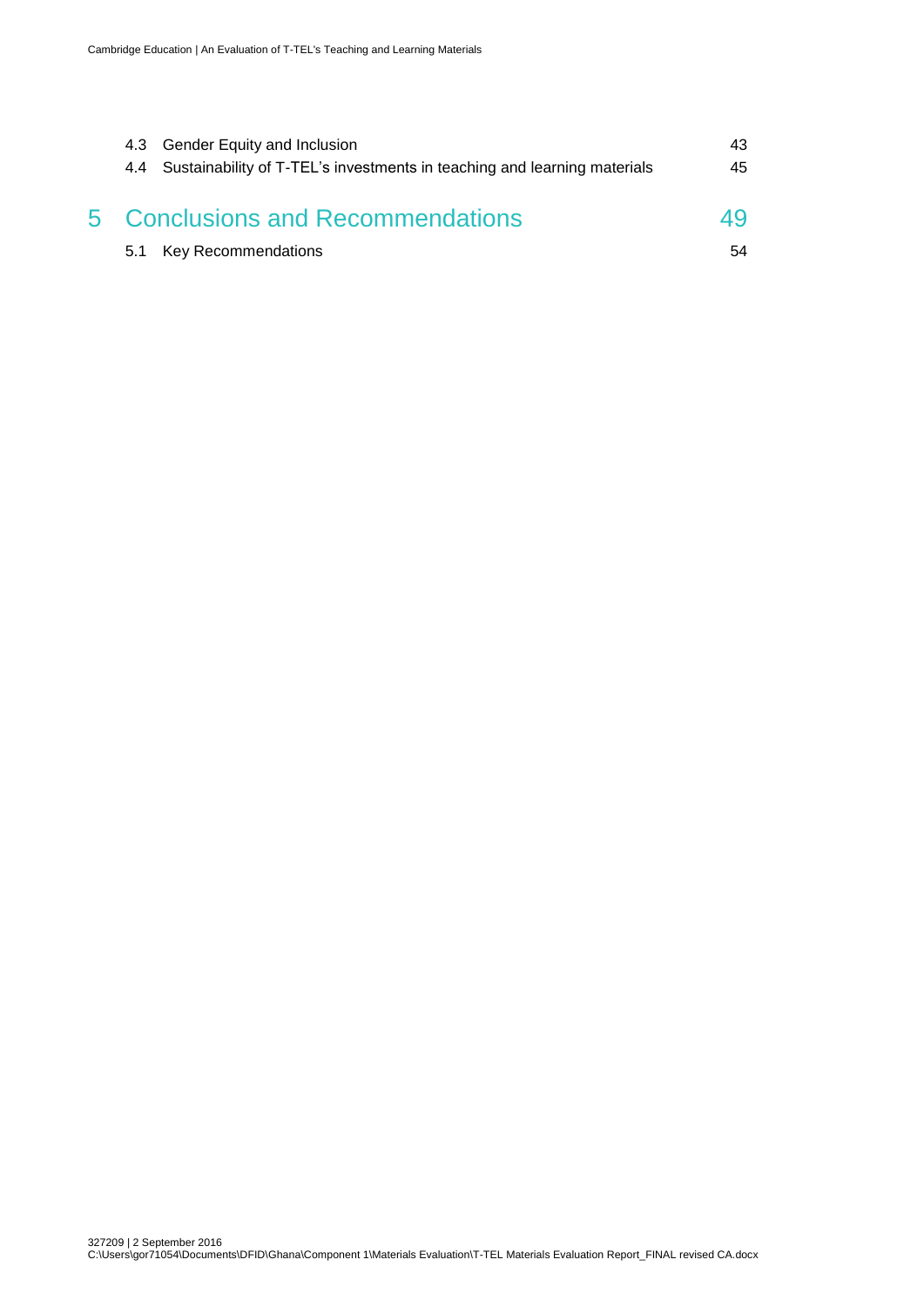# <span id="page-8-0"></span>**1 Executive Summary**

#### <span id="page-8-1"></span>**1.1 Introduction**

The Transforming Teacher Education and Learning (T-TEL) project is a four-year Government of Ghana programme funded by UKAid and designed to support the implementation of the new policy framework for Pre-Tertiary Teacher Professional Development and Management. It aims to transform the delivery of pre-service teacher education in Ghana by improving the quality of teaching and learning in relevant national bodies, institutions and all 40 public Colleges of Education (CoEs). The programme is being managed by Cambridge Education. T-TEL is part of the DFID's Girls Participatory Approaches to Students Success (G-PASS) programme in Ghana.

T-TEL's support to improving the quality of teacher education includes investments in tutor professional development and in supported teaching practice for student teachers. Teaching and learning resources have been developed for use by tutors in CoEs, mentors in schools, and student teachers. Use of the materials has been supported through coaching by T-TEL staff. T-TEL and DFID share a commitment to ensuring that investments in materials are effective, have the potential for an impact on learning in Colleges and schools in Ghana, and are sustainable. Furthermore, as T-TEL initiated materials development before the revision of the Diploma in Basic Education (DBE) curriculum, lessons learned through the use of new materials might be relevant to DBE curriculum review. An evaluation of the use of the T-TEL materials during the first year of the programme was agreed to be prudent.

#### <span id="page-8-2"></span>**1.2 Objective of the Evaluation**

The evaluation examines the extent to which **tutors** and **student teachers** are able to use and apply the materials developed by T-TEL, specifically the first four themes of Tutor Professional Development (TPD) materials introduced since October 2015, and the Teaching Practice (TP) Handbooks introduced since January 2016. The evaluation aims to evaluate both sets of materials against the following criteria:

- **Appropriateness and Relevance**
- **Accessibility and User friendliness**
- **Impact on learning and teaching**
- **Impact on gender inclusiveness**
- **Sustainability**

#### <span id="page-8-3"></span>**1.3 Methodology**

Two independent evaluators were contracted; Professor Jonathan Fletcher (University of Ghana) and Mrs. Sarah Shepherd. The evaluation took place during the months of June and July 2016 during which the evaluators completed a desk study of the *TPD* and *TP materials* and interviewed 100 stakeholders including students, tutors, Teaching and Learning Advisers (TLAs), School Partnership Advisers (SPAs) and Stakeholders from the National Council for Tertiary Education (NCTE), National Accreditation Board (NAB), Principals Conference (PRINCOF) and writers. The evaluators also reviewed many key documents and reports written about the T-TEL design, and implementation process. The evaluation report was produced during August. The final draft was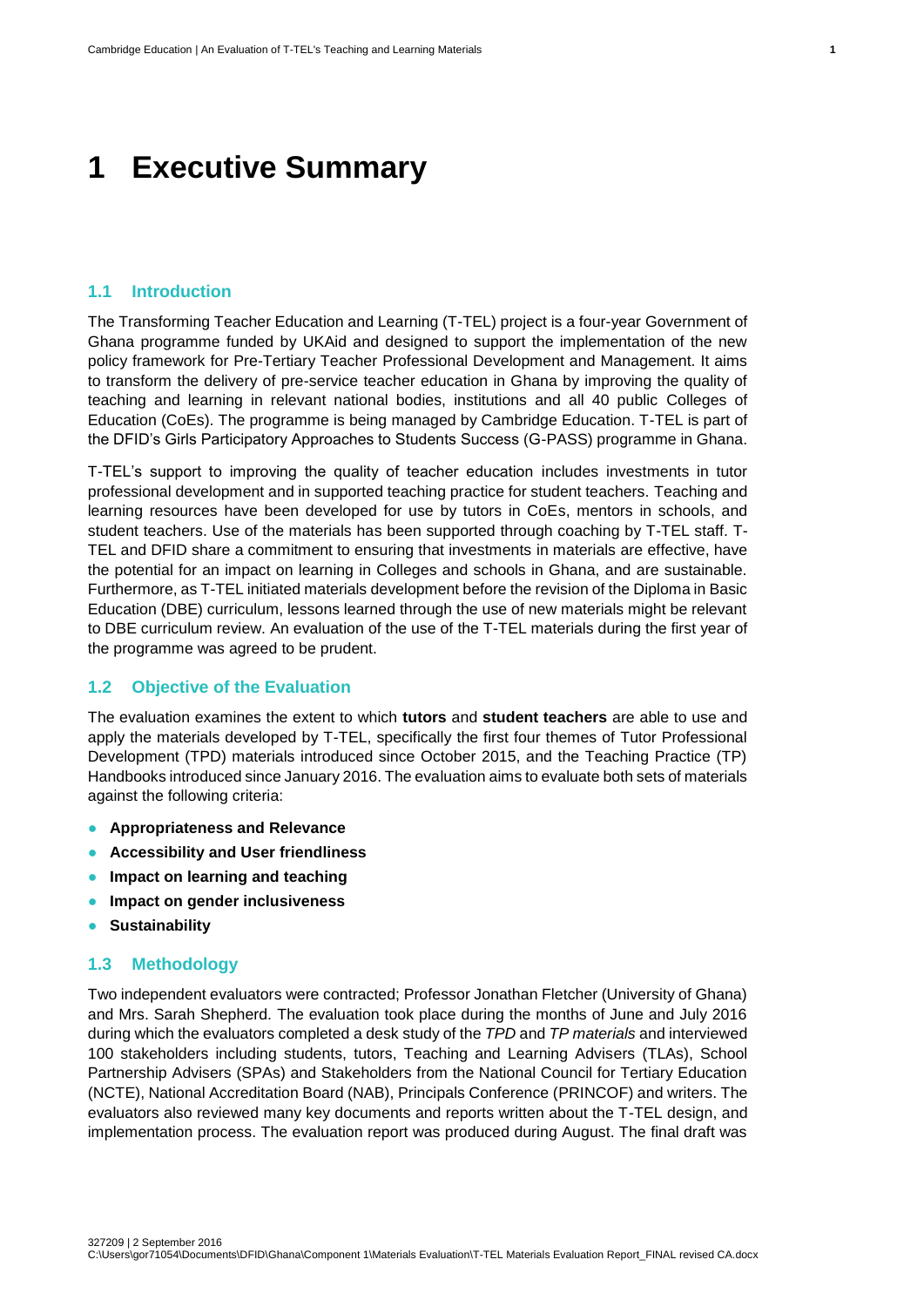presented to DFID on 1st September 2016, and the key findings were presented to the annual Conference of PRINCOF on 9th September 2016.

## <span id="page-9-0"></span>**1.4 Findings**

### **Appropriateness and Relevance**

The *TPD materials* and *TP materials* are relevant to teaching and learning in CoEs in Ghana. However, respondents expressed mixed opinions about the appropriateness of the *TPD materials* to the current (subject content focused) DBE curriculum, and current assessment approaches. The *TDP resources* were considered relevant by methods tutors with subject content tutors expressing greater concern about their appropriateness in the current context. The teaching strategies explored by the TPD materials are considered relevant to all tutors. This evaluation found that whilst many tutors were able to elicit strategies from unfamiliar content and transfer them to their own subject teaching, a large proportion were not yet confident to do so, and would need more support, both in terms of how to make the strategy relevant, and in terms of their own motivation to try to do so.

The *Teaching Practice handbook* is appropriate and relevant for student teachers that are training in the current teaching practice model in CoEs.

#### **Accessibility and User friendliness**

The T-TEL resources reviewed were found to be accessible and user-friendly. Respondents commented that they liked that *TPD materials* are very systematic and read like commercial textbooks. However, tutors also found the text dense and complex, and would like to work through the materials at a steadier pace, with more time to gain mastery before moving on.

The *TP handbooks* are well-liked by students, who are very happy with their layout, structure, and ease of use. They also appreciated the greater transparency in the roles tutors and mentors are required to play during teaching practice, and activities student teachers should engage in.

#### **Impact on Learning and Teaching**

At the end of the first year of implementation of the TPD programme, there is some evidence of impact on learning, for Professional Development Coordinators (PDCs), tutors and student teachers. PDCs have become confident, able facilitators of professional development for their peers. Although many tutors state they already know of the teaching strategies, this evaluation has found that tutors' understanding of the strategies, and how they might be used has deepened. Some tutors are already trying to implement strategies introduced in the materials, into their classes and this is confirmed by the comments of students, who think that tutors are using the T-TEL approaches more and more and that this has made lessons interesting and interactive. This "trialling behaviour" on the part of tutors is an important stage in the implementation process, but it is apparent that these changes are not occurring in the majority of classes, and there is still a long way to go to achieve full implementation, and mastery of practice. There is also evidence to suggest that already there are some small changes in student learning behaviour due to the introduction of more student-centred strategies by tutors, with some students interviewed stating that they intend to use the new strategies in their own teaching.

The PD sessions have allowed staff members to get to know each other and have improved professional relationships across the college campus.

The impact of the *TP materials* on student and mentor learning has been constrained by changes in the teaching practice curriculum for second year students, and the timing of the introduction of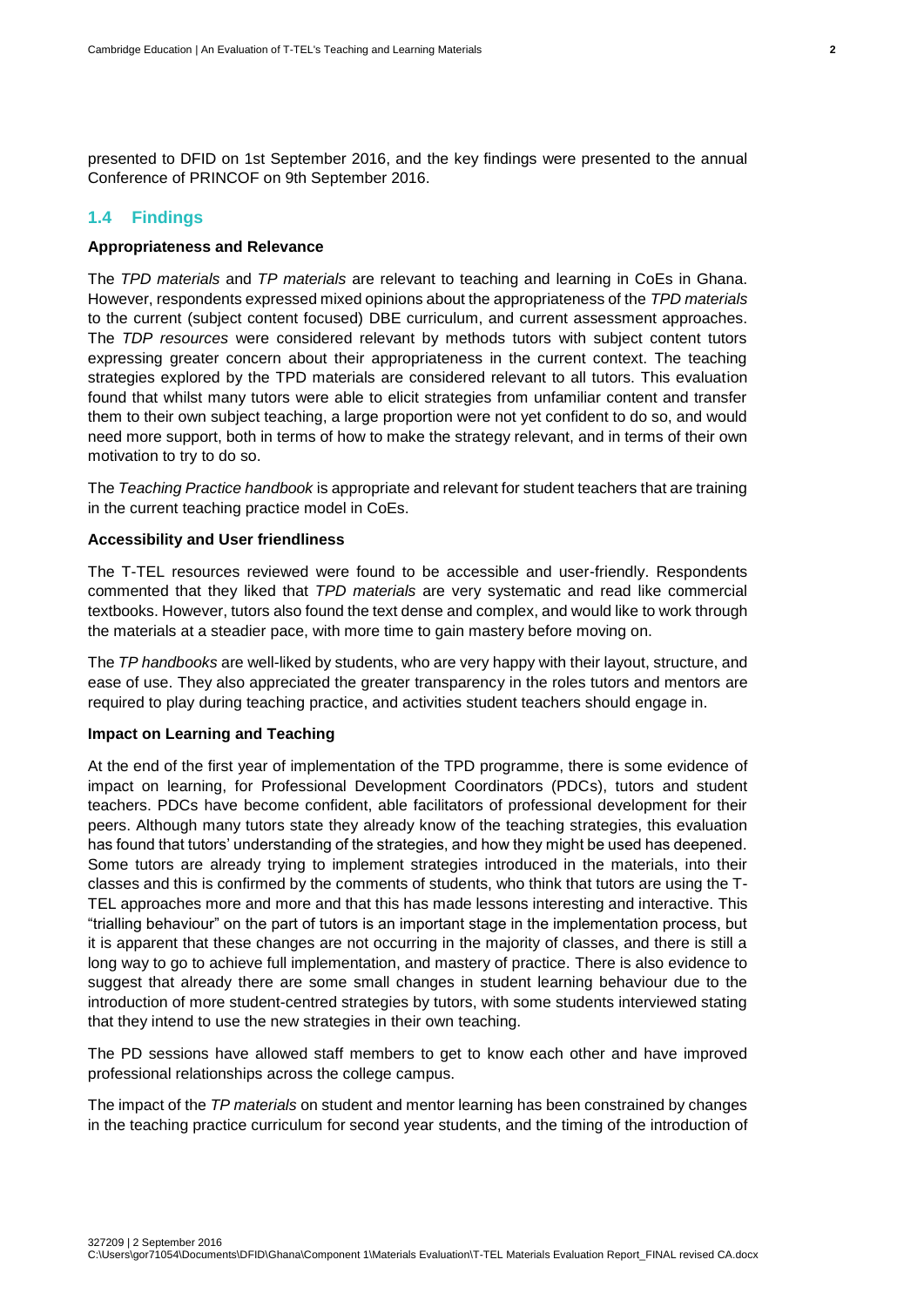the materials for third year students. However, first year students report a very positive impact of the materials in their participation, and learning during their first year induction to teaching.

#### **Impact on Gender Equality**

Gender equality in teaching and learning is well promoted in the *TPD materials* and *TP handbooks*. Many of the example lessons in the TPD materials have a section that reminds tutors to plan for gender responsiveness in their lessons, and the "Reflect Together" and "Tutor Discussion" sections of the PD sessions also have some questions and statements that refer to gender responsiveness. The strategies examined within the TPD materials are also associated with collaborative learning, which aids more equitable participation in learning. Indeed, tutors commented on the greater participation by women in sessions deploying the strategies.

The *Teaching Practice Handbook* also has elements of gender responsiveness, integrated within the learning process.

The only negative observation respondents made regarding gender is the lack of female capacity building, with women under-represented amongst Professional Development Coordinators (PDCs) in Colleges, and amongst T-TEL's education advisers (coaches) based in the zones (only 20% are women).

#### **Sustainability**

Sustaining the use and impact of the T-TEL materials will require stronger ownership of the implementation model by Colleges, and some improvements to the delivery model. It will be significantly enhanced if T-TEL is successful in realigning the materials to a reformed DBE curriculum.

Although some principals are enthusiastic about the materials and are likely to support future sustained use of them, the evaluation found that the main challenge to sustainability in the CoEs is the perception that the programme belongs to T-TEL and is simply an imposing of extra work on tutors and principals.

Many respondents were concerned about how *TPD sessions* will be sustained after T-TEL ends. T-TEL has built the capacity of 79 PDCs who are able to facilitate training sessions at their colleges, and could potentially develop their coaching skills to drive up the quality of teaching and learning in colleges. The PD sessions lay the foundations for a college-based system of professional development. Tutors insist that their motivation to participate in TPD will be improved with certification, and regularly call for certificates of attendance. As T-TEL aims to impact on tutor behaviour, programme staff proposed that any certification must include evidence that tutors have implemented the skills and knowledge gained through TPD. The evaluators recommend that tutor certification, and professional development, will be sustainable if linked to university programmes, for example through a credit transfer system.

The evaluators found that the *T-TEL materials* are, for the most part, relevant to the current DBE curriculum and could still be useful, even when the curriculum review is complete.

At present, longer-term sustainability of capacity built during *TPD materials* development is limited by the fact that T-TEL did not build the capacity of enough Ghanaian writers from conceptualisation.

# <span id="page-10-0"></span>**1.5 Recommendations**

1. The Tutor Professional Development model piloted by T-TEL should be continued but strengthened with a greater focus on coaching support to tutors to implement new strategies.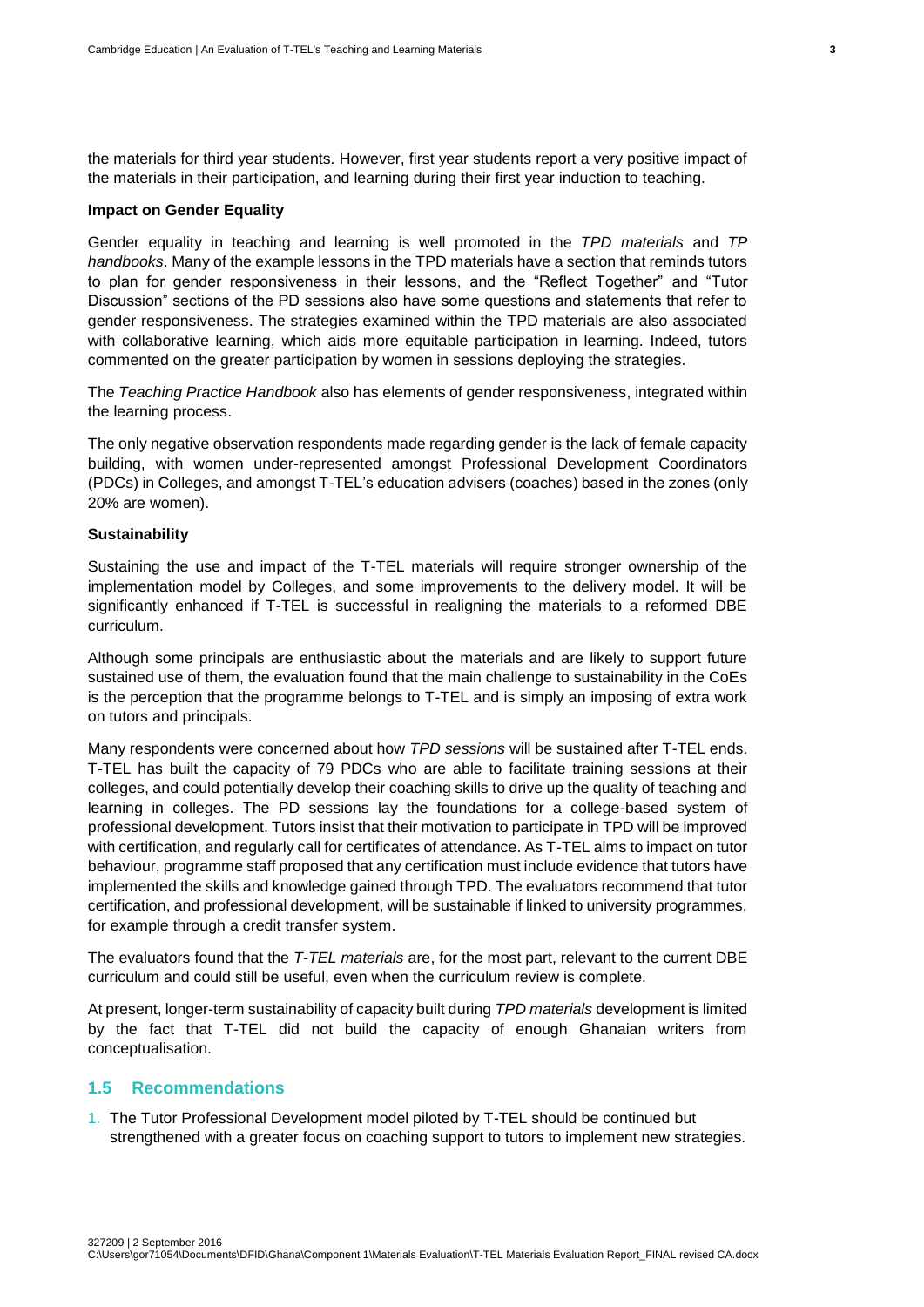Coaching should be provided by peers in a CoE (including senior managers, Heads of Departments, and PDCs). T-TEL could play a valuable role in supporting CoEs to develop strategies to improve lesson-based coaching support for their tutors.

- 2. Small adaptations are required to the *TPD materials* to make them more effective for all tutors, particularly less confident, less motivated, or less skilled tutors. The pace at which new content is covered needs to be slowed to allow more time for tutors to plan how to use strategies in their own curriculum area, to practise them, to receive coaching and feedback from peer-coaches, and improve mastery before moving on to the next strategy. This will help change the perception of some tutors that the materials are only suitable for 'methods' lessons.
- 3. The *TP materials* are well designed but must be introduced into CoEs with all parts of the support system, including adequate introduction to materials prior to TP, mentor training and tutor support.
- 4. Collaboration between T-TEL, UCC and other stakeholders should be continued, so that the lessons learned through T-TEL can inform the review of the DBE curriculum (as a blueprint for effective teacher education). This evaluation provides evidence that the *TPD materials* are already starting to have a positive impact on teaching by tutors in CoEs, and on student teachers' experience and appreciation of effective teaching methods. It also demonstrates the effectiveness of structured materials for student teachers on teaching practice. These lessons will be valuable for the forthcoming review, and must be shared. Working closely with UCC and other stakeholders on the upcoming curriculum review will ensure that the T-TEL strategies and approaches can be fully embedded into the Colleges' curriculum, timetables, and assessment.
- 5. Tutors and students put a great deal of emphasis on assessment practices overseen by UCC. Collaboration between T-TEL and UCC in this regard will help synchronise assessment practices in the DBE curriculum with the approaches developed in the programme to support both initial teacher education and tutor professional development.
- 6. More local professionals should be employed in the planning stages of the production *of T-TEL materials* so that the latter would be owned locally to ensure that T-TEL strategies live beyond the life of the programme.
- 7. Tutors who take an active part in the programme and who demonstrate their new skills in their teaching should be rewarded through career-relevant qualifications. Tutor qualifications could be based on a credit system towards further education and/or career progression. Collaboration between T-TEL and universities can help accelerate internalisation of the processes.
- 8. As universities are the main providers of higher education qualifications in teaching, T-TEL should invite universities that deliver teacher education programmes to look at the programme and explore ways of turning the latter into a qualification. Sustainability of the materials and approaches could be enhanced if they were embedded into an appropriate professional qualification.
- 9. The *T-TEL materials* are useful in many ways, and T-TEL should make donations of electronic and hard copies of these materials to all universities for inclusion in their libraries. Universities that deliver teacher education programmes could use them in research, and teaching qualification programmes while "non-teaching" universities could use them in internal faculty professional training and development programmes.
- 10.Colleges must be strongly encouraged to include at least one female member of staff amongst their PDCs. T-TEL will also need to pay attention to the gender balance of its field staff. Senior female tutors could be encouraged to understudy the TLAs and SPAs to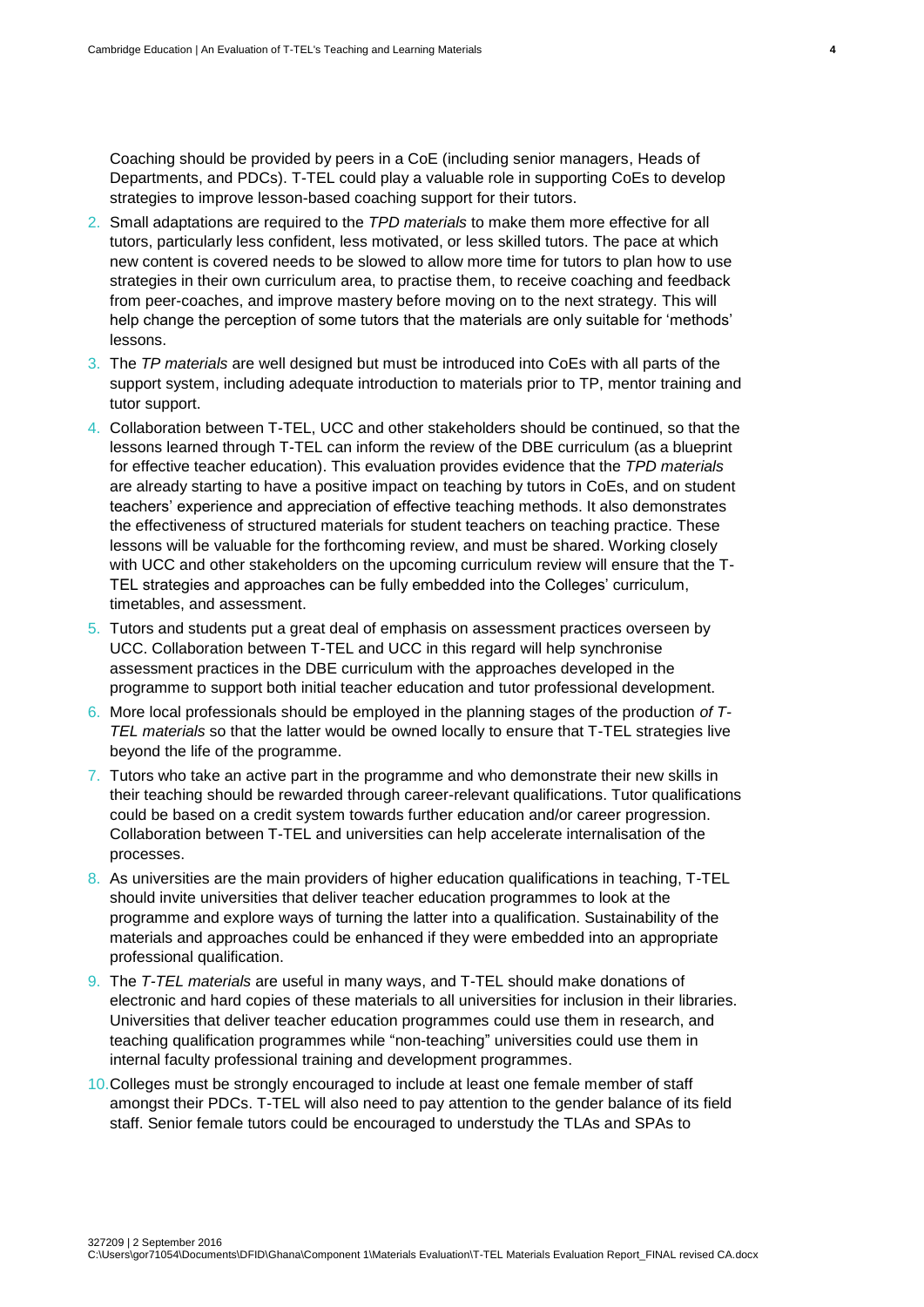prepare them for similar position in future. That way female capacity building will be achieved.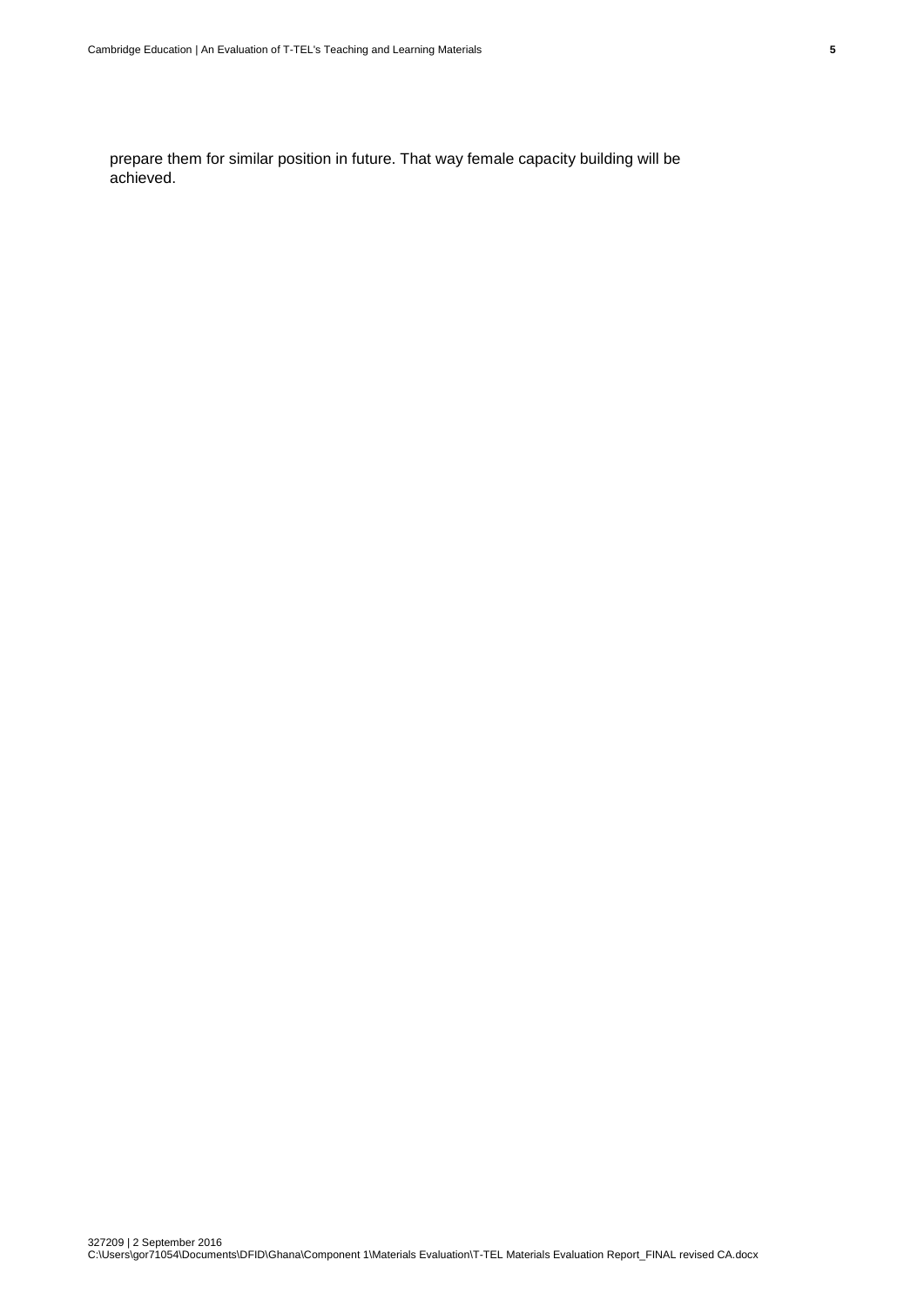# <span id="page-13-0"></span>**2 Introduction**

#### <span id="page-13-1"></span>**2.1 Ghana's Education System**

The current structure and content of education in Ghana is the result of the educational reform of 2007 (MoESS, 2007) aimed at increasing access to education, and making the education system of the country more relevant to the socio-economic status of the country and more competitive to meet international standards. The 2007 reform specified two years of kindergarten education, six years of primary school (lower primary being years 1-3, upper primary being years 4-6), three years of Junior High School (JHS), four years of Senior High School (SHS) and four years of university education. The duration of the SHS education was revised to three years in 2010.

The structure of Ghana's current education system is summarised in figure 1 below. It shows the different levels of institutions which make up the education system. It is important to note that the apprenticeship system, proposed by the Anamuah-Mensah National Education Review Committee (2002), is yet to be implemented.

| <b>YEARS</b>          | <b>AGE</b>                                                        |                                                                                                               | <b>Tertiary Education</b>       | TERTIARY<br>University/Polytechnic/Technical<br>University/Professional<br>Institutes/Teacher Education                          |
|-----------------------|-------------------------------------------------------------------|---------------------------------------------------------------------------------------------------------------|---------------------------------|----------------------------------------------------------------------------------------------------------------------------------|
| 3<br>2                | $17 - 18$<br>$16 - 17$<br>$15 - 16$                               | Basic<br>and<br>Commitment of Government<br>$4 - 15$<br>Compulsory Kindergarten<br>Education for All (Age 4-1 | Second Cycle<br>Education       | <b>SENIOR HIGH SCHOOL</b><br>Specialisation in<br>Grammar/Technical/Agricultural/<br>Vocational/Apprenticeship<br>Programme      |
| 3<br>2                | $14 - 15$<br>$13 - 14$<br>$12 - 13$                               |                                                                                                               |                                 | <b>JUNIOR HIGH SCHOOL</b><br>General Curriculum for Entry into<br>Grammar, Technical, Vocational,<br><b>Agricultural Courses</b> |
| 6<br>5<br>4<br>3<br>2 | $11 - 12$<br>$10 - 11$<br>$9 - 10$<br>$8 - 9$<br>$7-8$<br>$6 - 7$ |                                                                                                               | <b>First Cycle</b><br>Education | <b>PRIMARY</b><br>Basic Literacy, Numeracy,<br>Science, and Social Studies                                                       |
| 2                     | $5-6$<br>$4 - 5$                                                  |                                                                                                               |                                 | <b>KINDERGARTEN</b><br>Creative Arts, Language &<br>Literacy, Numeracy, Social Studies                                           |

# **Figure 1: The Structure of Ghana's Education System**

Apprenticeship Training

Apprenticeship Training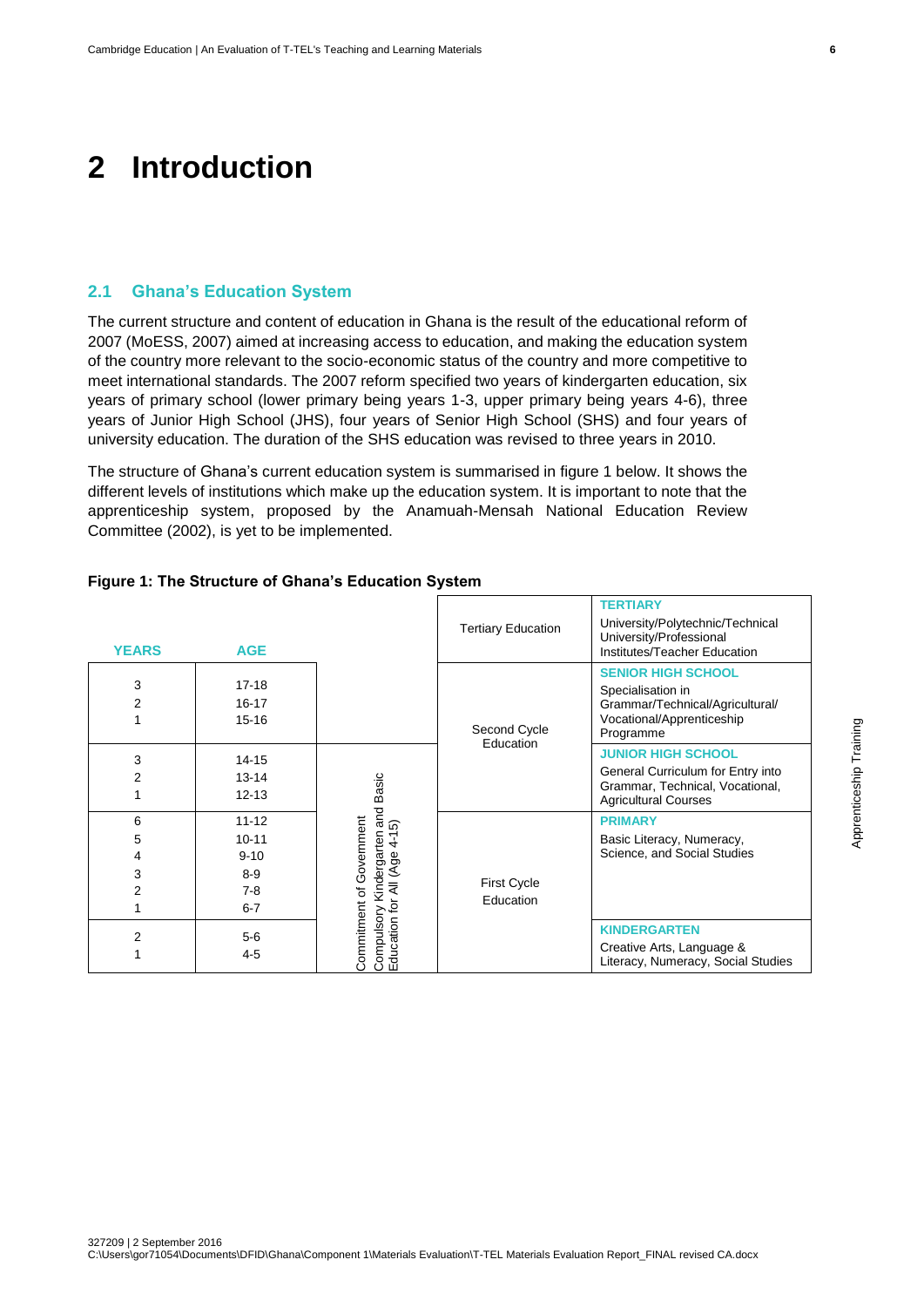The unique feature of the current structure is the inclusion of kindergarten education in the formal education system and the use of both Ghanaian languages and English as media of instruction in kindergarten and lower primary. The reform that brought about the current structure emphasised literacy, numeracy, creative arts, and problem-solving skills at the basic level (6-15 years) to promote understanding and application of relevant concepts to real life (MOESS, 2007).

# <span id="page-14-0"></span>**2.2 Basic Teacher Education**

Basic teacher education in Ghana has passed through many stages, resulting in various categories of teachers in the system who possess different professional qualifications. Currently, the training of basic school teachers is located in the Colleges of Education (CoEs), formerly known as teacher training colleges, and at least four universities. Until 2012, teacher training colleges were pre-tertiary institutions under the supervision of the Ghana Education Service (GES). A number of reports, including the 1991 White Paper on reform to the tertiary education system, the Akyeampong Report of 1998 and the Anamuah-Mensah Report of 2002 had all recommended the upgrading of teacher training colleges to tertiary status. After several consultations on this transition of the teacher training colleges, the Colleges of Education Act, 2012 (Act 847, 2012) establishing CoEs as tertiary institutions was passed and it received the Presidential Assent on 27th June, 2012.

With the passing of this Act, the CoEs ceased to become second cycle institutions and assumed their new status as tertiary institutions. The Act mandates CoEs to be affiliated to an institution of higher learning established by Law or Charter for Teacher Education in Ghana. Currently, all CoEs are affiliated to the University of Cape Coast, which develops the basic teacher education curriculum as well as assesses and certifies student teachers.

The aims of the CoEs, as given in the Acts, are as follows:

- training students to acquire the necessary professional and academic competences for teaching in the pre-tertiary institutions and non-formal educational institutions;
- building the professional and academic capacities of serving teachers through regular continuing education;
- providing programmes that will promote the effective teaching of science, mathematics, information communication technology and other related subjects to meet the needs of contemporary society; and
- fostering links with relevant institutions and the community in order to ensure the holistic training of teachers.

The Act is clear on the functions of the CoEs, which include providing teacher education to citizens in the teaching profession, exposing students to modern and innovative techniques of teaching and learning to promote critical thinking and problem-solving in the classroom, setting up wellequipped resource centres where staff, students and serving teachers will be assisted to acquire skills in making and using teaching and learning materials for effective classroom teaching. In fact, the Act even gives CoEs the opportunity to decide on the subjects to be taught based on their special relevance to the needs of the educational system of the country and for national development. Every CoE has a Council, which has the necessary powers that enable it to effectively perform the functions of the colleges. Principals of CoEs have become Chief Executives working to the new governing Councils. Thus, in a nutshell, CoEs are meant to be institutions which have some control over what happens in these institutions.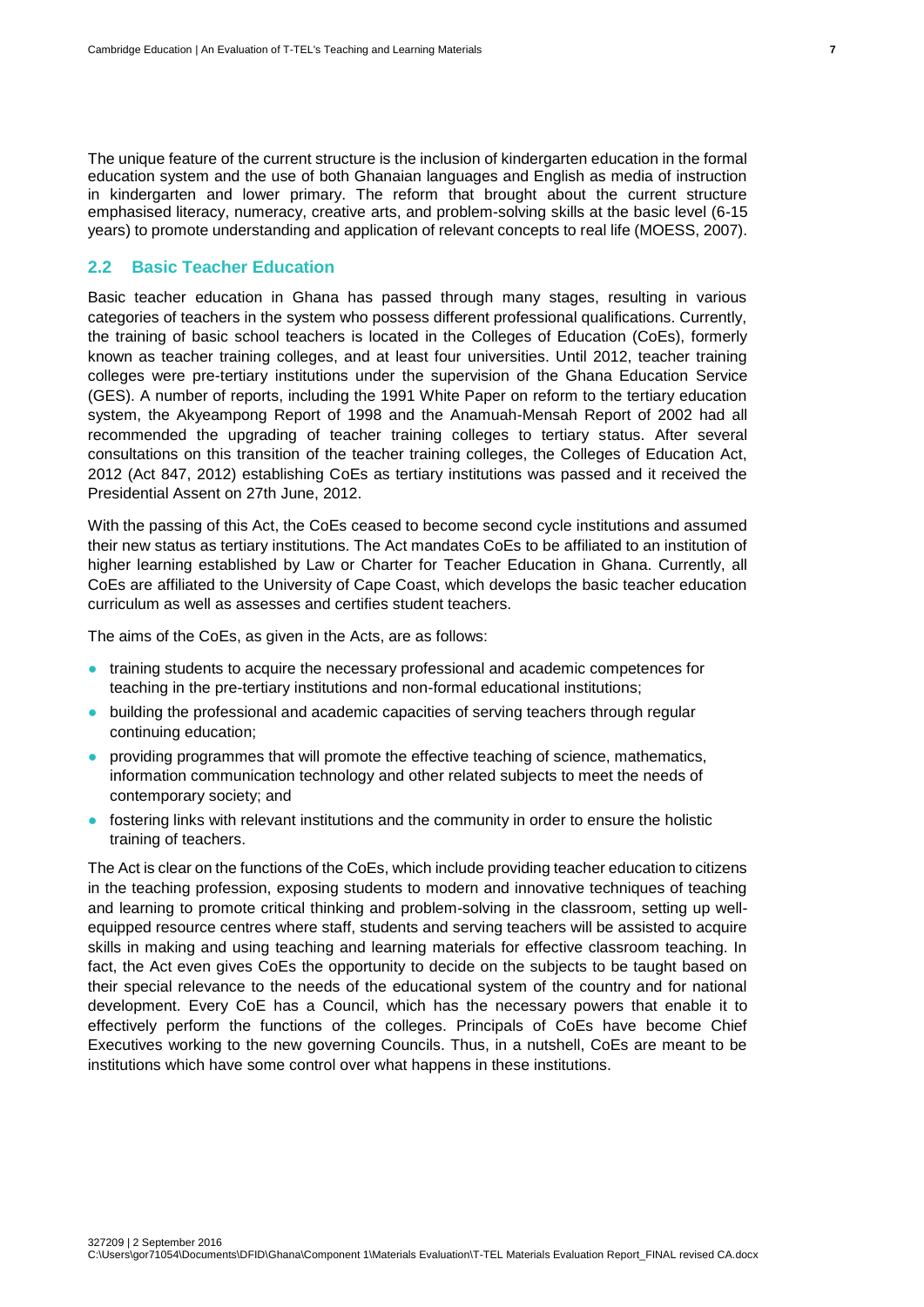#### <span id="page-15-0"></span>**2.3 T-TEL's Programme overview**

The Transforming Teacher Education and Learning (T-TEL) project is a four-year Ghanaian government programme funded by the UK Department for International Development (DFID) designed to support the implementation of the new policy framework for Pre-Tertiary Teacher Professional Development and Management and seeks to transform the delivery of pre-service teacher education in Ghana by improving the quality of teaching and learning in relevant national bodies, institutions and all 40 public CoEs.

T-TEL seeks to initiate a reform programme to instigate effective professional learning for college tutors and pre-service teachers with the view to developing professional teachers who are wellequipped with knowledge, skills, and the disposition to learn, and who will guide their pupils to achieve the learning outcomes of the national curriculum in basic education. The overall outcome of the programme is the development of beginning teachers who demonstrate interactive, studentfocused instructional methods, who demonstrate gender sensitive and learner-centred instructional strategies, and who know and can apply the school curriculum and assessment. The programme's implementation activities reflect these goals.

## <span id="page-15-1"></span>**2.4 T-TEL's Programme objectives**

The programme has identified seven core elements, aimed at achieving positive change in teacher training which, when implemented together, will lead to the achievement of competent and effective beginning teachers in schools. The core elements of T-TEL are:

- Professional development and coaching for all CoE tutors, with an emphasis on the use of mathematics, English and science ("Tutor Professional Development");
- Support to the management of CoEs and training of its principals;
- Support to develop more effective student teaching practice ("School Partnerships");
- Work with MoE and regulatory bodies on the implementation of existing policies for teacher education;
- Support to reform the pre-service curriculum;
- A Challenge Fund which CoEs and their partner districts and schools will be able to apply to carry out innovative initiatives;
- A set of incentives for each CoE to improve their management and training delivery;
- Gender-responsive, and inclusive, teacher education are priorities that cut across all seven core elements.

# <span id="page-15-2"></span>**2.5 T-TEL's Implementation strategies**

By way of implementation, T-TEL is working closely with the Ministry of Education (MoE) and the Ghana Education Service (GES) in consultation with national-level institutions such as the National Teaching Council (NTC), the National Council for Tertiary Education (NCTE), the National Accreditation Board (NAB), the National Inspectorate Board (NIB), the Universities of Cape Coast (UCC) and Winneba (UEW) and all 40 public Colleges of Education (CoEs). To broaden stakeholder participation and to ensure alignment with national level policies, two committees – a Steering Committee and a Technical Advisory Committee – have been constituted to provide overall strategic direction and technical oversight respectively.

Key implementation strategies in each of the programmes core areas are summarised below: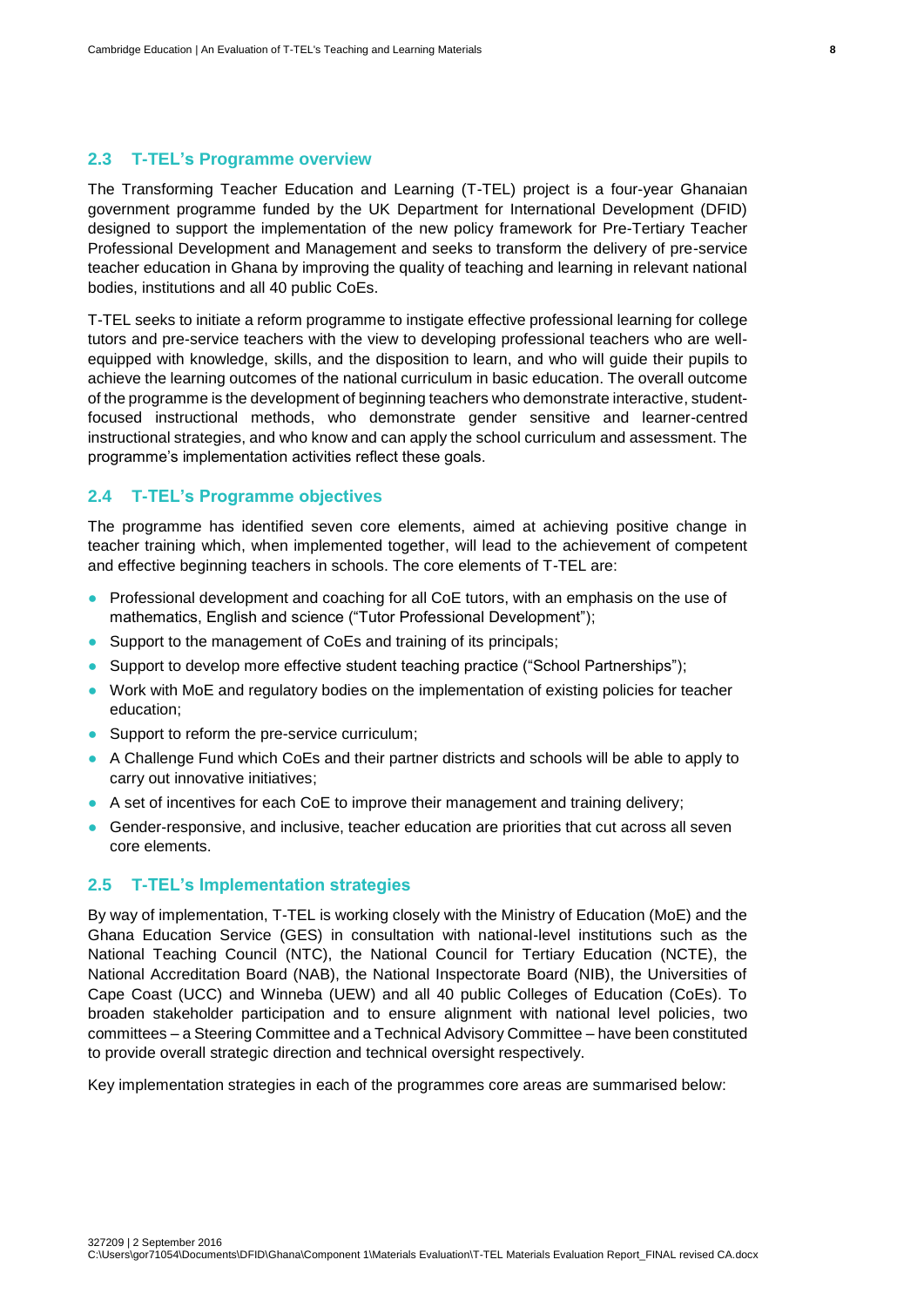# **i. Professional development for all CoE tutors with an emphasis on the use of mathematics, English and science**

So far, the main T-TEL implementation strategy is the college-based Tutor Professional Development Programme, consisting of weekly Professional Development Sessions (PDS) that are held by CoEs and are coordinated by tutors known as Professional Development Coordinators (PDCs), in conjunction with regular classroom implementation, coaching support, as well as peer support. T-TEL encouraged CoEs to set up the PDS and developed detailed PDS-by-PDS guidelines for the PDCs on how to facilitate them ("Handbook for PDCs"). Additionally, there are PDS-by-PDS guidelines for tutors ("PD Guide for Tutors"). So far, guidelines have been produced under four themes, based on teaching strategies that are relevant to tutors and student teachers. The themes covered so far are Creative Approaches, Questioning, Talk for Learning and Group Work.

College PDCs are supported to deliver each new theme by workshops held every semester, as well as by T-TEL staff known as "Teaching and Learning Advisers" (TLAs). There is one T-TEL TLA in each PRINCOF zone. They are based at the T-TEL office in the zone and support all the CoEs in their zone, usually 7 or 8 CoEs, but up to 11 CoEs in ASHBA. The TLAs perform various programme roles including the following:

- Meeting with CoE management;
- Providing support to Professional Development Sessions (PDS);
- Meeting with and coaching Professional Development Coordinators (PDC);
- Interacting with tutors during and outside of PDS;
- Providing lesson support to CoE tutors;
- Supporting PDC to send reports on PDS to T-TEL.

The materials developed by T-TEL to support Tutor Professional Development in the CoEs are one focus of this evaluation.

### **ii. Support to the management of CoEs and training of its Principals**

Principals are being supported through training for College Leaders and the provision of resources to support the areas of management and leadership addressed through training. At the time of this evaluation, two modules of training have been implemented and resources for Setting New Directions and Leading Institutional Strengthening have been produced. College Improvement Advisers (CIAs) support CoE management and train Principals using the Manual for College Improvement Advisers. This evaluation does not consider the materials developed by T-TEL for leadership training.

#### **iii. Support to develop more effective teaching practice**

T-TEL supports more effective teaching practice through a set of handbooks for student teachers, reinforced with coaching by CoE tutors and school mentors. Currently, student teachers in Ghana observe 10 days in a school during their first year of teacher training, and participate in six weeks of teaching practice on their CoE campus during their second year of training. During their third year student teachers spend six months in a school on teaching practice. T-TEL's Teaching Practice Handbooks for Student Teachers provide a set of activities for student teachers to implement during each period of teaching practice. Student teachers are supported during teaching practice by a mentor in their school, and T-TEL has produced a complementary TP Handbook for Mentors which explains how mentors can support student teachers with their TP activities.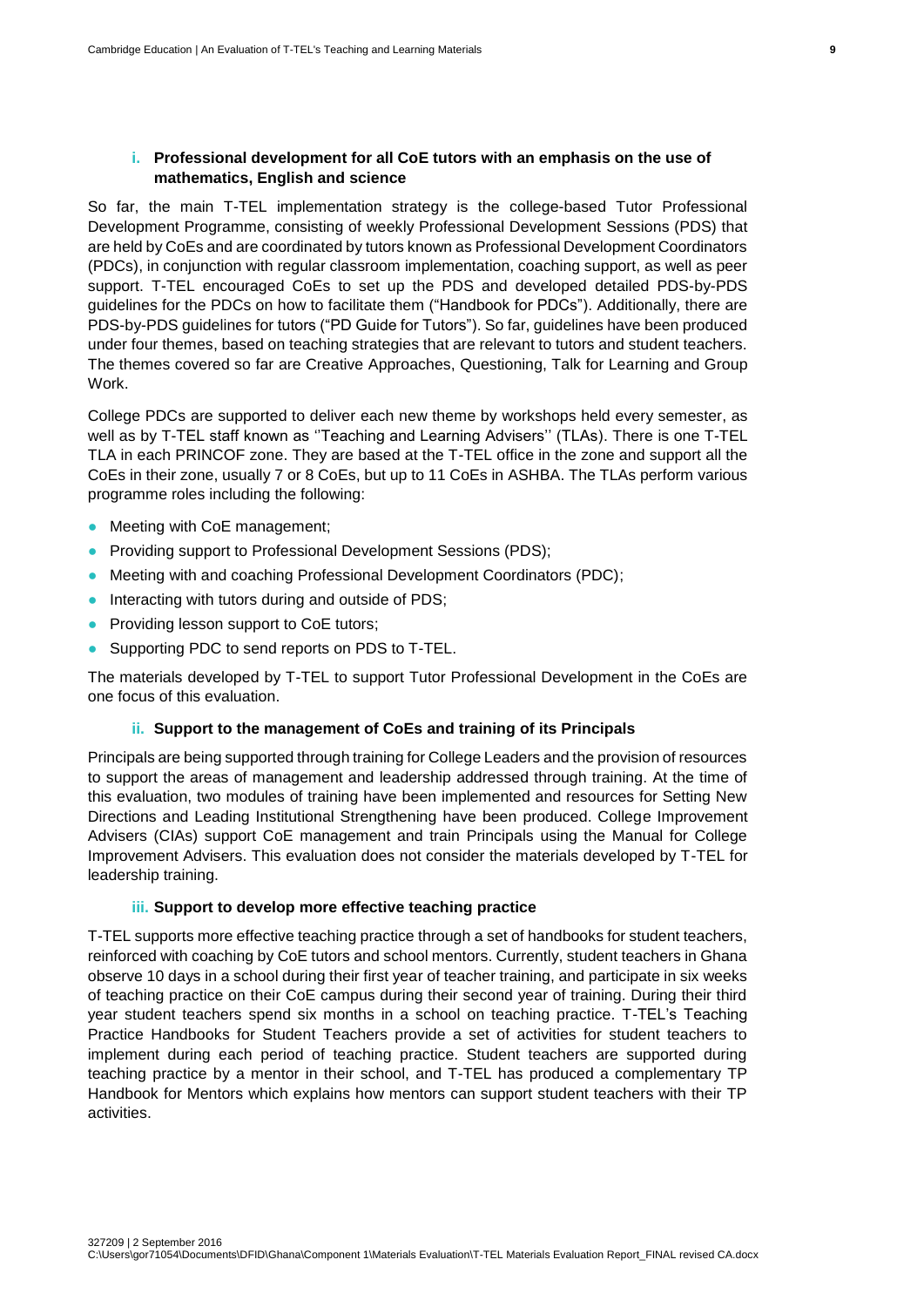T-TEL staff known as ''School Partnership Advisers'' (SPAs) have facilitated processes to orientate the range of actors that have a role in the success of teaching practice. District Directors of Education and CoE Principals, Circuit Supervisors (CSs) and Girls Education Officers (GEOs) have been introduced to the handbooks and implementation strategy. Teaching Practice Coordinators (TPCs) trained tutors in their CoE on how to support students on teaching practice using the T-TEL resources.

The roles of SPAs include the following:

- Meeting with CoE management
- Working with CoEs and partner schools to support student teachers and mentors during the 'teaching practice' component of the DBE programme
- Meeting with and coaching Teaching Practice Coordinators (TPCs), particularly in the use of the Teaching Practice materials
- Interacting with tutors
- Providing support on teaching practice to CoE tutors

The materials developed by T-TEL to support Teaching Practice are one focus of this evaluation.

# **iv. Work with MoE and regulatory bodies on the implementation of existing policies for teacher education**

T-TEL collaborates with some key stakeholders involved in teacher education in Ghana. Among these are the National Council for Tertiary Education (NCTE), the National Accreditation Board (NAB) and the National Teaching Council (NTC). The NCTE is required by law to, among other functions, advise the Minister of Education on the development of institutions of tertiary education in Ghana; publish information on tertiary education in Ghana; and perform any other functions relating to tertiary education as are incidental to the functions specified in the National Council for Tertiary Education Act, 1993 (Act 454). The NCTE has played and continues to play a vital role in the activities in the CoEs.

The National Accreditation Board (NAB) is responsible for the accreditation of both public and private institutions as regards the content and standards of their programmes. The NAB accredits all programmes run in the CoEs. The National Teaching Council (NTC), according to the Education Act, 2008 (Act 778), is the authority responsible for matters relating to the licensing of teachers. The Act states that a teacher's license is the only legal authorisation for teaching and this shall be issued by the Council and shall bear the registration number of the Council. Currently, teachers are not licenced by the Council but this might change soon, when the Educational Bill 2015 is passed into law.

T-TEL is working closely with each of these institutions through a series of targeted interventions. The programme supported the NTC's work to develop draft national teaching standards; the NTCE has developed an institutional road map outlining the route to fully-fledged tertiary status, and has made a start on support for a College Education Management Information System (CEMIS); and the NAB is working with T-TEL to develop a quality assurance instrument to ensure standards are maintained in the delivery of the DBE curriculum.

#### **v. Support to reform the pre-service teacher education curriculum**

A committee for the review of the Diploma in Basic Education (DBE) curriculum has been put together to develop a national curriculum framework for teacher education. If approved by the Ministry of Education, this framework would set the compulsory requirements for all teacher education programmes in Ghana. It would then also provide the evaluation framework through which the DBE curriculum will be reviewed. Recommendations arising from the review would then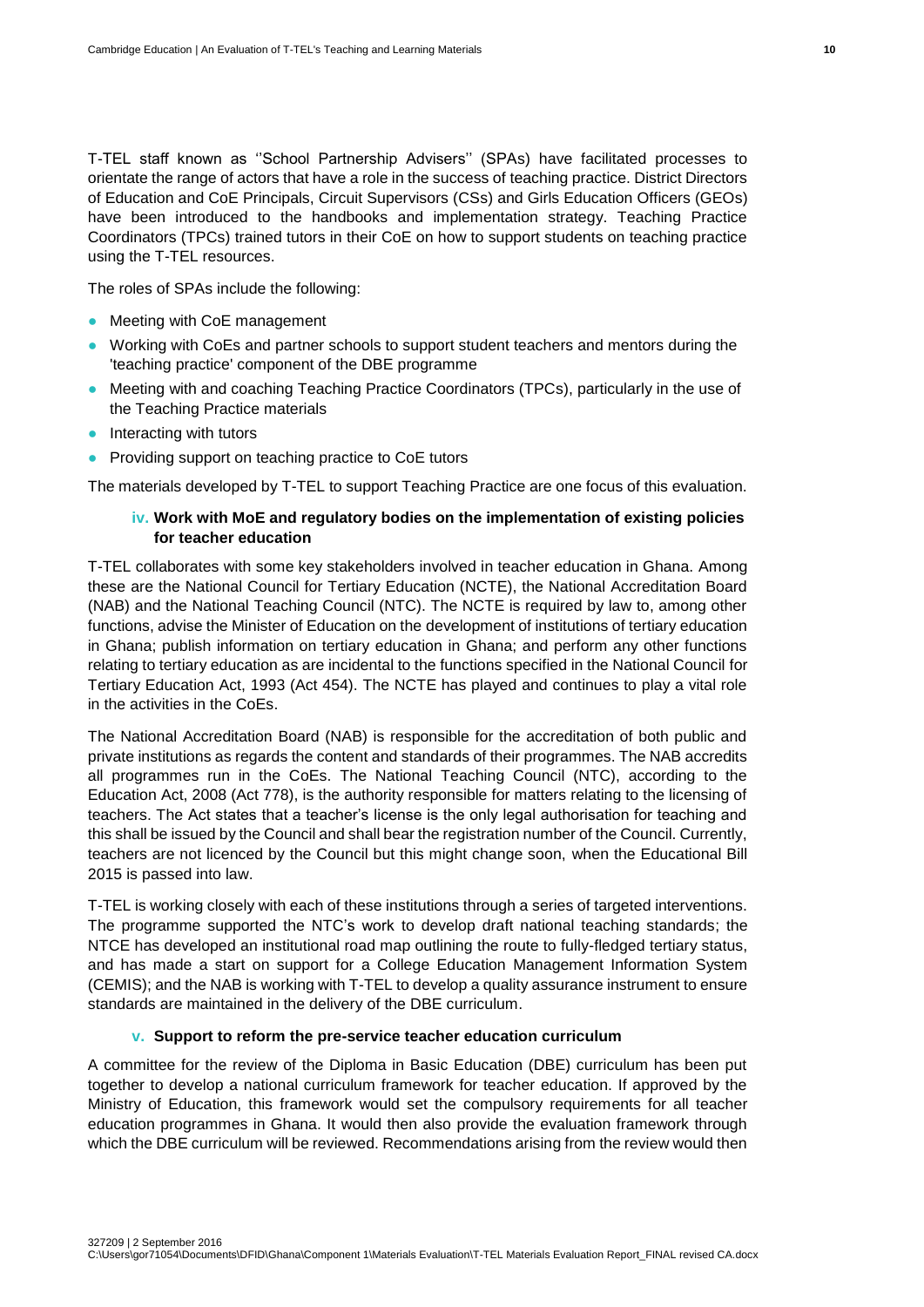inform the revision of the DBE. Anticipating the need to review the DBE, T-TEL has entered a Memorandum of Understanding (MoU) with UCC to review the Diploma in Basic Education Curriculum for Colleges of Education in Ghana.

# **vi. A Challenge Fund which CoEs and their partner districts and schools will be able to apply to carry out innovative initiatives**

The Challenge Fund (CF), with grants ranging from GHC 60,000 to GHC 300,000, is a competitive funding mechanism for Colleges to address specific challenges that constrain the achievement of quality education outcomes in CoEs. The purpose of the CF is to identify and nurture new ways of improving the quality of pre-service training of teachers. The programme seeks to use the CF to encourage a range of actors to pilot interventions that will improve the quality of teaching and/or support innovative activities that enable better learning and better conditions for girls.

# **vii.A set of incentives for each CoE to improve their management and training delivery**

Through the 'Payment by Results' (PBR) Fund T-TEL will make awards to CoEs that have achieved agreed improvement targets within the College's Improvement Plan.

# <span id="page-18-0"></span>**2.6 Monitoring and evaluating T-TEL's progress**

T-TEL's *Monitoring and Evaluation and Research Strategy* explains how the programme results are monitored, and evaluated. It also presents plans for research that will contribute valuable evidence for programme evaluation (T-TEL 2016e). Broadly speaking, T-TEL's *M&E and Research Strategy* involves five main sources of information:

- T-TEL monitoring surveys carried out every eighteen months: baseline (October, 2017), midline (April 2017) and end line (October 2018).
- Component-based monitoring (in Year 2, T-TEL will collect core monitoring data across the programme using ''DataWinners surveys'').
- Formative evaluation activities carried out by the M&E team and by components.
- Research studies designed to produce more detailed evaluation data (e.g. longitudinal study planned for October-December 2016).
- External evaluations (as needed).

By August 2016, the M&E system had provided some evidence of progress in the implementation of T-TEL's tutor professional development and teaching practice activities. It had also provided initial indications of impact on tutor behaviour.

#### **Progress in tutor professional development**

Monitoring surveys completed by TLAs and PDCs provide data on progress with the tutor professional development model.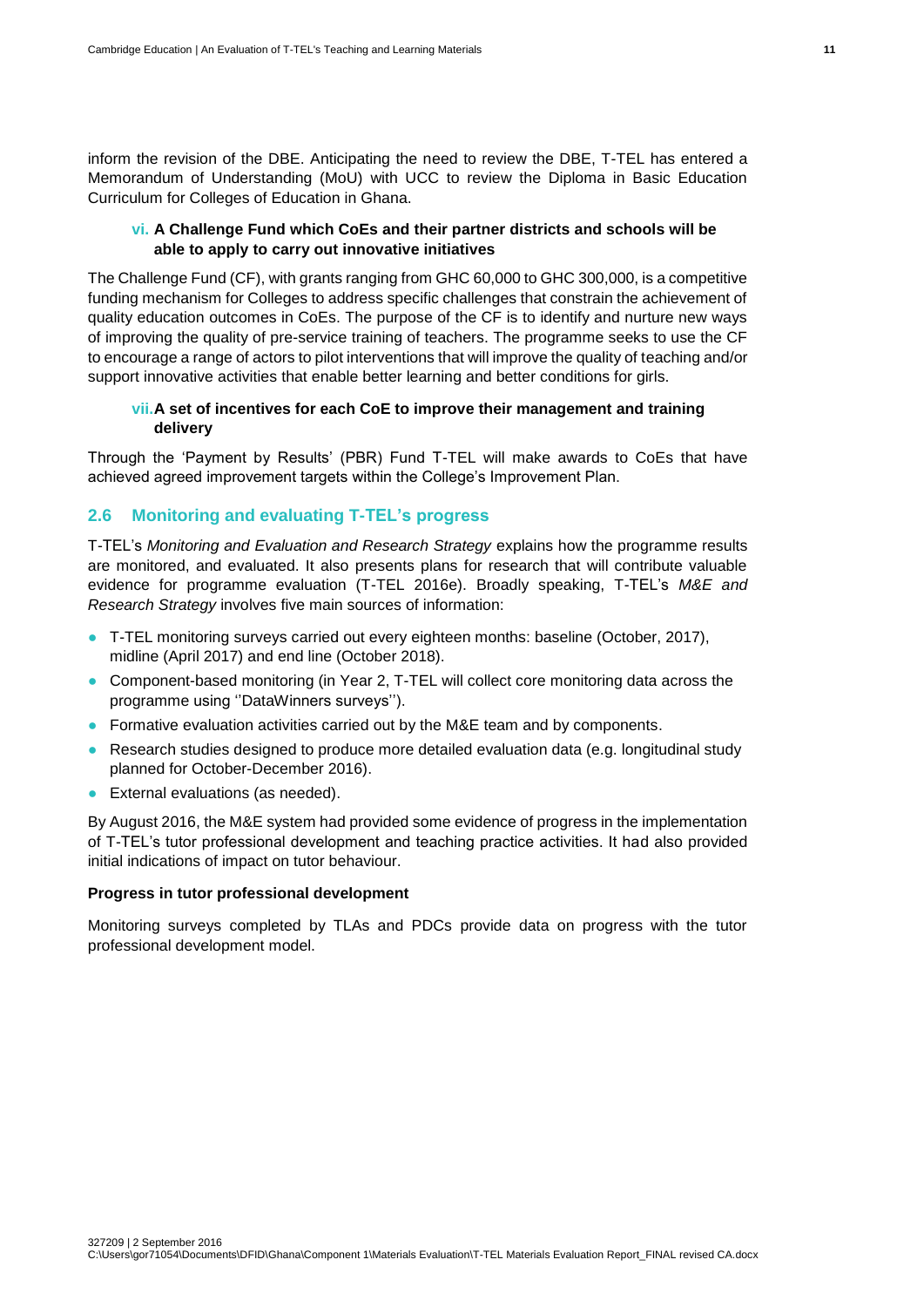#### **Progress with PD Sessions by Colleges of Education**

- Collectively, **the CoEs completed 822 PD sessions (out of a maximum of 836), which is a 98% completion rate**, focusing on TPD Themes 1 - 4 (Creative Approaches, Questioning, Talk, Group Work).
- The sessions were **typically attended by 65% of the tutors in a College, equivalent to about 1,100 tutors engaging with PD once per week**.
- The attendance reduced slightly between Semesters 1 and 2, though the change is not statistically significant (S1: 68%, S2: 63%).
- The average attendance per College varied from 44% and 84%.

*Source, T-TEL 2016c*

TLA surveys have also rendered some information about the classroom-based support offered to tutors.

#### **Progress with TLA support to tutors' lessons**

- TLA classroom support indicates that in **almost 70% of the lessons supported in Semester 2, the tutor implemented at least one teaching strategy drawn from the TPD programme.**
- In the majority of cases, the **teaching strategy implemented originates from the Themes used in the same Semester** (S2; Talk for Learning and Group Work), suggesting a direct link to the PD sessions on classroom practice

*Source: T-TEL 2016c*

T-TEL's M&E team carried out focus group discussions with all PDCs which have shed much light on the implementation challenges – *and the key drivers for success* - within the CoE context (T-TEL, 2016a). Many of these have been validated by the findings of this evaluation.

The SPA maintain routine data on the implementation of workshops and their coaching visits to CoEs, although routine data is not yet collected by CoEs on their implementation of the approach to supported teaching practice offered by the *TP Handbooks*.

In July 2016, T-TEL carried a 'mini' survey to measure progress against the programme's logframe indicators where component-based M&E systems had not (yet) yielded sufficient data. The mini survey results are presented below but with the caveat that the sample size was not representative. The baseline survey sample was representative of all CoEs.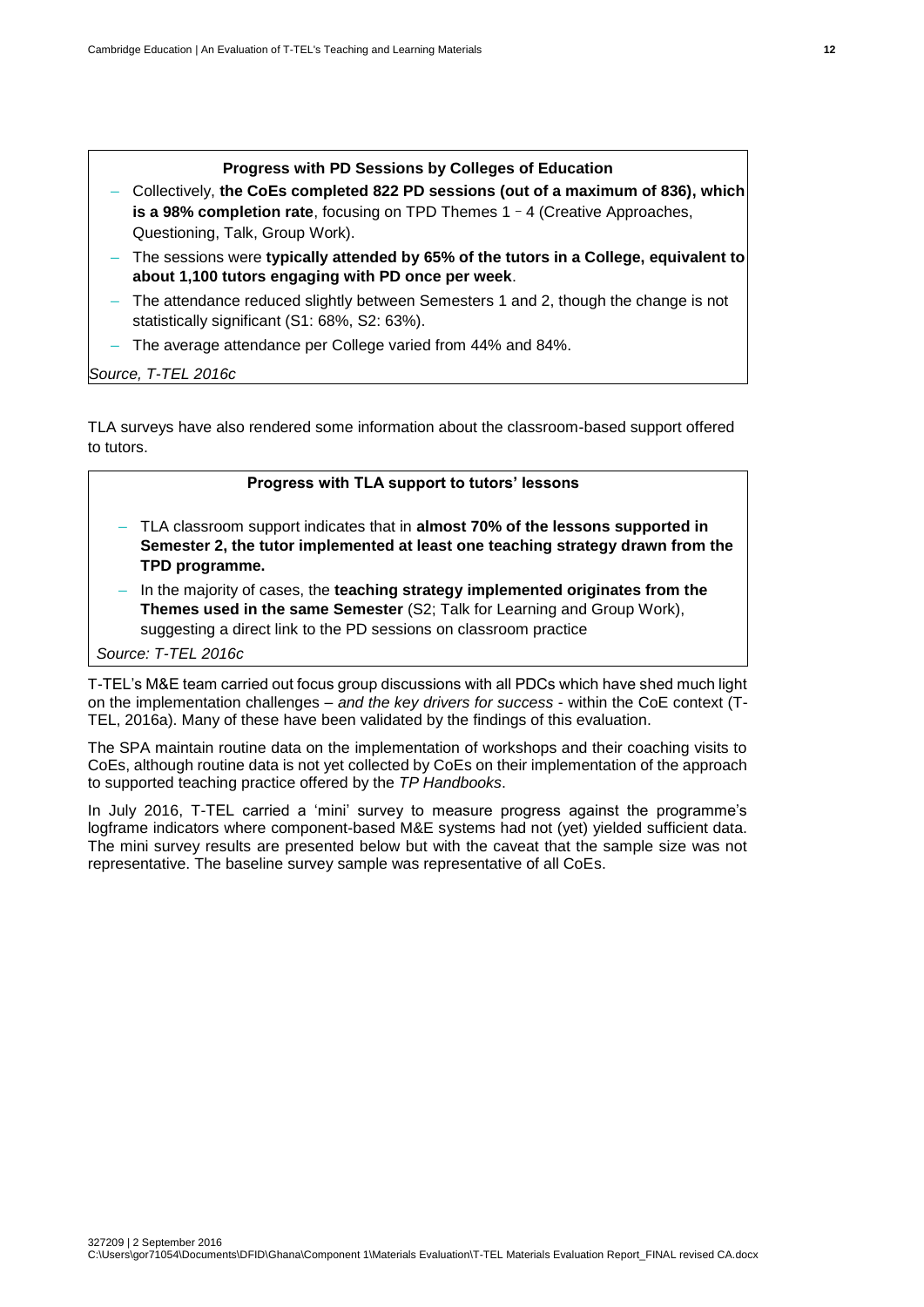| <b>Logframe indicator</b>                                                                                                                | <b>Baseline (2015)</b>                                                                                                                                                    | Mini-Survey (2016)                                                                        | <b>Comment</b>                                                                                                                                                                                                          |
|------------------------------------------------------------------------------------------------------------------------------------------|---------------------------------------------------------------------------------------------------------------------------------------------------------------------------|-------------------------------------------------------------------------------------------|-------------------------------------------------------------------------------------------------------------------------------------------------------------------------------------------------------------------------|
| 2.1 Number and % of male<br>and female tutors effectively<br>using T-TEL teaching and<br>learning materials for<br>lessons and tutorials | English<br>Male $-0\%$<br>Female $-0\%$<br>Maths<br>Male $-0\%$ Female $-0\%$<br>Science<br>Male $-0\%$ Female $-0\%$                                                     | Male (30.4%)<br>Female (28.6)                                                             | The surveys measured<br>tutors' use of the new<br>strategies in planning and<br>teaching their classes.<br>Found significant<br>relationship between 'ideal'<br>use of T-TEL materials and<br>attendance at PD sessions |
| 2.2 Number and % of<br>English, Maths, and<br>Science male and female<br>tutors demonstrating<br>student-focused teaching<br>methods     | English<br>Male $-12.2%$ Female $-$<br>16.7%<br>Maths<br>Male $-$ 16.9% Female $-$<br>11.1%<br>Science<br>Male $-18.6\%$ Female $-0\%$                                    | English 43.8%<br>Male 40.0%<br>Female (50%)<br>Maths 35.7%<br>Male 30.8%<br>Female (100%) |                                                                                                                                                                                                                         |
|                                                                                                                                          |                                                                                                                                                                           | Science 46.5%<br>Male 46.5%<br>Female (0%)                                                |                                                                                                                                                                                                                         |
| 2.3 Number and % of male<br>and female mentors using<br>gender-sensitive practicum<br>mentoring strategies<br>introduced by T-TEL.       | English<br>Male $-3.85\%$ Female $-$<br>2.7%<br>Maths<br>Male $-0\%$ Female $-0\%$<br>Science<br>Male $-0\%$ Female $-0\%$<br>Other subjects<br>Male $-0\%$ Female $-0\%$ | Not measured                                                                              | T-TEL support to mentor<br>training due to start October<br>2016                                                                                                                                                        |
| 2.4 Number and % of male<br>and female college tutors<br>demonstrating gender-<br>sensitive instructional<br>methods                     | English<br>Male $-2.4%$ Female $-0%$<br>Maths<br>Male $-2.6%$ Female $-$<br>11.1%<br>Science<br>Male $-0\%$ Female $-5.9\%$                                               | Male (5.6%)<br>Female (28.6%)                                                             |                                                                                                                                                                                                                         |

#### **Table 1: T-TEL's performance on indicators of teaching and learning (2015-2016)**

Source: (T-TEL, 2016f)

Although there are concerns with the reliability of the mini-survey due to the small sample size, the statistically significant relationship between tutors' achievement of the indicator and their attendance at PD sessions is interesting.

# <span id="page-20-0"></span>**2.7 An independent evaluation of the T-TEL materials**

Significant resources are being invested in the development and printing of learning resources for tutors, student teachers and mentors (currently a total of 18% of the expenses budget). At the outset of T-TEL's implementation phase (June 2015), DFID and Cambridge Education agreed that an M&E report would be delivered at the end of Quarter 4 (May 2016) on the use of TPD materials in Colleges. The M&E report is available (T-TEL, 2016c), and the key findings on the use of materials are noted above. However, even though M&E data indicates that tutors are starting to implement new methods within their teaching, formative evaluations over the past year have reported that tutors expressed strong views about the relevance of the materials to the current (content-focused) DBE curriculum, and were concerned about the difficulties they faced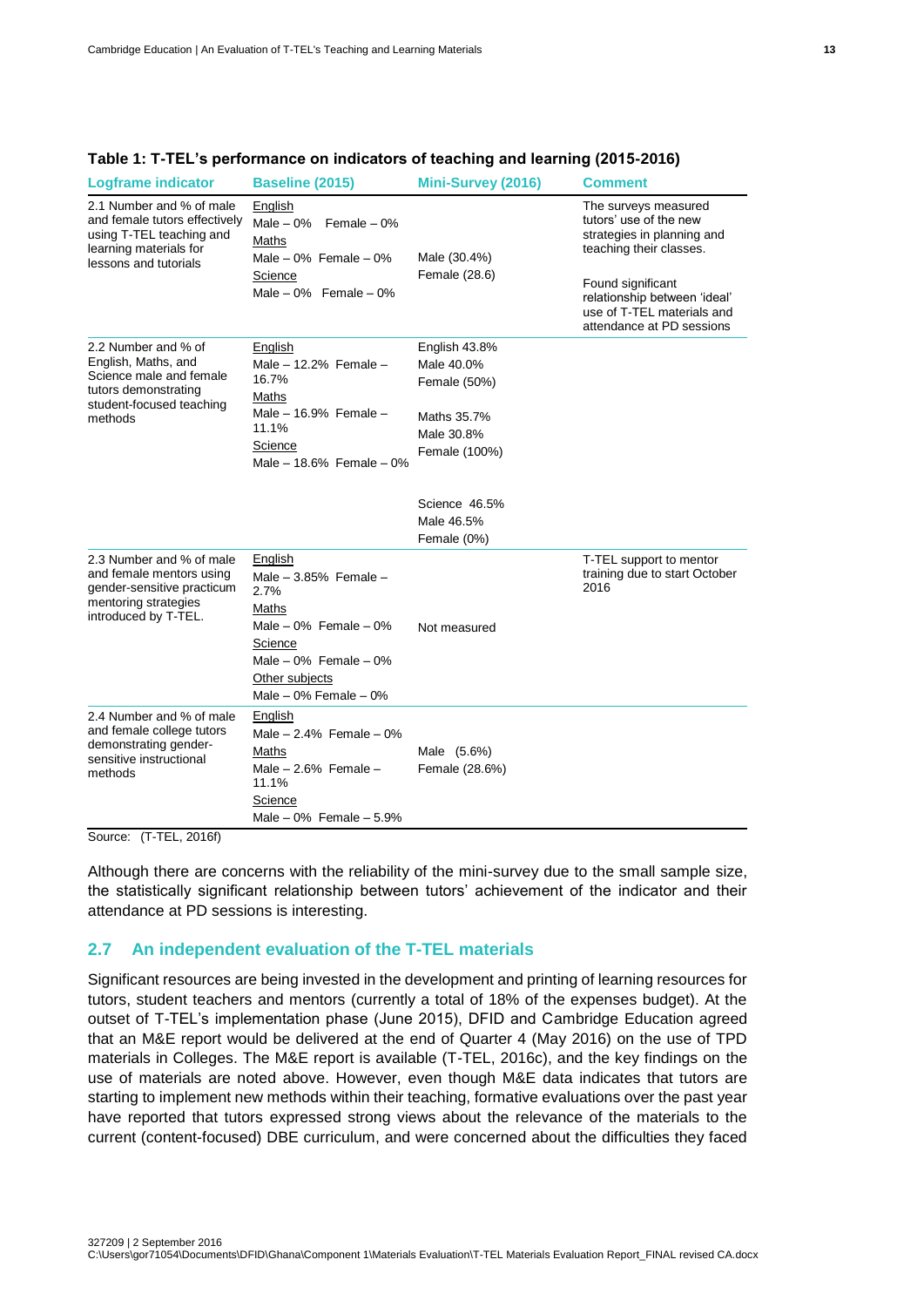in translating the T-TEL strategies into their day-to-day practice (G-PASS Annual Review 2015; T-TEL 2016a). DFID and T-TEL therefore agreed that a formative evaluation of the T-TEL materials was required. The evaluation should provide sufficient evidence to inform strategic decisions on the way forward, particularly in the context of the planned DBE curriculum review.

This evaluation was commissioned by T-TEL in order to gain an independent, objective view of the relevance, use, quality, and potential for impact of the materials developed by T-TEL to support tutor professional development and teaching practice in Colleges of Education.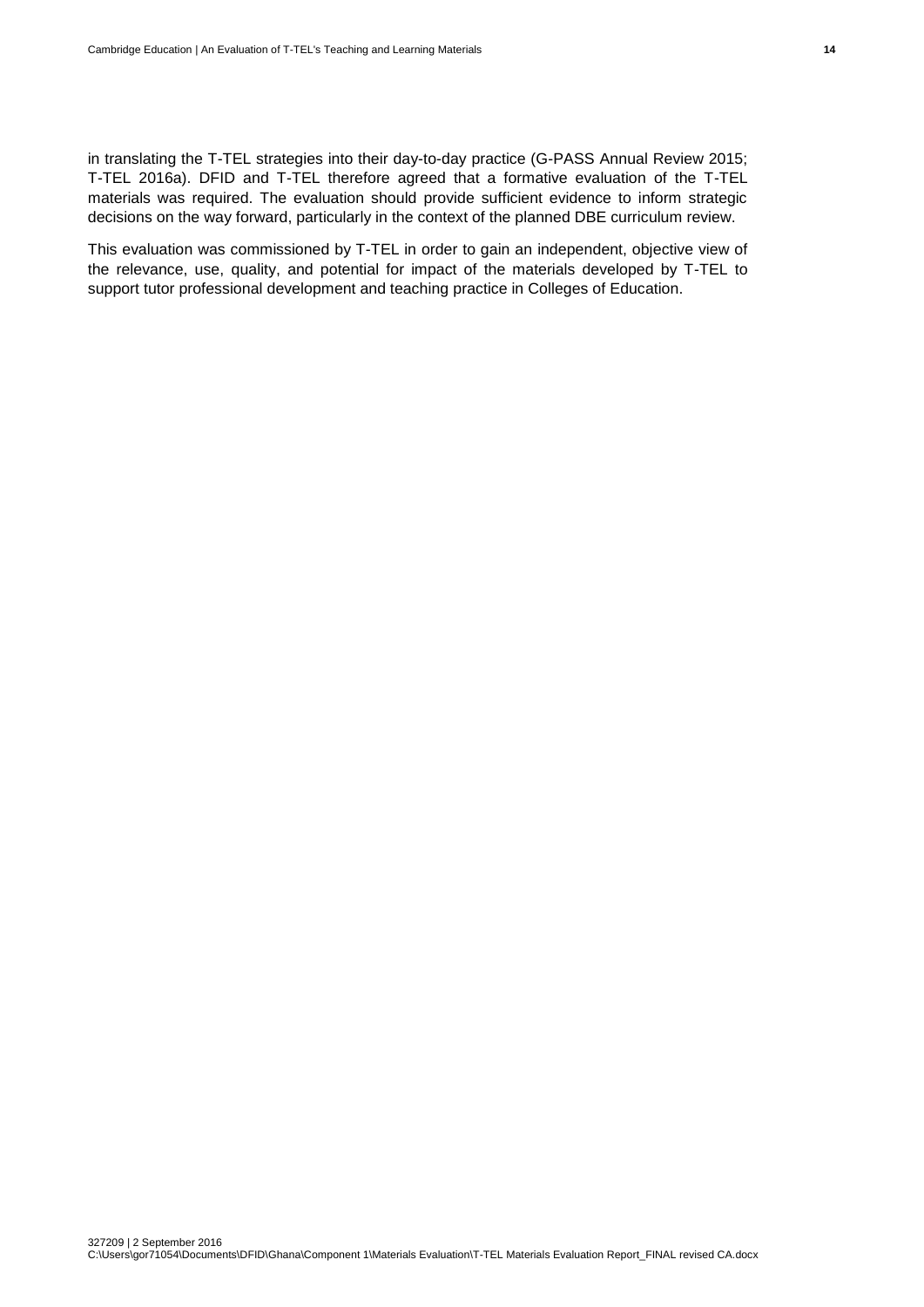# <span id="page-22-0"></span>**3 Evaluation Methodology**

This evaluation took place during the months of June and July 2016, and was carried out by two independent consultants. Professor Jonathan Fletcher is a specialist mathematics educator, teacher educator and assessment consultant with extensive experience in teacher education at the primary, secondary, and tertiary levels of education.

Sarah Shepherd is an early years and primary educator with extensive experience of teaching, training teachers, and reviewing and producing curricula and teaching and learning materials.

# <span id="page-22-1"></span>**3.1 Evaluation questions**

The evaluators were guided by the following evaluation questions:

#### **Appropriateness and Relevance**

- 1. What is the appropriateness and relevance of the content of the T-TEL materials in relation to the daily practice for tutors in CoEs?
- 2. How appropriate are the T-TEL materials in relation to the four pillars and cross-cutting themes of the draft DBE Curriculum Framework?
- 3. What is the appropriateness and relevance of the approach and structure of the TPD materials in relation to the Professional Development Session (PDS) model in CoEs?
- 4. What is the appropriateness and relevance of the approach and structure of the TP materials in relation to the teaching practice model in CoEs?

#### **Accessibility and User friendliness**

- 5. How accessible and easy to use are the materials for tutors in their teaching (including through TP)?
- 6. How accessible and easy to use are the TP materials for student teachers on teaching practice?

#### **Impact**

- 7. What is the likely impact on inclusion and gender responsive pedagogies?
- 8. What potential is there for the materials to change tutor practice?
- 9. What potential is there for the materials to change the learning outcomes of student teachers

#### **Sustainability**

10. How sustainable and effective were the processes used to develop the materials?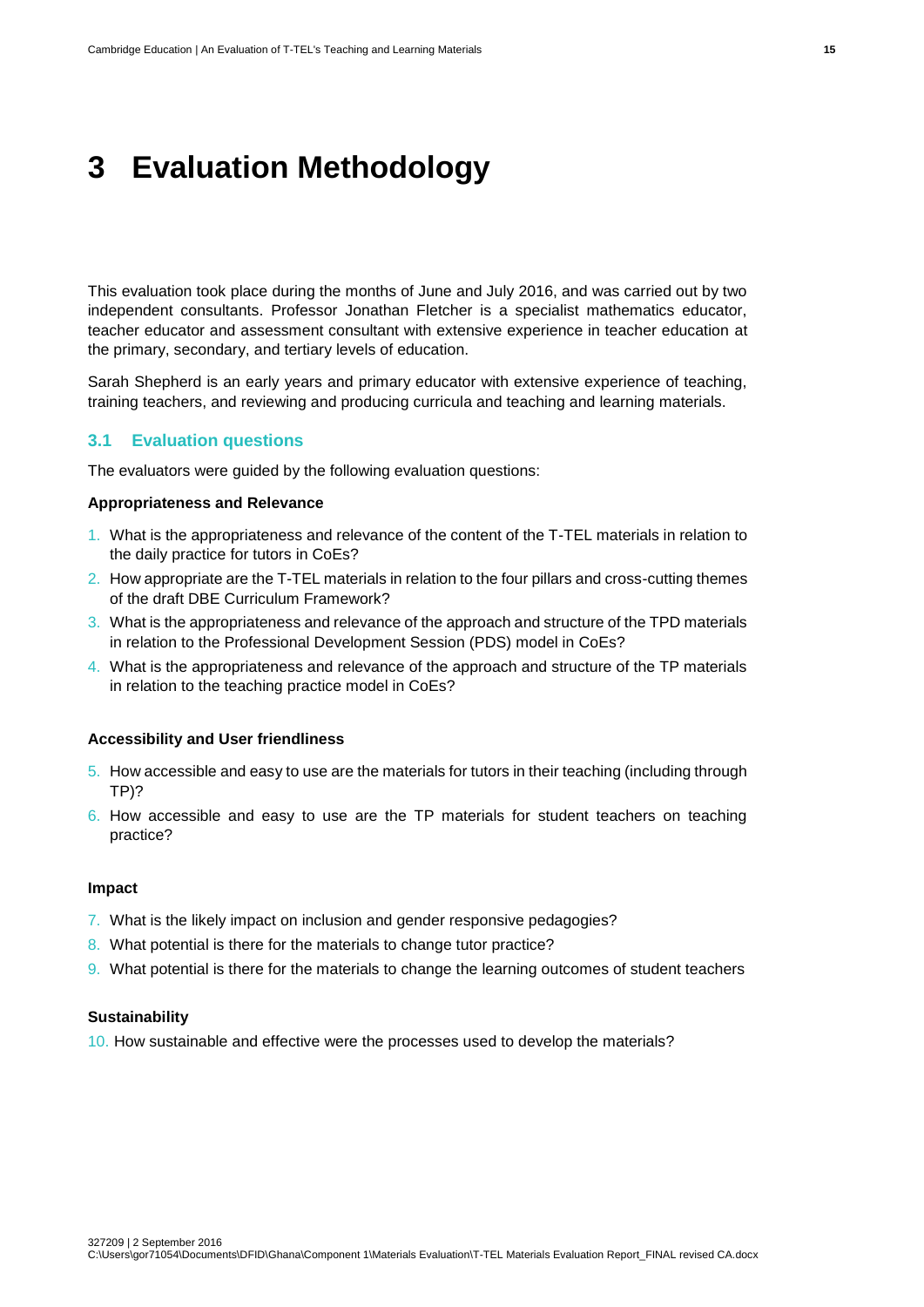The evaluators took on different roles during the evaluation process. Professor Jonathan Fletcher completed a desk study of T1 & T2, and carried out interviews with various stakeholders, mainly representatives of bodies who are working closely with T-TEL.

Sarah Shepherd focused on the desk review on T3, T4 and the Teaching Practice handbook. She carried out interviews with students, tutors, professional development coordinators, teaching practice coordinators and vice principals in five Colleges of Education. Sarah Shepherd also carried out a number of stakeholder interviews.

Both evaluators also reviewed many key documents and reports produced by T-TEL and written about the T-TEL design, and implementation process, including internal monitoring and evaluation reports.

# <span id="page-23-0"></span>**3.2 Stakeholder Interviews**

A list of potential stakeholder interviewees was given to the evaluation team by T-TEL and they were able to choose with whom to meet. All the stakeholders were available to meet up with or talk to over the phone.

The stakeholder interview questions were designed from guiding questions in the Terms of Reference.

These are the stakeholders who were interviewed during the evaluation process:

| <b>Name of Stakeholder</b>            | <b>Position</b>                                                    | <b>Interviewed by</b> | <b>Location</b>                                          | <b>Method of Interview</b>        |
|---------------------------------------|--------------------------------------------------------------------|-----------------------|----------------------------------------------------------|-----------------------------------|
| Akwasi Addae-Boahene                  | National Programme<br>Manager                                      | Sarah Shepherd        | T-TEL office Ghana                                       | In person one-on-one<br>interview |
| Rosie Lugg                            | Deputy National<br>Programme Manager                               | Sarah Shepherd        | T-TEL office Ghana                                       | In person one-on-one<br>interview |
| Janet Blair                           | Lead Adviser for School<br>Partnerships                            | Sarah Shepherd        | Home via skype                                           | One on one interview              |
| <b>Bjoern Hassler</b>                 | Lead Adviser for TPD<br>and Core Coaching<br>Component.            | Sarah Shepherd        | Cambridge<br>Faculty of Education                        | One on one discussion             |
| <b>Bjoern Hassler</b>                 | Lead Adviser for TPD<br>and Core Coaching<br>Component.            | Jonathan Fletcher     | London<br>University of London<br>Institute of Education | In person one-on-one<br>interview |
| <b>Charlie Gordon</b>                 | T-TEL - Cambridge<br><b>Education staff</b>                        | Sarah Shepherd        | Office via skype                                         | In person one-on-one<br>interview |
| <b>Charlie Gordon</b>                 | T-TEL - Cambridge<br><b>Education staff</b>                        | Jonathan Fletcher     | T-TEL office Ghana                                       | In person one-on-one<br>interview |
| Beryl Opong-Agyei                     | Co-ordinator for TPD                                               | Sarah Shepherd        | T-TEL office Ghana                                       | One-on-one interview              |
| Sharon Tao                            | <b>Research Adviser</b>                                            | Sarah Shepherd        | T-TEL office Ghana                                       | In person one-on-one<br>interview |
| Sharon Tao                            | <b>Research Adviser</b>                                            | Jonathan Fletcher     | T-TEL office Ghana                                       | In person one-on-one<br>interview |
| <b>SPAs</b>                           | T-TEL staff working with<br>CoEs on teaching<br>practice component | Abdul Kadiri          | T-TEL office Ghana                                       | One-on-one interview              |
| <b>TLAs</b>                           | T-TEL staff working with<br>CoEs on TPD component                  | Jonathan Fletcher     | T-TEL office Ghana                                       | Focus Group                       |
| Bea-Noble Rogers                      | Lead Adviser for TPD<br>and Core Coaching<br>Component.            | Jonathan Fletcher     | Home via skype                                           | One-on-one interview              |
| <b>Professor Frederick</b><br>Ocansey | Director, Institute of<br>Education, UCC                           | Jonathan Fletcher     | <b>UCC</b>                                               | In person one-on-one<br>interview |

# **Table 2: Stakeholders interviewed for the T-TEL materials evaluation (June-July 2016)**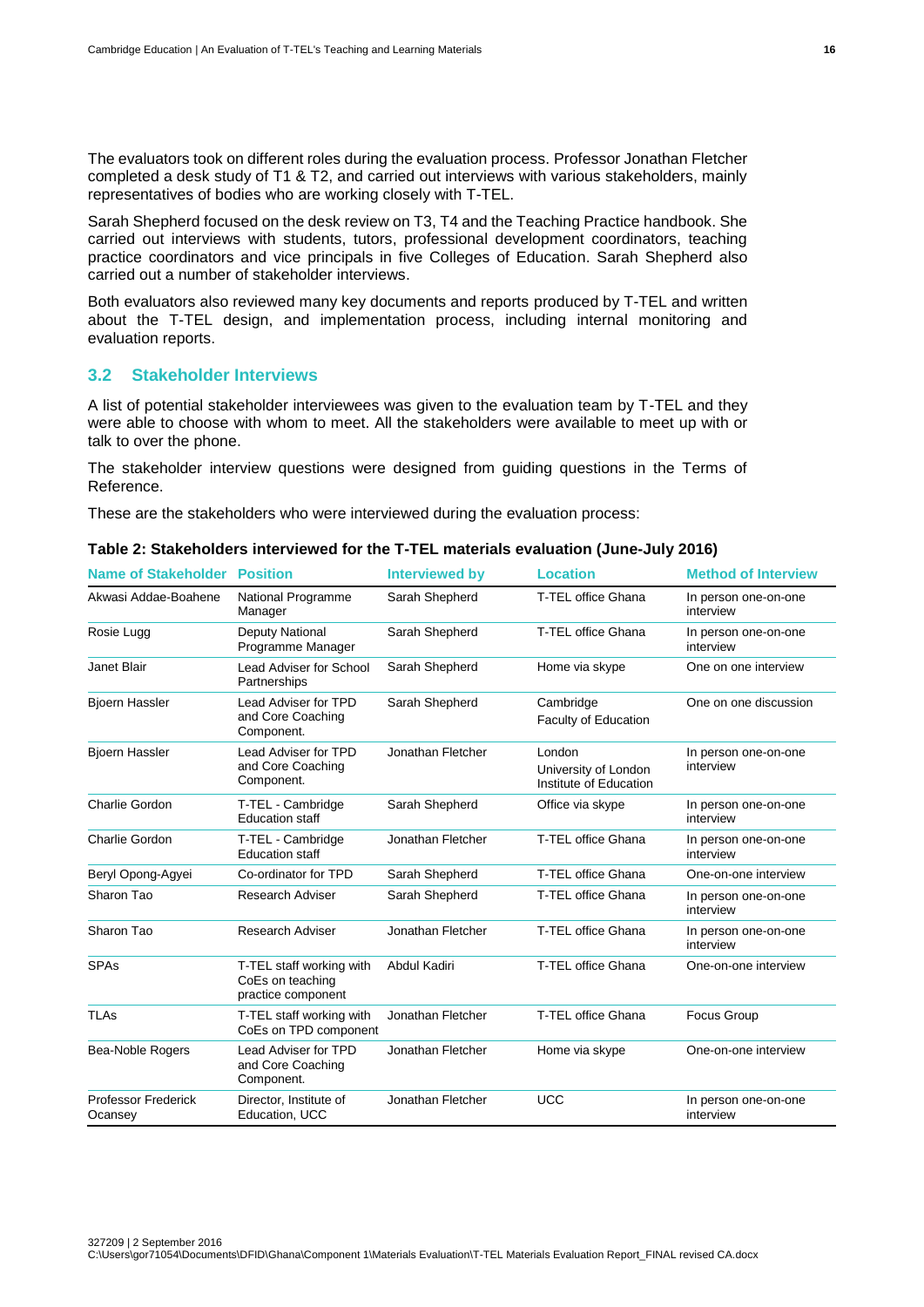| <b>Name of Stakeholder Position</b> |                                               | <b>Interviewed by</b> | <b>Location</b>               | <b>Method of Interview</b>        |
|-------------------------------------|-----------------------------------------------|-----------------------|-------------------------------|-----------------------------------|
| Dr. Eric Anane                      | Institute of Education,<br>UCC                | Jonathan Fletcher     | <b>UCC</b>                    | In person one-on-one<br>interview |
| Dr. Christine Adu Yeboah            | Writer, UCC                                   | Jonathan Fletcher     | Office                        | On-line                           |
| Dr. D. D. Agyei                     | Director, Centre for<br>Teaching Support, UCC | Jonathan Fletcher     | <b>UCC</b>                    | Telephone                         |
| Jerry Sarfo                         | Deputy<br>Executive Secretary,<br><b>NCTE</b> | Jonathan Fletcher     | NCTE Office.<br>Accra - Ghana | In person one-on-one<br>interview |
| <b>Emmanuel Duku</b>                | Senior Assistant<br>Secretary, NAB            | Jonathan Fletcher     | NAB Office,<br>Accra - Ghana  | In person one-on-one<br>interview |
| Sister Elizabeth Amoako-<br>Arhen   | President, PRINCOF                            | Jonathan Fletcher     | Office                        | Telephone                         |
| Dr. Harriet Amui                    | Principal & Writer,<br>PWTC, Aburi            | Jonathan Fletcher     | Office                        | On-line                           |
| Emmanuel Aboagye                    | Deputy Executive<br>Secretary, NTC            | Jonathan Fletcher     | Office                        | On-line                           |
| Eric Ofosu Dwamena                  | Writer, UEW                                   | Jonathan Fletcher     | Office                        | On-line                           |

#### **Table 3: The Interviews at Colleges of Education**

| <b>Location</b>                 | <b>Students</b> | Tutors        | <b>PDCs</b> | <b>TPCs</b> | <b>Vice</b> | <b>Totals</b> |
|---------------------------------|-----------------|---------------|-------------|-------------|-------------|---------------|
| Ada College                     | 12              | 3             | 2           |             |             | 19            |
| Mampong<br>Technical<br>College | 8               |               | 2           |             |             | 13            |
| Mount Mary's<br>College         | 10              | 2             |             |             |             | 15            |
| St.Monica's<br>College          | 8               | $\mathcal{P}$ |             |             |             | 13            |
| Wesley<br>College               | 8               | 3             |             |             | $\Omega$    | 13            |
| <b>Totals</b><br>=              | 46<br>----      | 11            |             | 5           | 4           | 73            |

Source: Field Data, 2016

In all cases the student interviews were carried out as small group discussions of at least 4 students. The TLA and SPA interviews were also focus group interviews. All other stakeholder interviews were on a one-on-one basis, with the exception of two male PDCs, at Mampong Technical College, who wanted to be interviewed together.

# <span id="page-24-0"></span>**3.3 College visits**

#### **How the colleges were chosen**

The colleges made available to visit were decided by time restraints of the evaluators' ability to travel before the end of the school term. As a result, only 5 colleges (selected from two zones) were visited over a 3-day period, and all these colleges were in the south of Ghana, within a day's driving distance of Accra or Kumasi. The evaluators were given a list of Colleges of Education in these areas with an overall description of performance. Five colleges were then chosen, St. Monica's (ASHBA) and Ada (Greater Accra/Eastern) with stronger performance, and three that had lower performance – Mampong Technical (ASHBA), Mount Mary (Greater Accra/Eastern)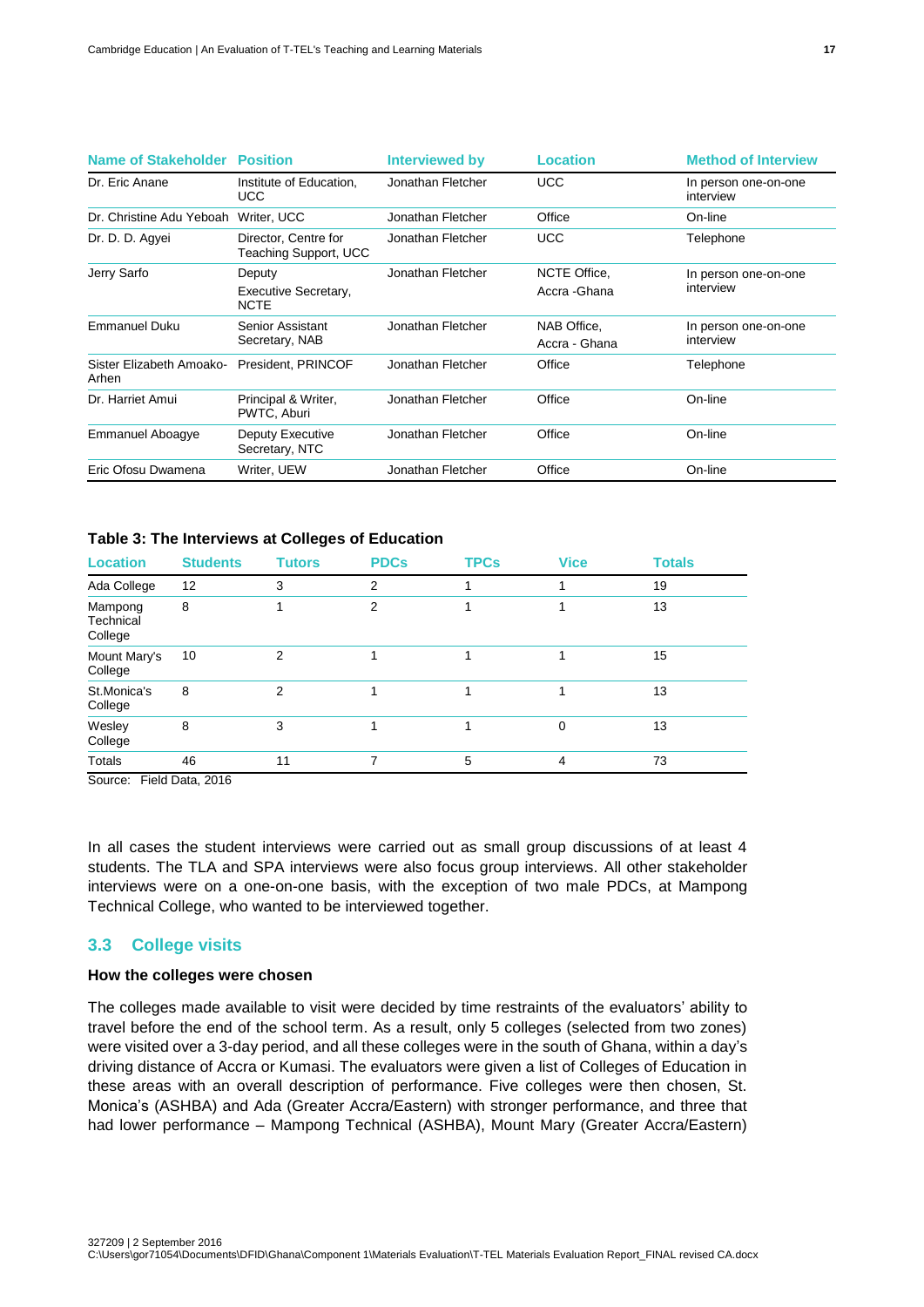and Wesley College (ASHBA). There was also a range of all male, all female, and mixed gender colleges chosen.

#### **How the interviewees at the colleges were chosen**

The TLAS arranged the interviews at the chosen colleges and supported one of the evaluators as she visited the colleges. The evaluation team stated that at each college two PDCs, two TPCs, five Tutors and ten students would be available for interview. Due to examinations the choice of tutors and students was in the most part random due to whoever was available, which ensured that not just the best tutors and students were interviewed. At each college a mixture of stronger tutors and less-motivated or skilled tutors were interviewed.

# **How the interviews were conducted**

The evaluator introduced herself as an independent evaluator not working for T-TEL, or the Government or Ghana. Honest and frank responses were requested and the reasons for this given. The objectives of the evaluation were also explained in detail. Throughout the interviews the evaluator ensured that the interviewees understood the questions, or asked if they had their own questions or comments. The interview instruments were designed by the evaluators and were based on the evaluation terms of reference and guiding questions. Questions were also included that were raised through the evaluator's desk review of the T-TEL materials and reports. Similar instruments with similar items had been used by T-TEL Ghana researchers and had been found appropriate in earlier studies. Even so, the interview instruments for the evaluation generally, were used flexibly, allowing for follow up questions.

# <span id="page-25-0"></span>**3.4 Challenges of the Evaluation Methodology**

There were some aspects of the evaluation process that restricted the evaluators gaining all the information.

#### **Interviews at Colleges of Education**

Due to the time of the evaluation in the school year, it was difficult to gain access to students. Students were engaged in exams during the week that interviews took place at Colleges of Education so time was limited. Access to 3rd year students was impossible as they were out in the field on their teaching practice.

The majority of students and some of the tutors were very reluctant to speak openly during the interviews for the first 15 or 20 minutes. This often meant that some of the answers to earlier questions were not accurate. More detailed answers, with discussions about challenges and strengths came through in the later questions. This was not an issue with PDCs, TPCs and Vice Principals.

# **Focus Group Student Interviews at Colleges of Education**

In the groups of students where both males and females were present, the males dominated the conversation. Even when questions were directed to only the females, there was hesitancy from the female students to answer fully. In the all-female groups this was not an issue.

There were also too many questions for the student group interviews. The questions were designed for one-on-one interviews but time restrictions meant that group interviews took place. Therefore, some questions were not asked.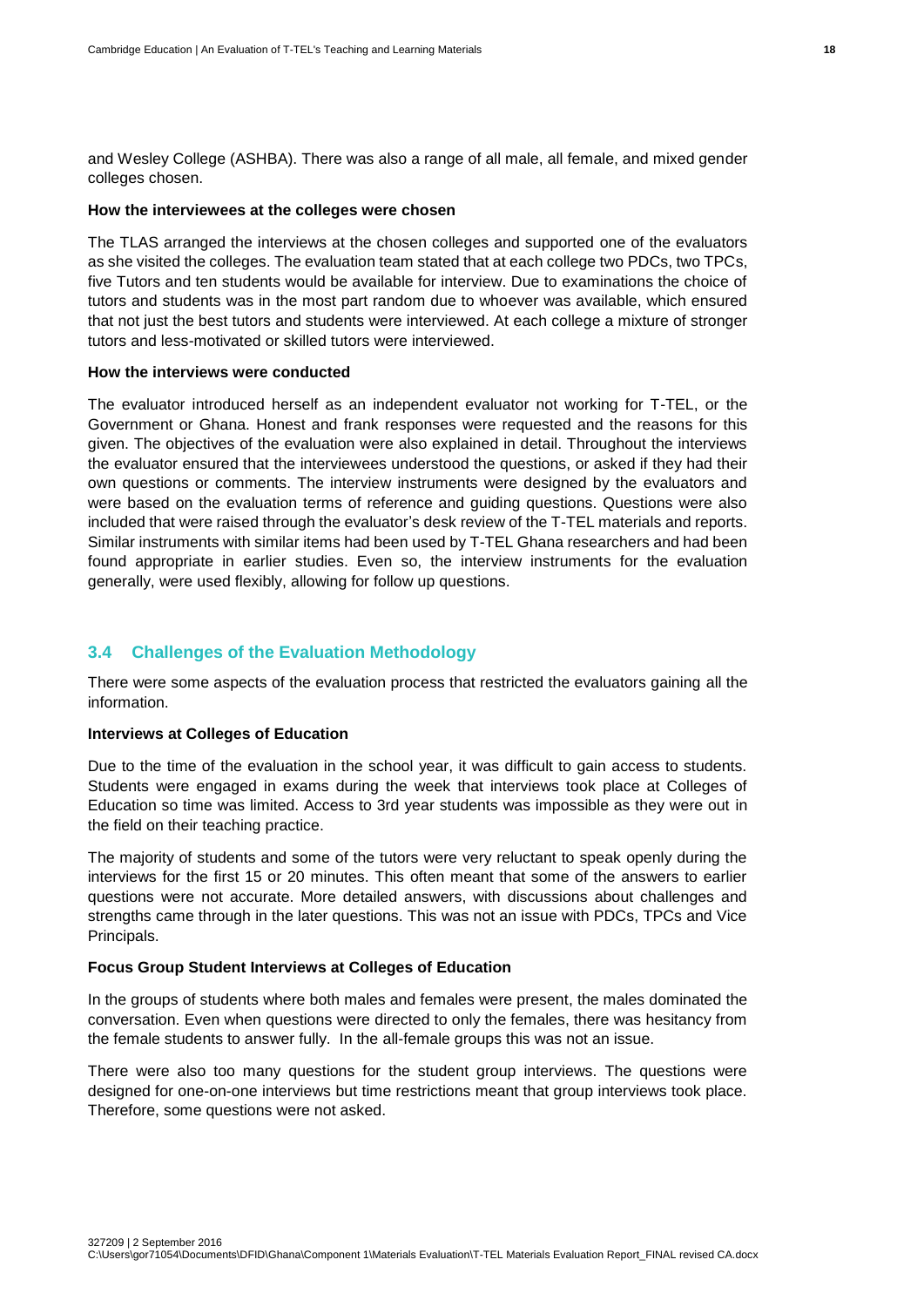It was also difficult to know the thoughts of all participants in the group interviews as once one student made a comment, all the other students would just agree and not offer their own responses, or just repeat the first student's comments.

#### **The Interview Questions**

As mentioned above, the interview questions were designed around the Terms of Reference and served as a strong guide to interviews, but the order in which the questions were answered depended somewhat on the flow of the conversation. Sometimes answers to other questions came out in different questions. In a few interviews some questions were not answered due to time restrictions or lack of interviewee understanding.

Some of the questions in the interview asked the interviewee to give a number to describe the ease of use of the materials, or the helpfulness of the training. This was a difficult concept for many interviewees. Many would respond with 5 – very useful – but then comments later in the interview would suggest their opinion was otherwise. Instead of ranking with numbers interviewees should have been given four statements to choose from.

It became apparent during the interviews that some important questions were missing, so these were added into the script at the last minute. One question was asking students for their input regarding any changes in tutors' use of teaching strategies. When students were found struggling with this question, the evaluators asked for a percentage of the week that the tutor used lecture method and interactive strategies. A question about the role of the mentor was also added in.

Only the TPCs and students were asked by the evaluators about the Teaching Practice book, when it would have been very beneficial to hear from all tutors regarding the TP books.

# <span id="page-26-0"></span>**3.5 Desk Review of** *TPD Materials* **and** *Teaching Practice Handbook*

All seven books that were the subject of the evaluation were studied for analysis of the contents to see how these were aligned to the contents of the DBE curriculum, to determine the relevance and appropriateness of the materials. Links between the student teacher handbooks and the tutor handbooks on the various themes were also examined. Evidence in the handbooks was gathered against relevant indicators of success of the T-TEL professional development teaching practice enhancement programmes. To address the future uses of the materials, an analysis was conducted of the four main pillars of the DBE curriculum which had been linked to the national Teaching Standards.

The main strength of this approach was the amount of material covered within a week and the easy access to other materials that made reference to the materials under study. This strength ironically led to the greatest challenge of sifting through so many different documents to link pieces of evidence. This challenge was met by mapping the research questions onto each document and indicating possible answers to the questions.

#### <span id="page-26-1"></span>**3.6 Desk Review of other documents and reports**

A similar approach was used to work with the numerous reports the evaluators had access to. Studying these documents in conjunction with the TPD and TP materials made it somewhat easier to understand the various reports and why access to them had been given. Pieces were put together much more quickly than had been the case with the handbooks. Here too, the main challenges were the volume of information that was available and the limited space and time in which to make sense of the information and use it to answer the questions posed. Using the evaluation questions helped the evaluators to summarise the information in reasonable time.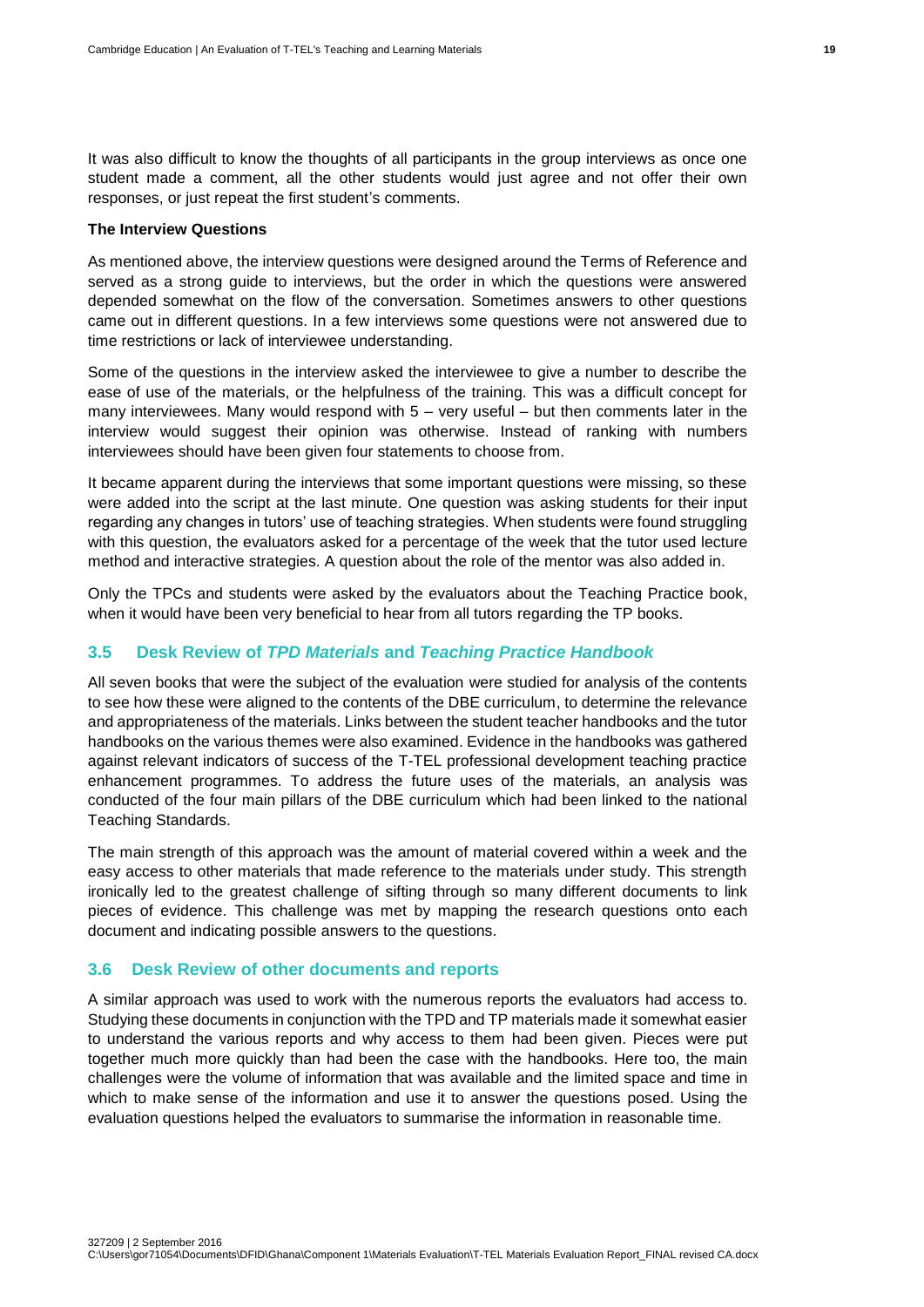# <span id="page-27-0"></span>**4 Findings and Discussions**

This section discusses how well the T-TEL materials enable Colleges of Education to meet the programme's objectives, and how T-TEL can strengthen the development and implementation of forthcoming materials.

The findings of the evaluation of the *TPD materials* are presented first, followed by the findings of the evaluation of the *Teaching Practice handbooks*. Each set of materials is evaluated in terms of its appropriateness and relevance, usability, potential for impact and sustainability. Each evaluation criterion is reported on in terms of positive findings and challenges identified.

#### <span id="page-27-1"></span>**4.1 Tutor Professional Development Materials**

-

# <span id="page-27-2"></span>**4.1.1 Appropriateness and Relevance of the TPD materials to the professional development of tutors**

The *TPD materials* were designed to support the implementation of a specific model of tutor professional development. This model is a college-based model, aiming to implement reflective practice, through weekly Professional Development Sessions (PDS) for all tutors in a CoE, in conjunction with classroom implementation and peer support. The PD sessions are facilitated by two staff members nominated as ''Professional Development Coordinators'' (PDCs). The model combines these college-based sessions with coaching - for PDCs and tutors - which is currently provided by T-TEL staff (the Teaching and Learning Advisers (TLA) (see Figure 2 below).

The *TPD materials* are developed for use in the PD sessions and to scaffold classroom implementation. They are structured as a series of themes. For each theme, the materials include a *Handbook for PDCs*, and a *PD Guide for Tutors*. As well as supporting a tutors' participation during the weekly PDS, the *PD Guide for Tutors* encourages tutors to consider how to apply the strategies in their own teaching in their classrooms, provides examples of the strategy applied to examples taken from the DBE Curriculum, and contains "Plan and Practise Together" activities during which tutors plan for classroom teaching.

To date, T-TEL has developed materials for 6 themes, and 4 have been implemented by CoEs (Creative Approaches, Questioning, Talk for Learning, Group Work). Themes 1 and 2 were implemented during Semester 1 (October to January 2015/6) and themes 3 and 4 were implemented during Semester 2 (March to June 2016). Each theme includes five or six 'teaching strategies', with one strategy for each weekly PDS. The themes have been deliberately selected to:

- Strengthen the delivery of the current DBE curriculum as intended by the curriculum<sup>1</sup>;
- Strengthen areas of the DBE curriculum that currently get too little attention (e.g. pedagogy; subject-specific pedagogy);
- Model approaches that have the most impact on children's learning, as evidenced by research;

<sup>1</sup> The DBE curriculum (2014) aims to produce teachers who are *"facilitators of learning"* and *"creative researchers in the classroom, i.e. solving problems through action research"*, with methods of CoE-level teaching that *"gives priority to problem-solving, decision making, critical and reflective thinking"*, as well as *"[college] student-centred*" approaches; where *"in very few cases, the lecture method or unilateral interaction approach will be adopted",* and there is a special emphasis on "practical and tutorial sessions".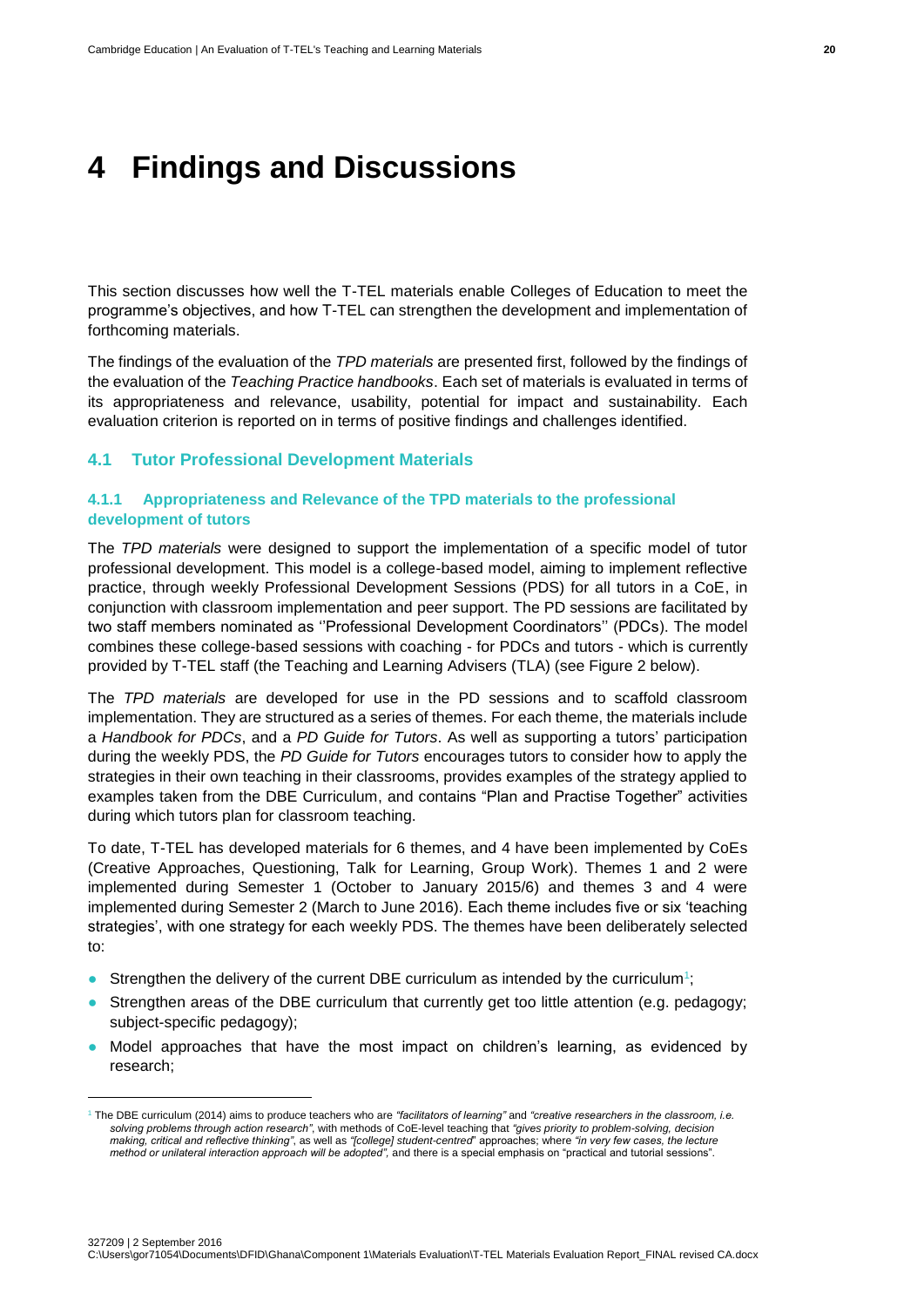● Focus on subjects that are GoG priorities (English; maths; science), as well as strengthening those areas across the curriculum.

Annex 1 presents a matrix that lists priority areas identified in stakeholder workshops, and (bearing in mind international research outcomes) maps these onto a 12 theme structure for the TPD programme.

At the beginning of each Semester, the T-TEL TLAs introduce all the PDCs from 38 CoEs<sup>2</sup> to the two new themes to be run that Semester, focusing on the use of the materials to run an effective PD programme in CoEs. Supported by the materials, PDCs then facilitate weekly professional development sessions for all tutors in their colleges throughout the semester.

Versions of the tutor resources were adapted for use by tutors with student teachers (focusing on the same strategies, but aimed at the teacher education curriculum). These have not yet been implemented, as the possibility for widespread implementation depends on the details of the new curriculum. Figure 2 demonstrates how the materials are intended to be used at each level of the professional development process.





1

<sup>2</sup> At the time of the materials evaluation, T-TEL was working with 38 CoEs. Since June 2016, T-TEL has been working with 40 CoEs.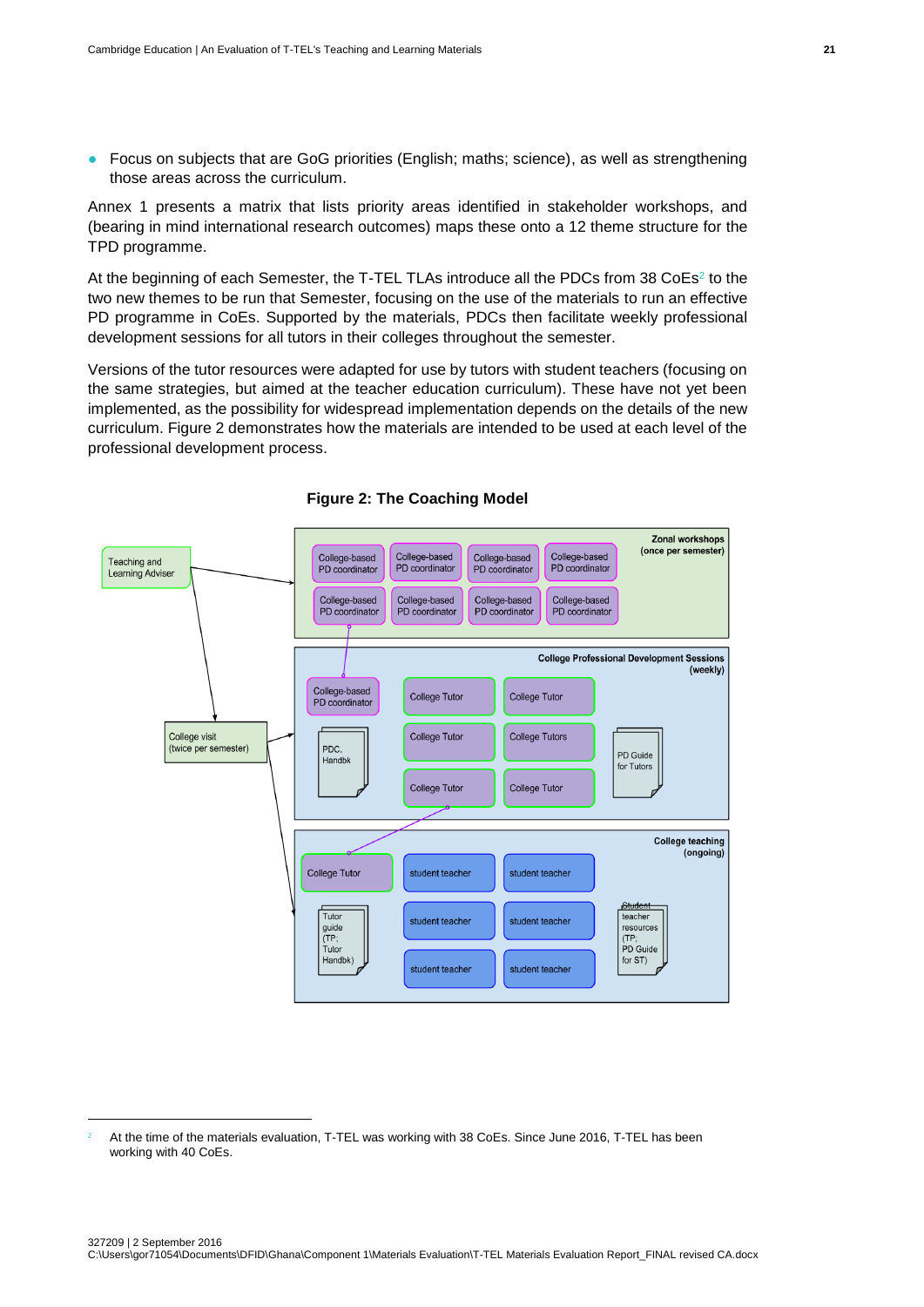#### **Positives**

#### The themes for tutor professional development

The selection of themes for the *TPD materials* drew on proposals made by stakeholder processes during the inception, and was informed by international research. There is a body of evidence from international research of the impact of these strategies on learning (e.g. Westbrook et al., 2013; Nag et al., 2014), suggesting these are important strategies for tutors (and for student teachers) to know about and be able to incorporate into their teaching.

The evaluators note, however, that whilst the research evidence on learning cited by T-TEL includes influential systematic literature reviews and research on education in developing countries, additional research on effective teaching and learning from well-functioning and wellresourced learning environments was also taken into account. It is our opinion that the selection of themes and activities should be based on the success of learning strategies in Ghanaian Colleges of Education and basic education school classrooms, and that where possible effective practitioners should be involved in the development of materials. Moreover, the materials should be trialled in a sample of colleges. A possible absence of existing evidence of effectiveness of teaching and learning strategies, points to a potential role T-TEL could play in trialling learning materials and testing the effectiveness of particular learning strategies, and disseminating the outcomes.

# Regular Weekly Professional Development Sessions

Prior to the T-TEL TPD sessions, that occur every week for 1.5 to 2 hours, tutors did not have access to any regular and comprehensive professional development. The introduction of the T-TEL programme has encouraged Colleges of Education to make space in their timetables to meet as a whole and improve their practice together. This is a significant improvement.

The requirement for colleges and tutors to dedicate this time and energy is appropriate and manageable. Each college visited on the evaluation was able to make a two-hour slot of time available for all tutors to meet and attendance rates have been good. All 5 colleges visited as part of this evaluation stated that tutor attendance was above 60% at every PD session, and most were over 80%. This finding is supported by T-TEL's own Monitoring and Evaluation data. The T-TEL Tutor Professional Development Report (2015/2016; T-TEL, 2016c) notes that during the first year of implementation:

- Collectively, the CoEs completed 822 PD sessions out of a maximum of 836, (i.e. 98% completion rate) focusing on TPD Themes 1–4 (Creative Approaches, Questioning, Talk for Learning, Group Work).
- Each session was typically attended by 1,100 tutors nationwide, equivalent to about 68% engaging with PD once per week.
- However, the high average attendance in Year 1 masks a sharp downwards trend in attendance. The typical attendance dropped from 1,150 to 1,000 tutors (equivalent to from 73% to 63%). Also average attendance varied between CoEs, ranging between 44% and 84%.

The *TPD materials* are very detailed in terms of the steps PDCs should go through at each PDS. All the TLAs are positive about the relevance and appropriateness of the approach and relevance of the *TPD materials* to the professional development sessions, as a result of the detail provided.

The PDCs are well prepared to facilitate PD sessions: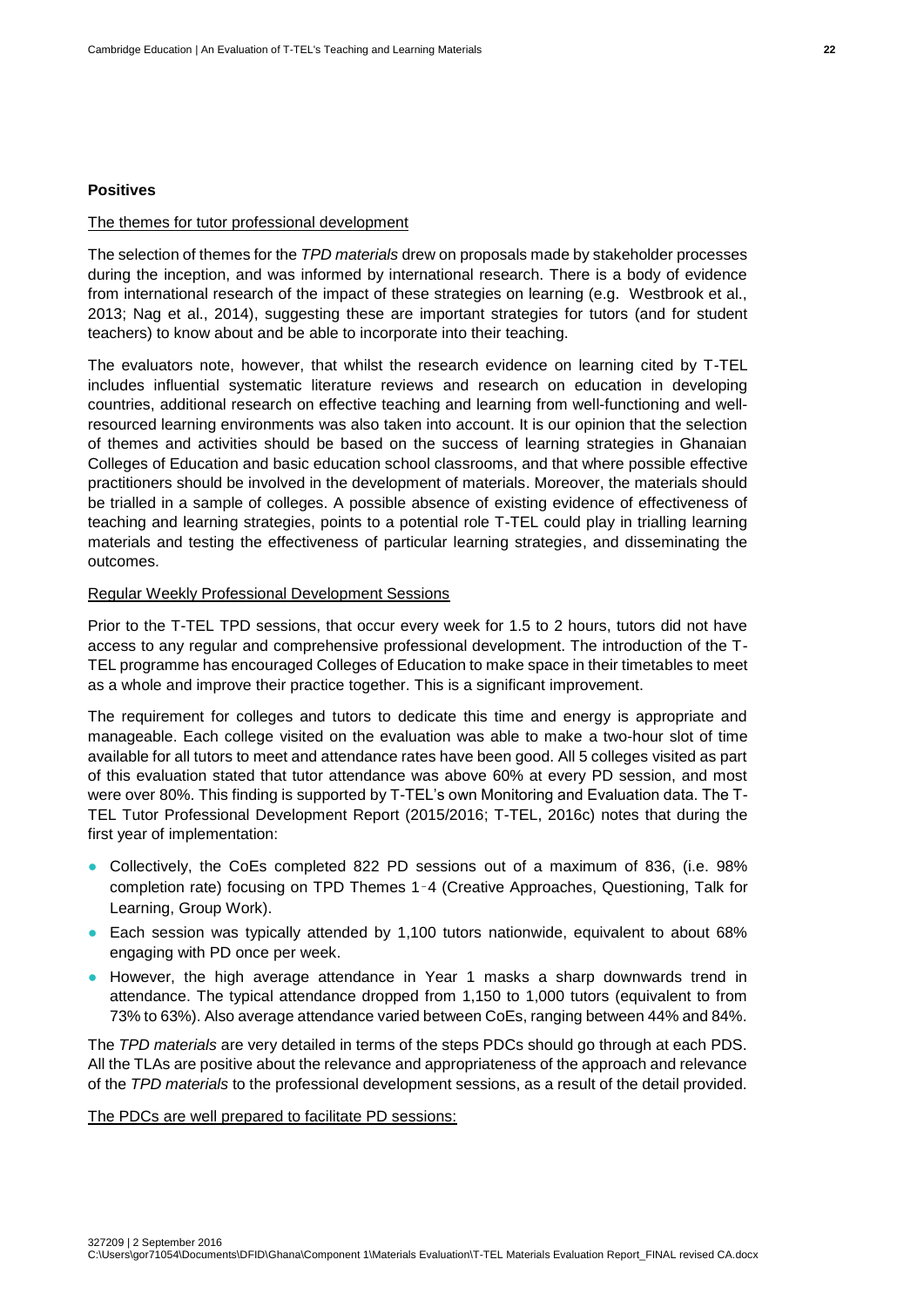Almost all PDCs interviewed for this evaluation said that the T-TEL workshops held twice a year were very useful in preparing them to facilitate the PD sessions. PDCs said that they had been through every session; with telephone and in-person support of the TLAs, they felt well prepared to lead sessions.

#### The PDCs have become confident in facilitation and professional development:

The majority of PDCs (86%) interviewed for this evaluation said that the workshops by T-TEL had prepared them well to facilitate the PDC. And, as Table 4 below shows, the same proportion of interviewed PDCs said that the PDC professional development and experience of running PDC had increased their skills as a facilitator. The T-TEL materials, along with workshops and support from TLAs, have increased the capacity of the PDCs tremendously. This is confirmed by the PDC focus group discussions facilitated by T-TEL in February 2016 as part of T-TEL's internal M&E, as well as T-TEL's own Year 1 Monitoring and Evaluation report (T-TEL, 2016c). The PDCs have benefited greatly from being part of the T-TEL programme:

*"Many [PDC] spoke about how they feel like they are developing themselves professionally, learning about new ideas and concepts, building their leadership abilities, enjoying the collegiality of meeting PDCs from other colleges, feeling appreciated by their colleagues and principals, and building a sense of confidence that many did not have before. There is a palpable sense of pride amongst most PDCs and it will be important to nurture and capitalise on this in the future." (T-TEL, 2016a: p 3)*

#### Levels of tutor motivation at PD sessions

Almost 30% of all comments from interviewees about the PD sessions stated that tutors enjoyed the weekly PD sessions and were motivated by them. Other positive statements made by interviews noted that:

- Tutors are forced to talk more and participate in activities with each other.
- The tutors are forming strong professional relationships with each other that will enhance the effectiveness of the college.
- PD sessions have also allowed staff members to get to know each other and have improved broader relationships across the college campus. Tutors who had never spoken to each other are now talking and some tutors are even socialising with each other whereas before they were not.

#### The PD sessions were designed to prepare the tutors to deliver their lessons:

A very high proportion (91%) of tutors interviewed for this evaluation stated that PD sessions prepared them well to teach their classes using the T-TEL strategies. Later in this report (section 4.1.2), tutors 'comments that seem to contradict this finding about the PD sessions, and where tutors expressed a lack of confidence in their abilities to implement the teaching strategies explored in the PDS, will be discussed. At this point in the report, it is sufficient to note that it is the opinion of the evaluators that although the PD sessions apparently provided effective PD for the tutors, and that they may have understood the strategies and how the latter can work in the classroom, the process of actually implementing the strategies in their classrooms on a regular basis is far more difficult, and constrained by wider factors. In other words, while the PDS themselves scaffold classroom practice through extensive planning and reflection periods, as well as encouragement of peer support, it may be the case that such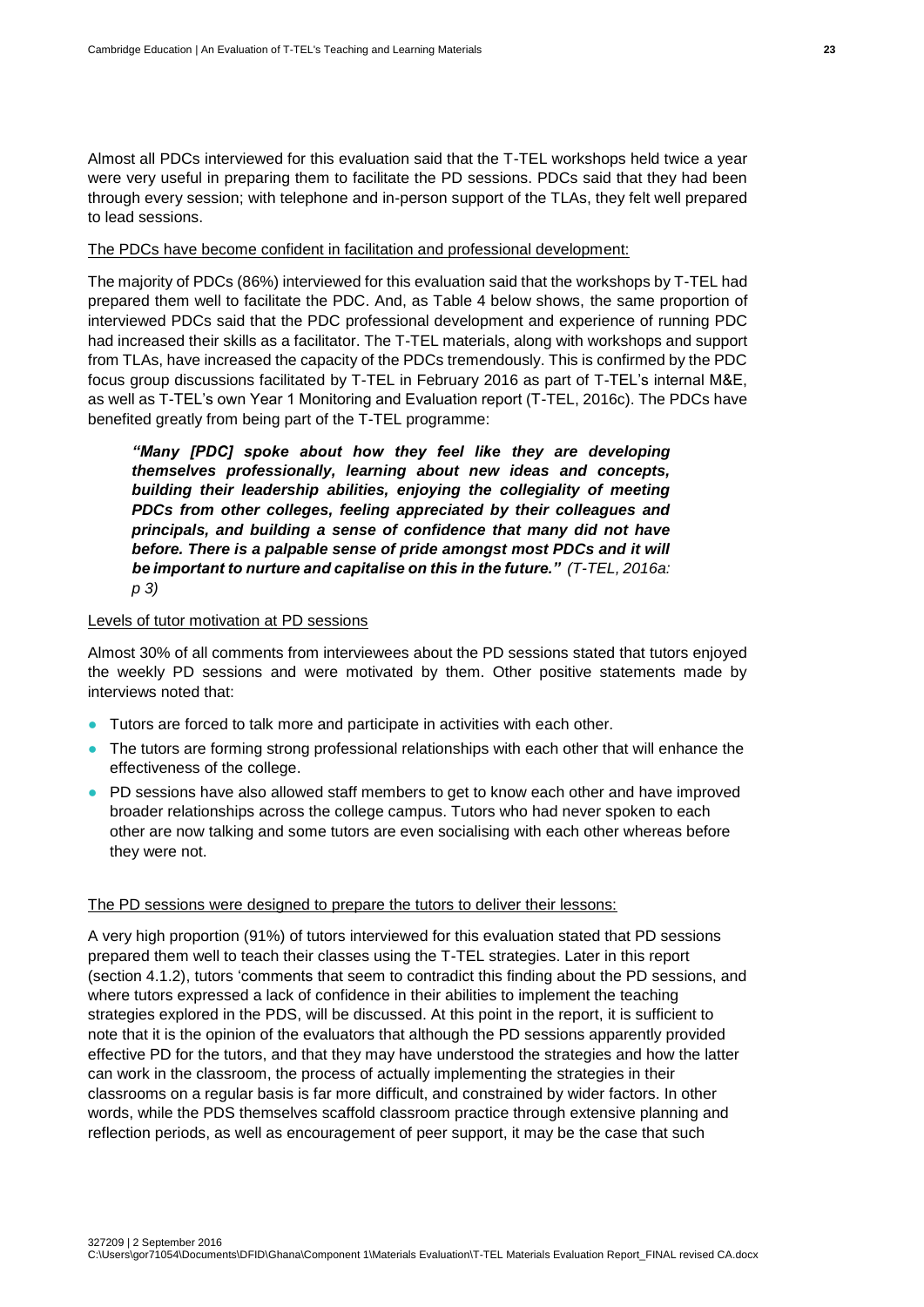elements need to be strengthened further. Traditional professional development can be ineffective, despite the usefulness of workshops, because the workshop may not support tutors sufficiently for the stage of learning with the steepest part of the learning curve: implementation. In the same way that learning **about** how to swim is easier than actually learning **how to** swim, employing a teaching strategy in the classroom is more difficult than learning about the strategy itself. This is discussed more fully in section 4.1.2 of this report.

#### Management provided support to PD sessions

Vice-principals commented positively on the provision of refreshments more often than tutors. Although this is not easy for all CoEs to do, the vice-principals interviewed noted that it is a positive way in which they are supporting the programme.

### **Table 4: Positive comments from interviewees about the PD sessions**

| Positives about the trainings / PD sessions     | # of PDCs | # of<br>Tutors | # of VPs | Totals |
|-------------------------------------------------|-----------|----------------|----------|--------|
| Good attendance in PD sessions                  | 5         | o              | O        | 5      |
| Gained confidence in facilitation skills        | 5         |                | O        | 6      |
| Tutors are motivated by the PD sessions         | Ω         |                |          | 2      |
| Tutors enjoy the sessions                       | 5         | 4              |          | 9      |
| VP/P very supportive                            | 4         | 0              | 2        | 6      |
| Tutors are forced to speak and participate more | Ω         |                |          |        |
| The tutors are forming stronger relationships   |           | 2              |          | 5      |
| Tutors are learning from each other             | O         | 0              |          |        |
| Refreshments are provided by school             |           | Ω              | 4        | 5      |
| T & L materials are provided by school          | 2         | 0              | O        | 2      |
| TLA supportive                                  | 2         | o              | 0        | 2      |
| PD sessions are good stress relief              |           |                |          |        |

#### **Challenges**

The PDC focus group discussions led by T-TEL in February 2016 concluded that there were many challenges for PDCs associated with leading the PD sessions:

*"The most salient challenges entailed the opportunity cost of running the sessions (many PDCs have had to forgo second jobs/businesses in order to plan for sessions), lack of certification/allowance to make up for financial losses, the stress involved in preparing and 'presenting' in front of critical colleagues, the exhaustion felt after finishing a session (and then having to do it again just a week later), the lack of colleague/principal appreciation and support, and in some cases, explicit hostility from colleagues who believe that PDCs are earning money for all of this extra time and effort."*  (T-TEL, 2016a: p3).

This evaluation made similar findings with regard to challenges with the PDC model. These emerged as recommendations from college staff on how to improve the TPD, and are presented in Table 5 below.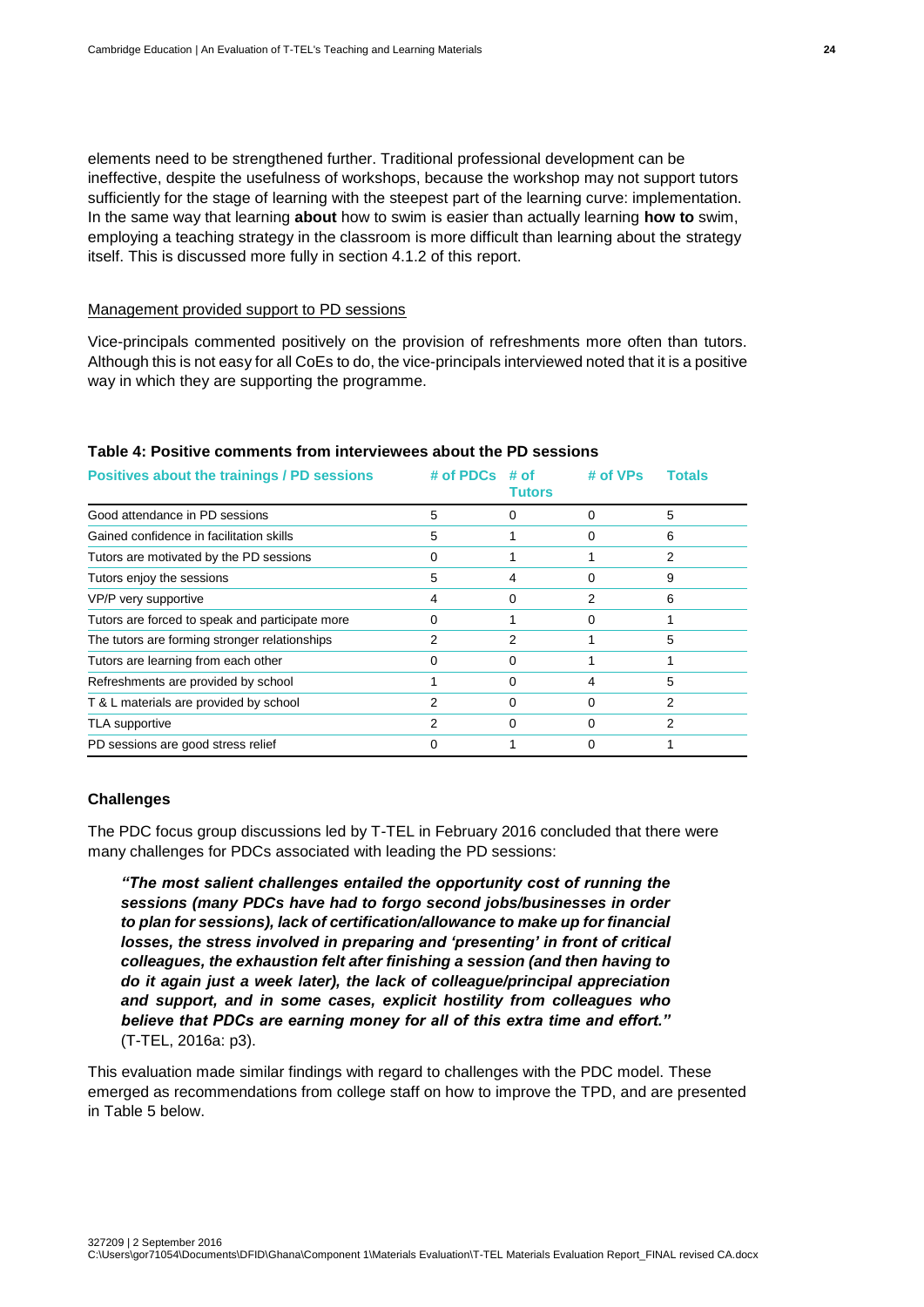| <b>Suggestions for workshops/PD sessions/</b><br>training     | # of PDC # of Tutors |   | # of VPs | Totals |  |
|---------------------------------------------------------------|----------------------|---|----------|--------|--|
| Reduce amount of content in each college-based PD<br>session  | 4                    | 2 | 4        | 10     |  |
| Sponsorship/allowances for tutors                             |                      | 4 | 2        | 7      |  |
| Reduce content in the PDC training workshops                  | 3                    |   | 3        | 7      |  |
| Need T & L materials for PD sessions                          | 2                    | 2 | 2        | 6      |  |
| Need support with motivating tutors (including<br>attendance) | 3                    | 0 | 2        | 5      |  |
| More clarity about the sustainability of the programme        |                      |   | 2        | 4      |  |
| Ipads needed for evaluations                                  | 4                    | 0 | 0        | 4      |  |
| Certification programme                                       | 2                    | 2 | 0        | 4      |  |
| More support for how principals can support tutors            | 0                    | 0 |          |        |  |
| More involvement from principals                              | 2                    |   |          | 2      |  |

# **Table 5: Recommendations by interviewees of how to improve the T-TEL** *TPD*

#### Not new strategies, more of a revision

The majority of tutors interviewed considered that the *TPD materials* and PDS were mostly a review of strategies that they already knew about. This was something that many tutors seem proud of and maybe implied that they thought they did not need the extra professional development on these strategies. However, the evaluators believe that whilst tutors have heard of these strategies before, and many have even had training about them over the years, their current level of pedagogic knowledge may, to some extent, be limited to knowing the strategies and understanding what they are. Later in this report, the challenges tutors face in turning this knowledge about, and understanding of, pedagogy into actual practice, will be discussed.

#### Too much content covered

As shown in Table 5, 20% of recommendations by interviewees stated that the PD sessions try to cover too much material, and that tutors would like to learn about fewer strategies and get good at them before moving on. PDCs, tutors and vice-principals agree that too much is covered in the workshops. Tutors need more time, and more repetition, to fully understand how the strategies work, and to be able to implement them well with a positive impact on student learning.

#### Poor motivation to participate

24% of comments were related to the need for some motivation for taking part in what are still seen to be "T-TEL programme activities" within the CoEs. Some tutors also have second jobs and must miss work to attend the PD sessions. 14% of comments suggested financial motivation for tutors, whereas 8% of comments stated that the tutors would like to receive some qualification or certification for completing the professional development sessions.

## Support of principals

In colleges visited where the vice-principal or principal appeared motivated and knowledgeable about the TPD sessions and materials, the tutors seemed to be more motivated and more likely to implement. 4% of recommendation comments were asking for more support from college administration. The positive relationship between strong support of the college principal and tutors' motivation to attend PDS has been consistently noted in T-TEL's monitoring of the TPD (T-TEL 2016a, b and c). On average, principals attended (for some or part of the session) in 23% of the PDS (T-TEL, 2016c). In about 25% of the CoEs, the principal did not attend any of the sessions. Vice-principals were present in 61% of the sessions. There appears to be scope for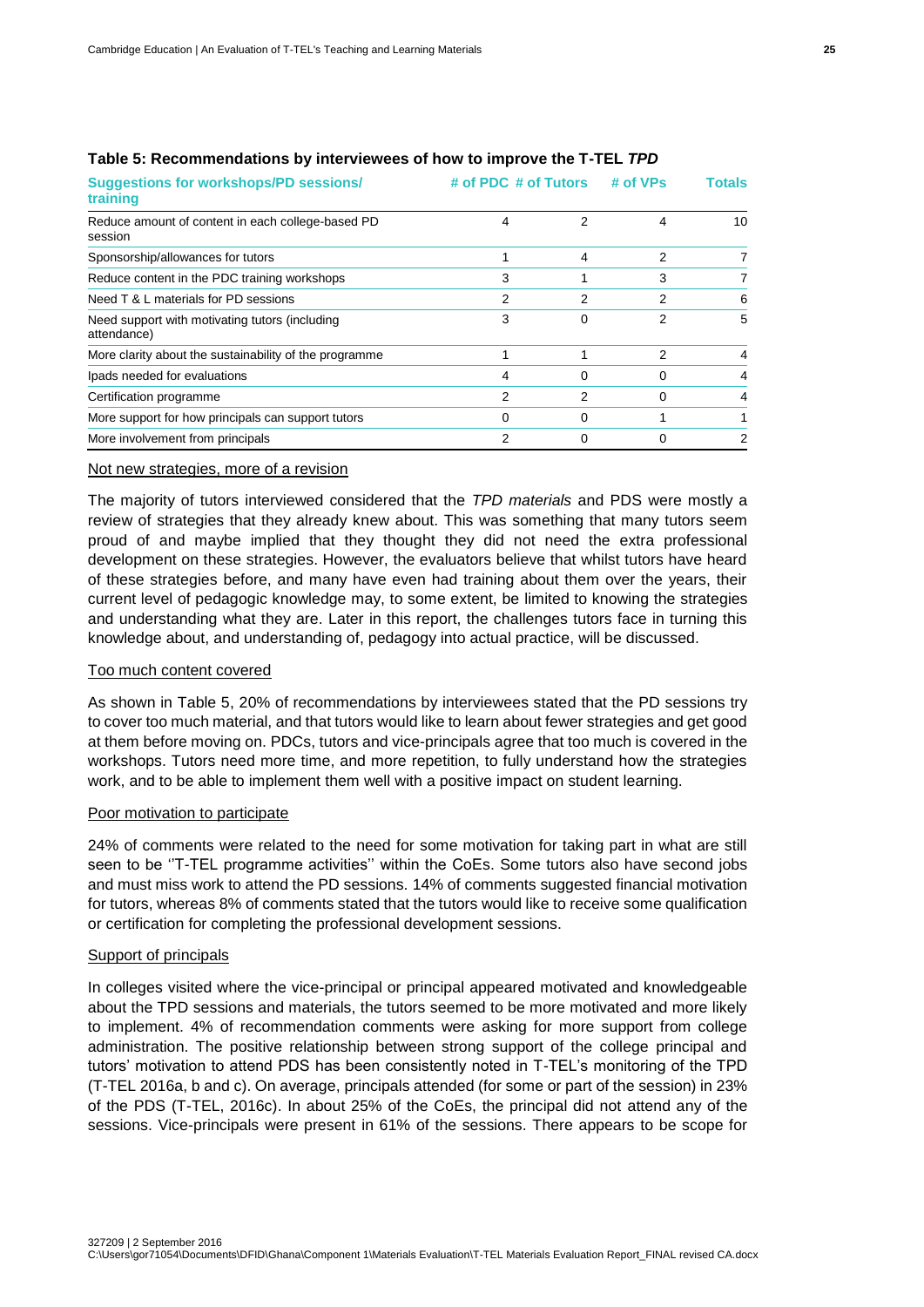increased involvement of principals and vice-principals to enhance the motivation of tutors (T-TEL, 2016c).

Support of principals is not just evident in tutors' attitudes towards the PDC, and their attendance. 12% of recommendation comments referred to how difficult it is for tutors to implement some of the strategies (games for example) without some basic TLMs like pens and large pieces of paper. If tutors get the full support of their principal, they might be able to implement the use of strategies that require TLMs. As one stakeholder observed "the principals hold the key to the success of implementation of the T-TEL strategies".

# <span id="page-33-0"></span>**4.1.2 What is the appropriateness and relevance of the content of the** *TPD materials* **in relation to the daily practice for tutors in CoEs?**

This section discusses how appropriate and relevant the *TPD materials* (both in terms of subject content and pedagogical content) are for tutors, their daily practice and the teaching and learning context of CoEs in Ghana.

Interviews with various stakeholders described the context in which tutors are working as challenging. To be effective, *TPD materials* therefore need to be appropriate to the realities of teaching and learning in the Colleges of Education in Ghana. In particular, tutors noted the realities of large class sizes, fixed furniture, general lack of TLMs, pressure for tutors to get students to pass exams, overloaded timetables in certain subjects, and the fact that many student teachers lack foundational content knowledge.

#### **Positives**

#### Pedagogical strategies are relevant to tutors in Ghana

The pedagogical approaches covered by the *TPD materials* are applauded by nearly all the stakeholders interviewed. Regarding the appropriateness of the *TPD materials*, the responses from tutors were mixed, and dependent on the tutors' subject specialism. For example, tutors of *content* courses argue that the delivery modes advocated in the *TPD materials* are out of sync with the quantum of work and assessment practices in the CoEs. On the other hand, tutors of *method* courses are enthusiastic about the use of the *TPD materials* because the content and approaches support the student teachers' preparation towards the end of semester examinations for their units. The area of the DBE curriculum that tutors teach and mode of assessment therefore is a key determinant of tutors' perceived relevance of the *TPD materials.*

#### Some strategies are easier to use in CoE classrooms than others

As shown in the Table 6 below some content or strategies have been more easily understood, remembered, and therefore possibly implemented than others.

Group work appears to be a popular strategy that was mentioned 17 times when asked about what has been learnt. Think-Pair-Share and Questioning were also mentioned several times. The value of these strategies may be their relevance for use in large classes, with limited or no teaching and learning materials. It is also apparent from talking with student teachers that group work and questioning are playing a role in the college classrooms now. The frequency of response, however, may have been a result of the timing of the evaluation, as group work had been covered most recently so may have been fresh in tutor's minds.

Collaborative group work is necessary especially when the purpose of the session is to develop conceptual understanding or strategies for problem solving of more challenging problems. In these cases, learners need to share alternative views, interpretations or approaches. As Jaworski (1994) points out, the social environment of the classroom (such as team work in a competition)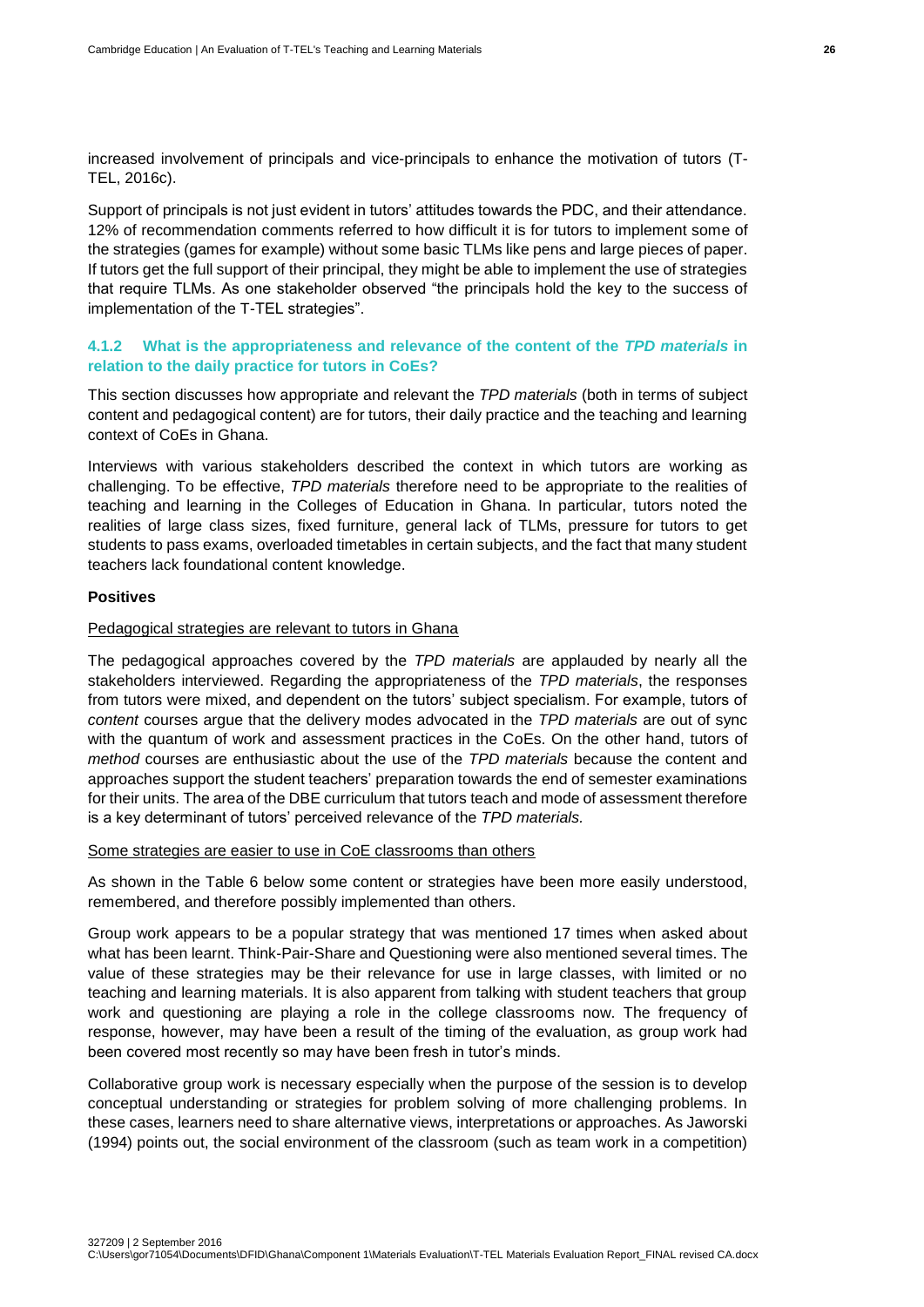provides fertile grounds for meaningful discussion and is good at throwing up constraints which challenge individual perceptions. This observation has been confirmed in a number of studies (e.g. Swan, 2005). Learners often have different views of a situation. If these views seem incompatible, there is a need for reconciliation that can lead to the social mediation of individual knowledge. Through discussion or argument, the participants negotiate new positions that lead to the development of shared meanings. Such negotiation is not bargaining, but a genuine offering of individual perspectives and meanings for consideration by others. It involves making an effort to listen to and understand other perspectives. As a result, common, or 'taken-as-shared' meanings develop in a classroom (Watson et al., 2003).

Additionally, as mentioned in the PDCs' focus group discussions completed by T-TEL in February 2016 as part of the T-TEL internal M&E, teaching with more interactive strategies will eventually make teaching easier. The T-TEL report notes **"Several PDCs discussed that although planning may take some extra time, the benefit is that delivery in class is much easier ('the students do all the work!' or 'I don't have to memorise all the content now'). This rationale – that taking a bit of extra time will reap great dividends in the future – is another message that could be seeded in future handbooks."** (T-TEL 2016a, p. 3).

| <b>Positives about TPD content in general</b>                  | # of PDC | # of TPC | # of<br>Tutors | # of<br>student<br>groups |
|----------------------------------------------------------------|----------|----------|----------------|---------------------------|
| Use of group work in class                                     | 4        | 2        | 5              | 6                         |
| Use of games                                                   | 2        | 0        | 2              |                           |
| Use of Think-Pair-Share                                        |          |          | 4              |                           |
| Use of story telling                                           | Ω        | 0        |                | 0                         |
| Use of role play                                               | 0        | 0        | 0              | 0                         |
| Use of discussion                                              | 0        | 0        | 0              | 2                         |
| Use of research projects                                       | 0        | 0        | 0              | 2                         |
| Use of questioning                                             |          |          | $\mathcal{P}$  | 2                         |
| Use of cartoons                                                | 0        | 0        | 3              | 0                         |
| Strategies build on what students know                         | 0        | 0        |                | 0                         |
| Competitions in activities encourages student<br>participation | 2        | 0        | 0              | $\Omega$                  |
| Like the more simplified lesson planning format                | 0        | 0        |                | 0                         |
| Correct understanding of how to use the strategy<br>examples   | 4        | 0        | 2              | 0                         |

#### **Table 6: Aspects of the TPD materials interviewees found easy to implement**

Source: Field Data, 2016

#### Some tutors are using the lesson examples correctly

Some tutors mentioned that they have been taught how to use the T-TEL activity examples and then apply a strategy to their own lesson content. This finding is supported by the T-TEL PDCs' focus group discussion report:

*"There are several other inspiring stories that not only demonstrate tutor satisfaction with the content of the handbooks, but how students value and are starting to model the new methods as well. These stories can be shared with the T-TEL communications team, and could also be used in future PD handbooks/videos."* (T-TEL 2016a: p3).

The TPD M&E survey data also provides evidence that tutors are implementing strategies in their teaching: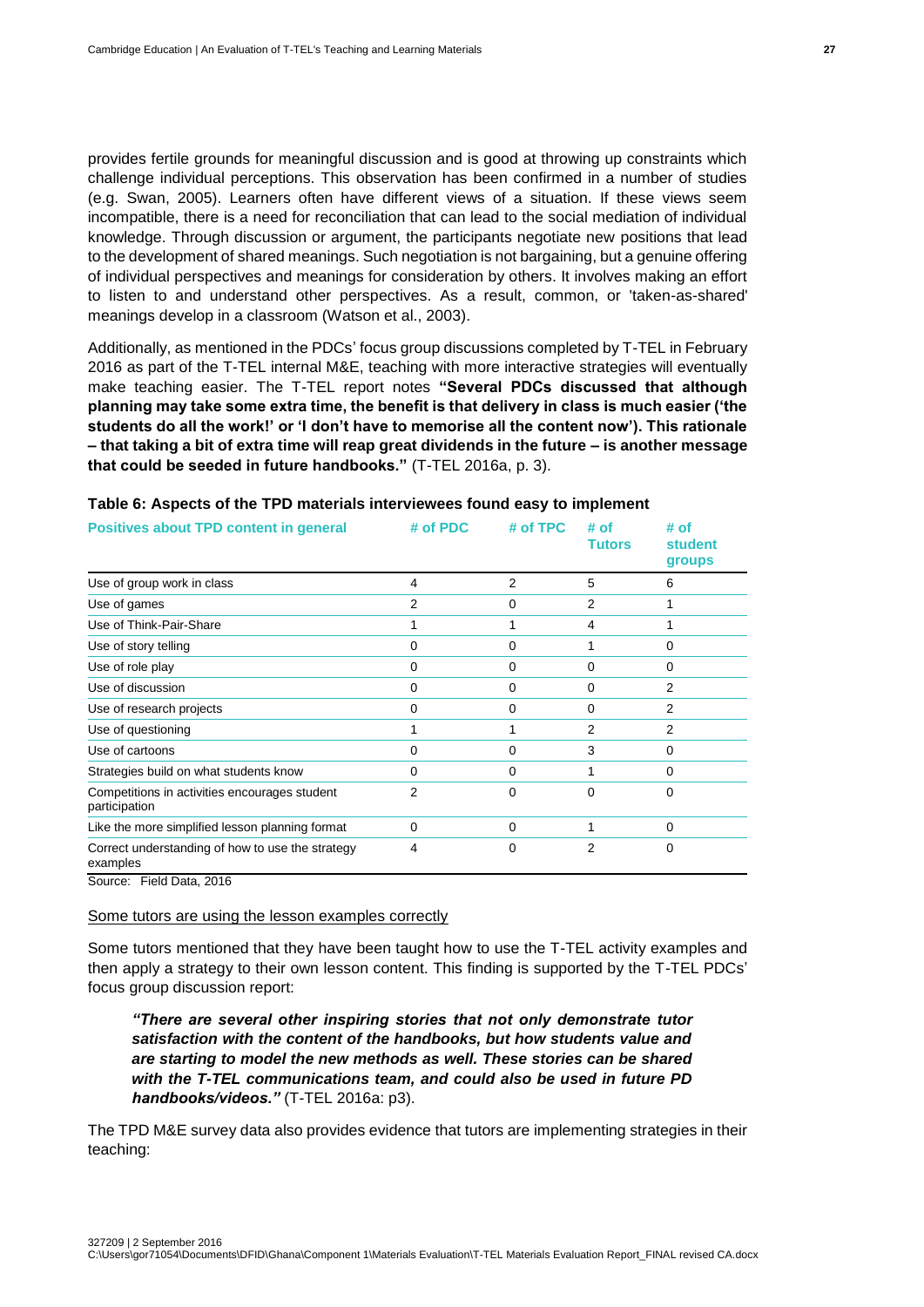- TLA classroom support indicates that in almost 70% of the lessons supported in Semester 2, the tutor implemented at least one teaching strategy drawn from the TPD programme.
- In the majority of cases, the teaching strategy implemented originates from the Themes used in the same Semester (S2; Talk and Group Work), suggesting a direct link between the PD sessions and the uptake of strategies in classroom practice. (T-TEL 2016a).

Some of the DBE curriculum content is covered through lesson examples and tutor PD activities

The *TPD materials* draw on a range of subjects across the DBE (General Programme) curriculum for lesson examples and activities. Although only one theme from the *TPD materials* was analysed as a sample from the four themes<sup>3</sup>, the theme 3 *TPD material* demonstrates how varied the subject content is, and that all DBE year groups are covered to varying degrees; 13 subject areas are reached through 71 lesson examples. As specified by the T-TEL Terms of Reference and logframe which prioritises English, maths and science, the T1 and T2 materials limited lesson examples from these three subjects. However, following feedback from tutors and requests for more examples from across the curriculum, the materials for T3 and T4 draw on all subject areas of the curriculum, while maintaining a focus on the use of English, mathematics, and science within those subjects.

| <b>SUBJECT</b>                              | <b>1st Year</b><br><b>Course</b> | Total # of T-<br>TEL<br><b>activities</b><br>using this<br>curriculum<br>area. | 2nd Year<br><b>Course</b> | Total # of T-<br>TEL<br><b>activities</b><br>using this<br>curriculum<br>area. | <b>3rd Year</b><br><b>Course</b> | Total # of T-<br>TEL<br><b>activities</b><br>using this<br>curriculum<br>area. | <b>Grand Total</b><br># of T-TEL<br><b>activities</b><br>using this<br>curriculum<br>area. |
|---------------------------------------------|----------------------------------|--------------------------------------------------------------------------------|---------------------------|--------------------------------------------------------------------------------|----------------------------------|--------------------------------------------------------------------------------|--------------------------------------------------------------------------------------------|
| <b>ICT</b>                                  | <b>ICT 211</b>                   | 8                                                                              | <b>GNS 211</b>            | $\mathbf{1}$                                                                   |                                  | $\mathbf 0$                                                                    | 9                                                                                          |
| <b>PE</b>                                   | <b>PRA 121</b>                   | $\mathbf{1}$                                                                   | <b>PRA 216</b>            | 2                                                                              |                                  |                                                                                |                                                                                            |
|                                             | <b>PRA 211</b>                   | $\mathbf{1}$                                                                   | <b>PRA 225</b>            | $\mathbf{1}$                                                                   |                                  |                                                                                | 5                                                                                          |
| <b>HIV/AIDS</b>                             | <b>GNS 121</b>                   | 3                                                                              |                           |                                                                                |                                  |                                                                                |                                                                                            |
| Vocational                                  | <b>FVH 122</b>                   | $\mathbf{1}$                                                                   |                           | $\mathbf 0$                                                                    |                                  | 0                                                                              | 4                                                                                          |
| English<br>Language                         |                                  | 0                                                                              | <b>FDC 211</b>            | $\mathbf{1}$                                                                   |                                  | $\mathbf 0$                                                                    | $\mathbf{1}$                                                                               |
| <b>Visual Arts</b>                          | <b>FVA 111</b>                   | $\mathbf{1}$                                                                   | <b>FVA 211</b>            | $\mathbf{1}$                                                                   |                                  | $\mathbf 0$                                                                    |                                                                                            |
|                                             |                                  |                                                                                | <b>FVA 225</b>            | $\mathbf{1}$                                                                   |                                  | $\mathbf 0$                                                                    | 3                                                                                          |
| <b>RME</b>                                  | <b>FDC 119</b>                   | $\overline{2}$                                                                 | <b>FDC 219</b>            | $\mathbf{1}$                                                                   |                                  | $\mathbf{0}$                                                                   | 3                                                                                          |
| Education                                   | <b>EPS 111</b>                   | 2                                                                              | <b>EPS 222</b>            | $\mathbf{1}$                                                                   |                                  |                                                                                | 3                                                                                          |
| Environmental<br>& Social<br><b>Studies</b> | <b>FDC 118</b>                   | 6                                                                              | <b>FDC 218</b>            | 2                                                                              |                                  |                                                                                | 8                                                                                          |
|                                             | <b>FDC 128</b>                   | 3                                                                              |                           | $\mathbf 0$                                                                    |                                  | $\mathsf 0$                                                                    | 3                                                                                          |
| Integrated<br>Science                       | <b>FDC 124</b>                   | 5                                                                              | <b>FDC 224</b>            | 4                                                                              |                                  |                                                                                |                                                                                            |
|                                             | <b>FDC 114</b>                   | 5                                                                              |                           |                                                                                |                                  | $\mathbf 0$                                                                    | 14                                                                                         |
| <b>Mathematics</b>                          | <b>FDC 112</b>                   | 12                                                                             |                           |                                                                                | <b>FDC 312</b>                   | $\mathbf{1}$                                                                   |                                                                                            |
|                                             | <b>FDC 122</b>                   | 4                                                                              |                           | 0                                                                              |                                  | $\mathbf 0$                                                                    | 17                                                                                         |
| Ghanaian<br>language                        | <b>FDC 123</b>                   | 1                                                                              |                           |                                                                                |                                  |                                                                                | $\mathbf{1}$                                                                               |
| <b>Totals</b>                               |                                  | 55                                                                             |                           | 15                                                                             |                                  | 1                                                                              | 71                                                                                         |

# **Table 7: Coverage of DBE curriculum subjects in activity examples in T3** *TPD guide*

<sup>3</sup> Time restrictions did not allow the evaluation team to complete this exercise for all 4 Themes. Furthermore, the analysis will need to be repeated by T-TEL in the near future, but against the new national curriculum framework for teacher education.

-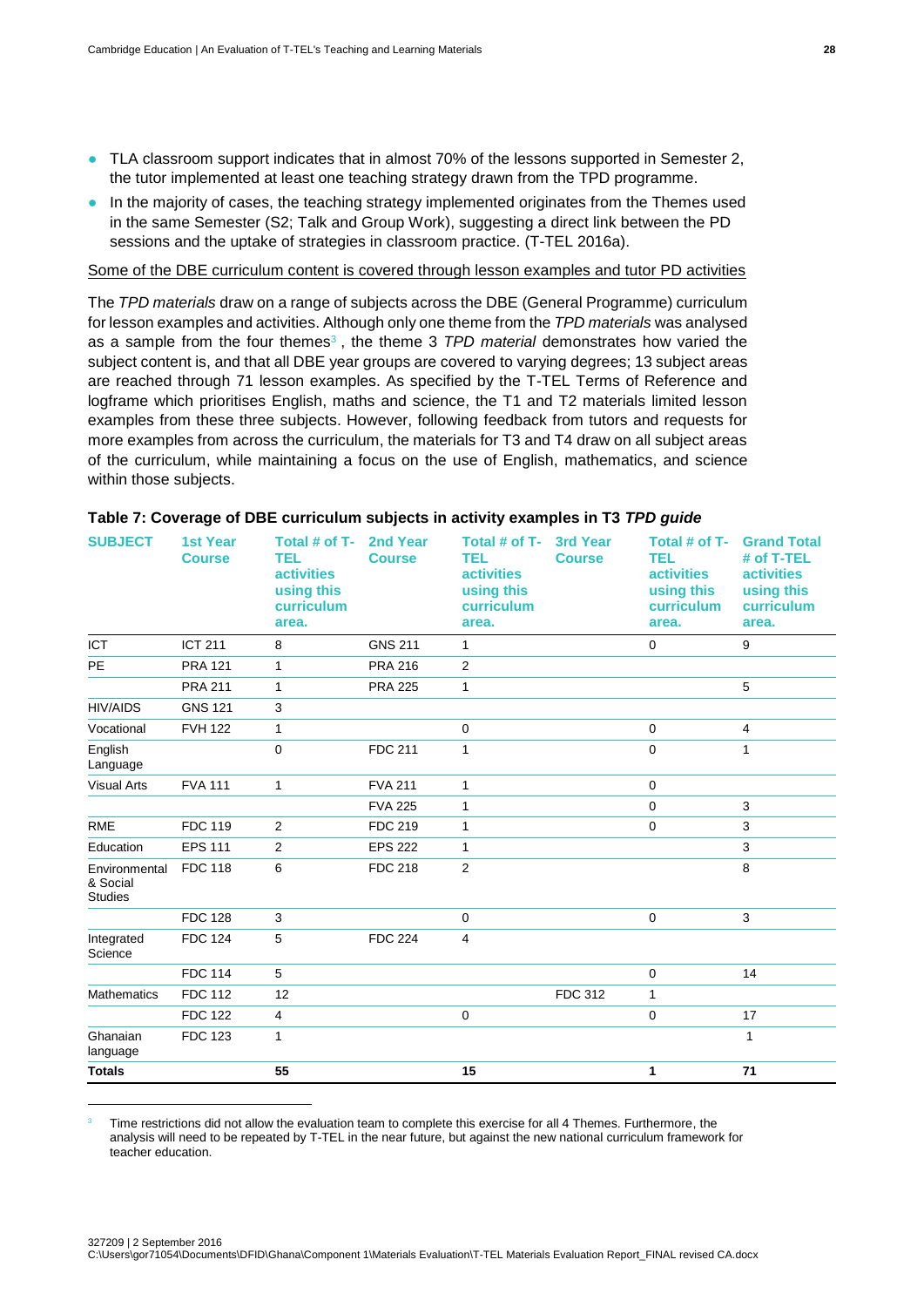#### **Challenges**

#### TPD materials are seen as not matching the UCC exams, and so are ''extra work''

30% of comments regarding how to improve T-TEL content (Table 9 below) were related to the fact that tutors and students see *TPD materials* as being extra work, or extra content that is not covered in the exams. If tutors do not think T-TEL materials support them in terms of covering the DBE curriculum, then clearly the materials will not be considered relevant or appropriate, other than by the most motivated tutors. Many respondents made reference to assessment and argued that "if the assessment can be changed to suit the approaches, then the materials would be appropriate for both content and methods."

#### Subject content is different from what tutors teach

Some interviewees stated that the DBE content referred to in the materials was not relevant to them because the lesson examples were not the subject that they taught. For example, in T1 and T2, all the lesson examples that show tutors how to use the strategies in class, were maths, English or science. Tutors who were not teaching those subjects, or who were not teaching that particular lesson, said that they could not use that strategy in class, as they did not have any relevant lesson examples.

As discussed above, T-TEL responded to this concern by including more examples from a variety of subjects in T3 & T4. Even so, as Table 7 above shows, even with more lesson examples from a wider range of subjects, some subject areas are still covered more extensively than others; for example, 24% of lesson examples are mathematics, and 20% are integrated science. It must be noted that T-TEL materials are not intended to (nor can they) provide full curriculum coverage or schemes of work for the entire curriculum. Nevertheless, some tutors seem to think that the *TPD materials* are an incomplete scheme of work, it seems important to improve communication around the nature of the professional development programme that needs to be provided.

While it is important for college tutors to develop their practice by working together across subjects, it is also important to note here that teachers, in general, feel more comfortable when trying out new ideas using content that they already feel most comfortable with. Programmes need to take care to not add another layer of complexity to the learning process, by exposing teachers to subject content that they do not understand, which is likely to confuse and complicate the learning experience. Developing pedagogic and curriculum expertise will be easier if taught through the comfort of their subject specialism. Professional development that focuses on teachers analysing the specific skill and concept they will teach in their discipline is not only wellreceived by teachers, but has also been shown to improve both teacher practice and student learning (Bland de la Alas and Smith, 2007; Carpenter et al., 1989; Cohen and Hill, 2001; Lieberman and Wood, 2001; Merek and Methven, 1991; Saxe, Gearhart, and Nasir, 2001; Wenglinksky, 2000; McGill-Franzen et al., 1999; Darling-Hammond et al., 2009).

Coverage of the Educational Studies Curriculum Content is low for the *TPD materials*

The evaluation team cross-referenced the objectives of all the Education and Professional Studies (EPS) courses (educational studies) offered by the Colleges of Education to see how much content is covered. Table 8 below shows the results:

#### **Table 8: Coverage of EPS course content by T-TEL materials**

| Year | <b>Course</b>                                  | <b>Content Covered by T-TEL Materials</b> |
|------|------------------------------------------------|-------------------------------------------|
| 1st  | EPS 111: Principles and Practice of Education: | <b>NONE</b>                               |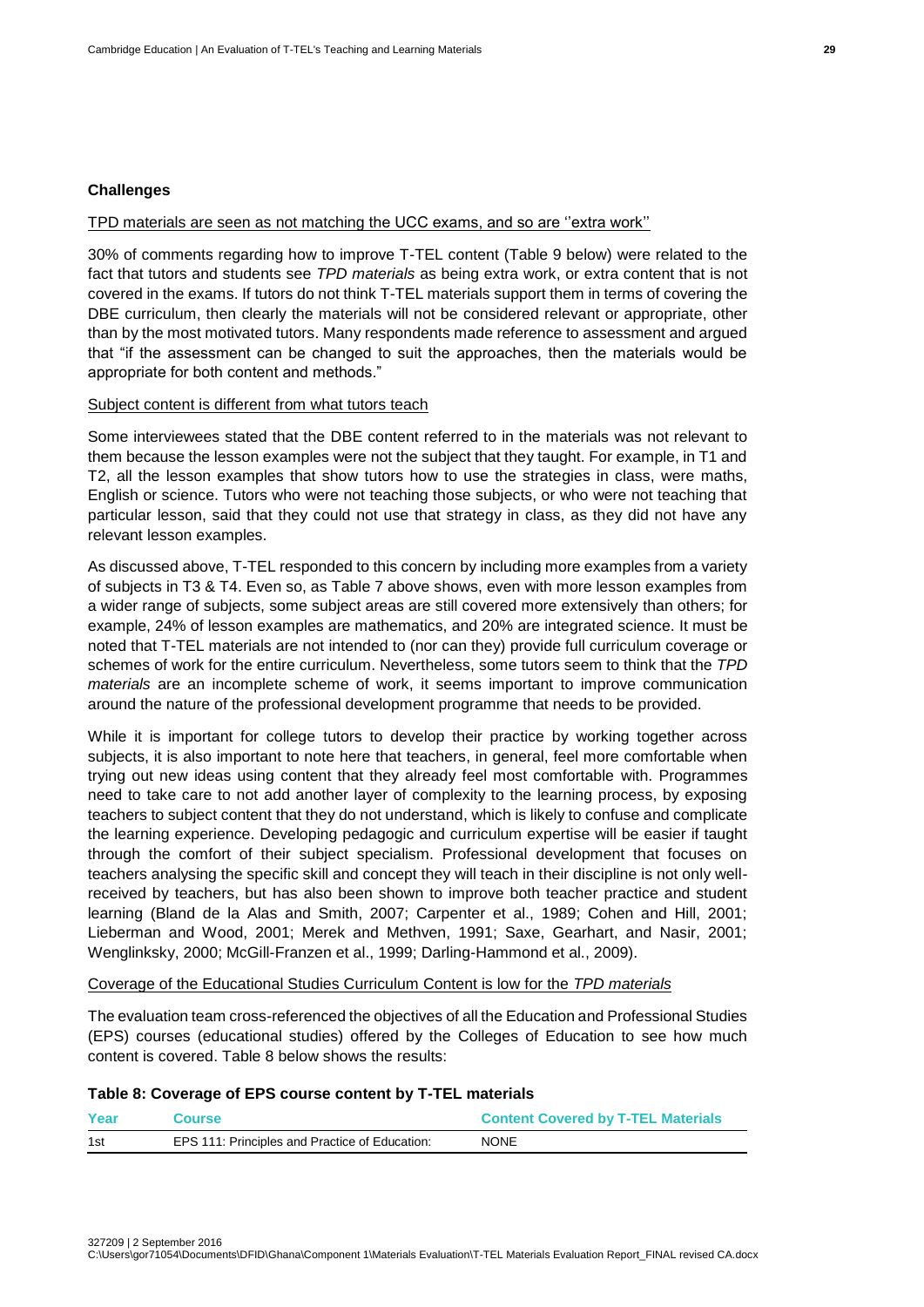| Year | Course                                                                      | <b>Content Covered by T-TEL Materials</b>                         |  |  |
|------|-----------------------------------------------------------------------------|-------------------------------------------------------------------|--|--|
| 2nd  | EPS 211: Principles and Methods of Teaching in the<br><b>Primary School</b> | All covered through the Teaching Practice<br>Handbook and T3, T4. |  |  |
| 2nd  | 221: Educating the Individual with Special Needs:                           | <b>NONE</b>                                                       |  |  |
| 2nd  | EPS 222: Trends in Education in School Management<br>in Ghana:              | <b>NONE</b>                                                       |  |  |
| 3rd  | EPS 311 Introduction into Guidance and Counselling:                         | <b>NONE</b>                                                       |  |  |
| N/A  | EPS Assessment in Basic School Level                                        | N/A                                                               |  |  |

Although two courses are well covered by the *Teaching Practice handbooks, the TPD materials* do not cover the EPS content, and do not specifically refer to them.

#### Implementation of strategies in class takes too long

11% of comments by interviewees also described the challenges of their overloaded curriculum and how they struggle to teach all the content, even when using the lecture method. When using the more interactive methods of teaching, there is more talking, more moving around, more discussion, and all of this takes time, especially as tutors are still gaining confidence and learning how to manage the strategies effectively. Tutors are concerned that the materials involve strategies that take too long, and that they may not be able to cover enough ground to enable student teachers to pass examinations.

Tutors also commented that planning how to implement the strategies was also time consuming, a concern also mentioned by PDCs during the T-TEL PDCs' focus discussions:

# *"PDCs mentioned that another barrier to tutors applying new methods is the amount of time and thought it takes to plan for their use. Some tutors complained about the Activity Plan (how it is laborious and too similar to the lowly lesson plans used at the basic level)" (*T-TEL 2016a: p3)

#### Strategies require TLMs that are not available

A number of tutors expressed concern that many of the strategies need teaching and learning materials in order to be able to implement them in the classroom. For example, a sorting or ordering game as suggested in T3 would need paper and pens at the very least. One tutor who was very motivated to implement the T-TEL strategies told the evaluators "I have cut up every month of my calendar now and used the back" to make TLMs. The importance of low cost TLMs and the power of tutor commitment are both evident in this comment.

#### Teaching strategies and examples are not Ghanaian

A few respondents to this evaluation commented that *TPD materials* are not Ghanaian in context (7% comments). A related point, about using locally relevant terminology and exemplars was also raised in the preliminary findings from the PDC focus group research carried out by T-TEL in February 2016.

*"More significantly, it was clear that there were many references made by writers that were not at all relevant to the Ghanaian context. For example, one PDC pointed out the example of, "Use Blu-Tac[k] to stick the poster on the wall". People do not use Blu-Tac[k] in Ghana, and some PDCs were left feeling embarrassed when challenged on this point." (T-TEL 2016 a: 3)*

However, the evaluators consider that this may need further investigation. When interviewees were questioned further about this, they reported one strategy example that they personally did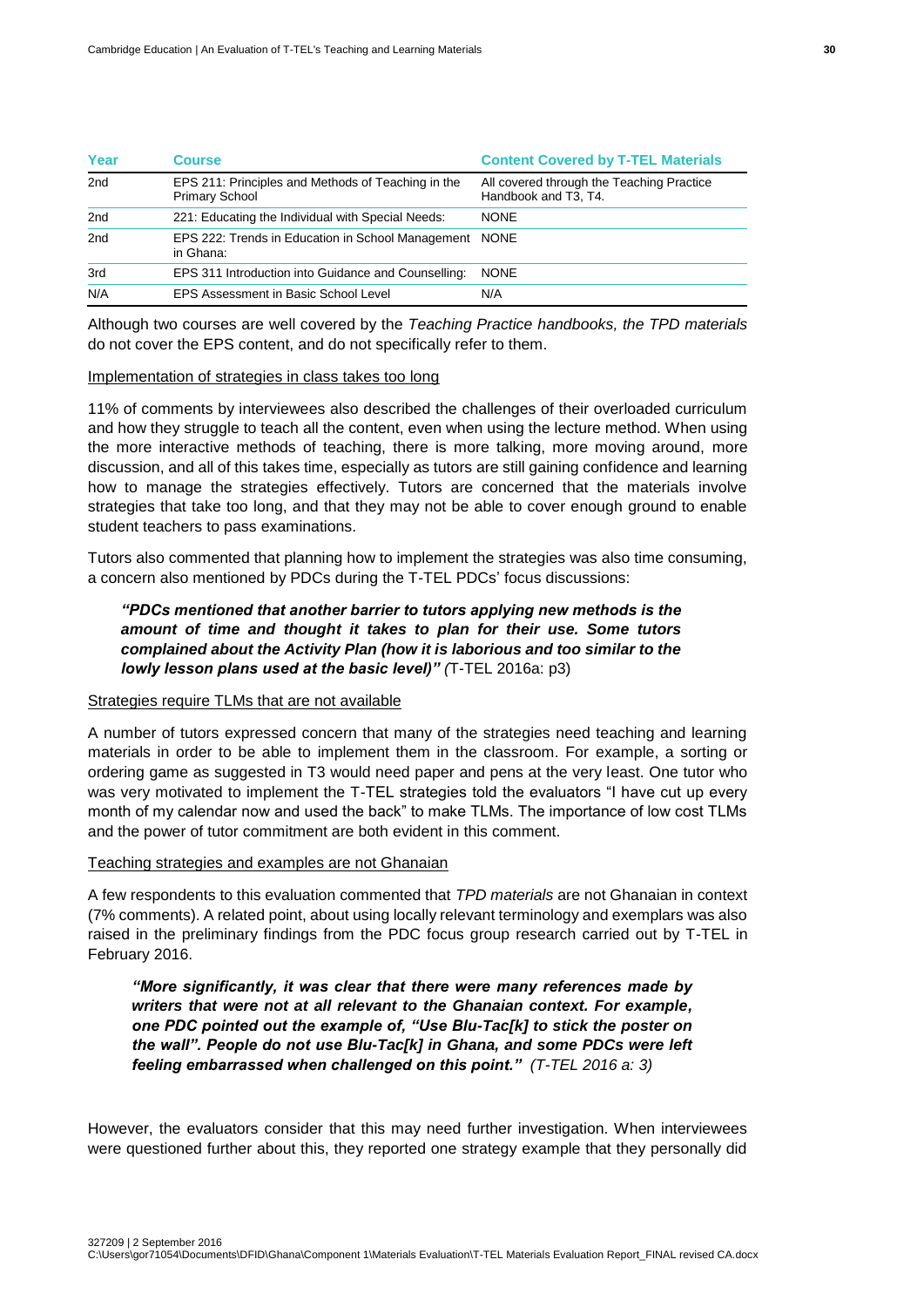not like, or did not understand, and stated that it was not appropriate for the Ghanaian context. For example, one tutor did not enjoy mind mapping, and stated that this was not a strategy that is Ghanaian. We suspect that this view may be a reflection on how the materials were used during the PD sessions, rather than to do with the strategy as such. In T3 and T4 each PD session offered three strands of activities. During the PDC workshops, PDCs were encouraged to just select one strand if they thought that some of the activities were not appropriate for their colleagues. In T-TEL's M&E PD session surveys *(*T-TEL, 2016c) the data shows that across all the colleges, there was not one strand that was not chosen during PD sessions. This suggests that there were no major or widespread issues with the appropriateness of these materials across Ghana, all were considered relevant by at least some colleges.

#### Strategies are not suitable for large class sizes

5% of comments also stated that the strategies are difficult to implement in large class sizes. In some colleges class sizes are up to 100 students and so even group work is difficult to manage. Tutors end up managing too many groups, or groups are too large, or there are not enough teaching and learning materials. Conversely, this finding raises additional questions about how CoEs structure the delivery of the teacher education curriculum, particularly as teaching in such large groups may not be appropriate for units on pedagogic practices.

#### Too much content and pace too fast

2% of comments suggested that tutors would prefer to learn fewer strategies and become confident and competent before moving on to the next strategy. One of the key stakeholders made a similarly strong observation regarding the fast pace at which different aspects of the programme were introduced. This they claimed stunted consolidation. Indeed, this observation is similar to the one made earlier on the volume of work demanded by the materials and the strategies.

| <b>Suggestions for content</b>                                                                | # of PDCs | # of Tutors | # of VPs | Totals |
|-----------------------------------------------------------------------------------------------|-----------|-------------|----------|--------|
| Make T-TEL part of the UCC curriculum/exams                                                   | 4         | 8           |          | 19     |
| More examples of each strategy in all subjects                                                | 2         | 6           | 0        | 9      |
| Need T & L materials                                                                          | 3         | 3           |          | 8      |
| Make example lessons/activities that are shorter                                              | 2         | 5           | 0        |        |
| Use Ghanaian Appropriate Activities only                                                      | 1         | 4           | O        | 5      |
| More clarity on how to use examples to help plan<br>lessons with different content/age groups |           | 3           |          | 4      |
| More age appropriate examples (CoE)                                                           |           | 2           | 0        | 3      |
| Activities to suit large class sizes                                                          |           | 2           | 0        | 3      |
| Activities to suit fixed furniture                                                            |           | 0           | 0        |        |
| Colleges need to be separate from UCC                                                         | 0         | 0           |          |        |
| Students need foundational knowledge in subjects in 0<br>order to teach                       |           | O           |          |        |
| Support tutors use group work effectively so all<br>students get a chance to lead             | 0         | 0           | 0        |        |
| Some of the more technical subjects are hard to<br>understand for non-experts                 | $\Omega$  | 0           |          |        |
| Focus on 1 strategy and get good at it                                                        | 0         |             | 0        |        |
|                                                                                               |           |             |          |        |

#### **Table 9: Respondents' recommendations on how to improve T-TEL content**

Source: Field Data, 2016

Support to translate learning in PDS into teaching in their classrooms: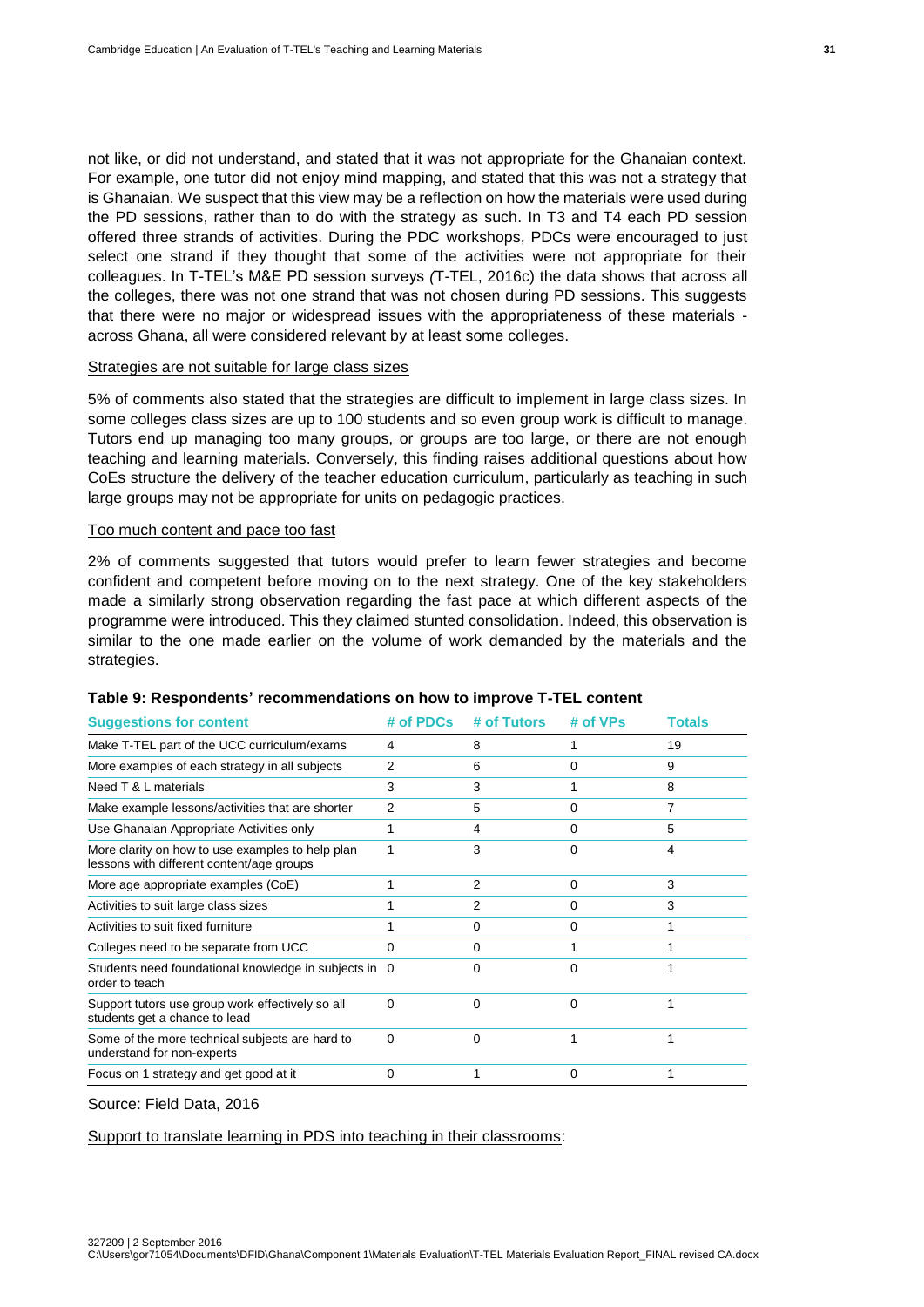Tutors vary in terms of how well they have been able to implement the new strategies within their own teaching. As has been noted above, this transfer is easier for tutors of 'teaching methods' courses, as the content of the TPD materials is relevant to the content of their DBE units. Some tutors have been able to learn the new strategies easily and implement them well with motivation. Others have taken part enthusiastically in the PD sessions, and learnt a lot about the new strategies, and understand what they are and how they work. But they are not being implemented.

Some tutors suggested that more support is needed to correctly use the lesson examples in the materials. These tutors are probably expecting schemes of work for all courses, which the programme is not intended to provide. It is the evaluators' opinion that this is the underlying issue concerning all the tutors who say they cannot implement the strategies without examples that are relevant to their subject and year group.

The PD sessions and materials give ample opportunities for tutors to learn about the strategies, see examples of the strategy in action, plan their own activity and try it out in the classroom. This whole process is complete with several opportunities to discuss and reflect with colleagues. This thorough process, however, does not seem to be encouraging **all** tutors to fully implement the strategies. Tutors seem fixated on the fact that they would like a complete scheme of work to support their implementation of strategies into their subject area.

It is the opinion of the evaluators that it is this stage, the implementation of strategies, which is the most difficult and most important part of the tutor professional development process. Tutors can enjoy the PD sessions, can understand the strategies, can take part in the planning activities, but if they are not confident enough to implement, or convinced that implementation will lead to something, then the fact that there are not enough examples in their subject area is a convenient excuse. Regardless of whether this is true or not, if tutors are not implementing the strategies, after going through the process laid out in the PD sessions, something more needs to be done.

During the vital implantation stage, initial attempts to use the new strategy will be frustrating and often met with failure. In several case studies, even experienced teachers struggled with a new instructional technique in the beginning (Ermeling, 2010; Joyce and Showers, 1982). Tutors need support and guidance through the awkward performance of early implementation, and attention needs to be given to how the process of implementation changes with more attempts and guidance. When professional development merely describes a skill to teachers, only 10% can transfer it to their practice; however, when teachers are coached through the awkward phase of implementation, 95% can transfer the skill (Bush, 1984; Truesdale, 2003). In fact, studies have shown it takes, on average, 20 separate instances of practice, before a teacher has mastered a new skill, with that number increasing along with the complexity of the skill (Joyce and Showers, 2002). Effective professional development programmes require anywhere from 50 to 80 hours of instruction, practice, and coaching before teachers arrive at mastery (French, 1997; Banilower, 2002; Yoon et al., 2007). The T-TEL programme moves on to a new strategy or a new version of a strategy well before tutors have had time to gain mastery of the previous one.

It is the evaluators' opinion that the *TPD materials* are working well to prepare the PDCs to facilitate the professional development sessions. The evaluators also agree that the *TPD materials* are teaching the tutors about the new strategies so that they understand what they are and how they work in an enjoyable and reflective way. Where the true challenge lies is in the implementation of the learned and understood strategies. The PDS sessions support implementation in the following ways:

- An extended collaborative planning phase (roughly one third to half the time of each PDS), recorded in activity plans.
- Arrangement of peer support during implementation.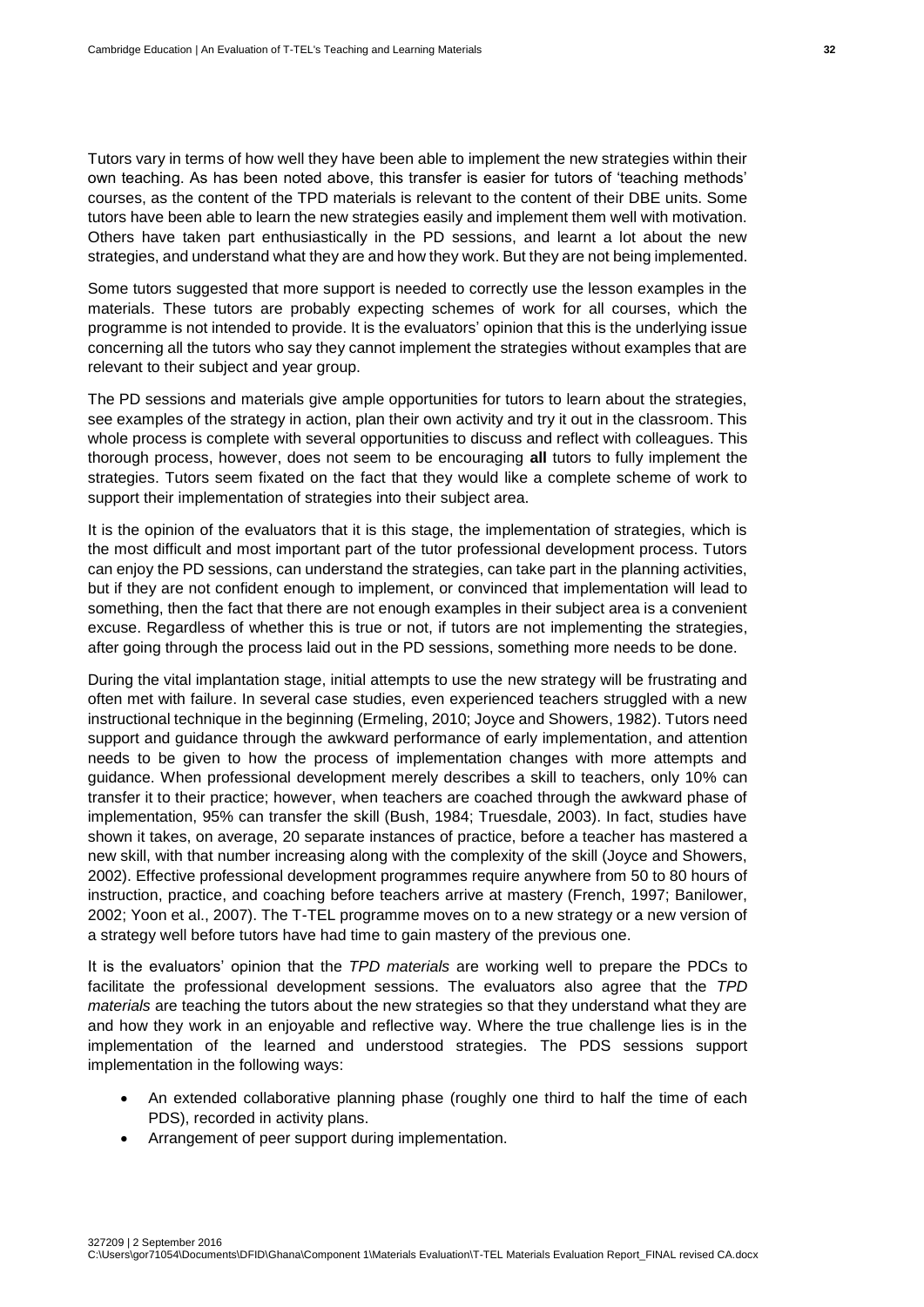Reflection at the start of each session, based on individual or pair reflections as recorded in the reflection section activity plans.

However, these processes may need strengthening. Moreover, there are very limited opportunities for tutors to be supported, or *coached*, through the implementation process. Through increased coaching, tutors would be supported as they actually try out the newly learnt strategy and with *in the moment* guidance, and post-lesson discussion, the tutor could learn how to keep improving the practice until mastery is achieved. Numerous studies have shown coaching to be successful at changing teacher practice and improving student learning (Showers, 1984; Slinger, 2004; Knight 2007; Batt, 2009; Stephens et al., 2007; Knight and Cornett, 2009).

There is also an issue here of mind set. If tutors do not believe that interactive strategies will improve student teacher and pupil outcomes, then it does not matter if they have heard about the strategy before, they will continue to not "buy in" to the strategy and therefore not implement it, until they are convinced that it will work. To gain a deeper understanding of the mind sets of tutors, this should have been a question in the interviews "Do you believe that these strategies will impact student outcome, and why?" Coaching can provide a process through which to challenge tutors' attitudes to pedagogy, and build evidence with them, of the effectiveness and outcomes of different teaching strategies.

The TPD model will need to be strengthened in terms of developing coaching capacity within the CoEs. TPD would include development for tutors nominated as coaches. College coaches should include Heads of Department, as they are in a position to provide professional support for colleagues, and the sustainability of coaching would be assured beyond T-TEL.

#### <span id="page-40-0"></span>**4.1.3 Accessibility and User friendliness: How accessible and easy to use are the** *TPD materials***?**

# **Positives**

As shown below in Table 10, most PDCs and tutors interviewed stated that the *TPD materials* are accessible and easy to use.

#### **Table 10: Accessibility scores for** *TPD materials*

#### **Question: How easy are the TPD materials to use?**

| Answer        |  |  | no answer | Total |
|---------------|--|--|-----------|-------|
| <b>Tutors</b> |  |  |           |       |
| <b>VPs</b>    |  |  |           |       |
| Totals        |  |  |           | כ ו   |

(1= most difficult, 5 very easy)

327209 | 2 September 2016

Interviewees find the structure and organisation of activities easy to use, and they like the way the books flow from one activity to the next. Tutors liked the level of professionalism in the books and felt like they were reading a college textbook. Books are very systematic: In each book, the strategy is introduced through the following sections:

- An introduction to the strategy is given. This covers the **why** of the strategy and the research behind it.
- A practical application of the strategy and points for tutors to consider.
- A section that focuses on gender with the strategy.
- Each PD session has the same structure: Activities, Plan and Practise Together, Teach and Observe and Reflect Together and activity examples.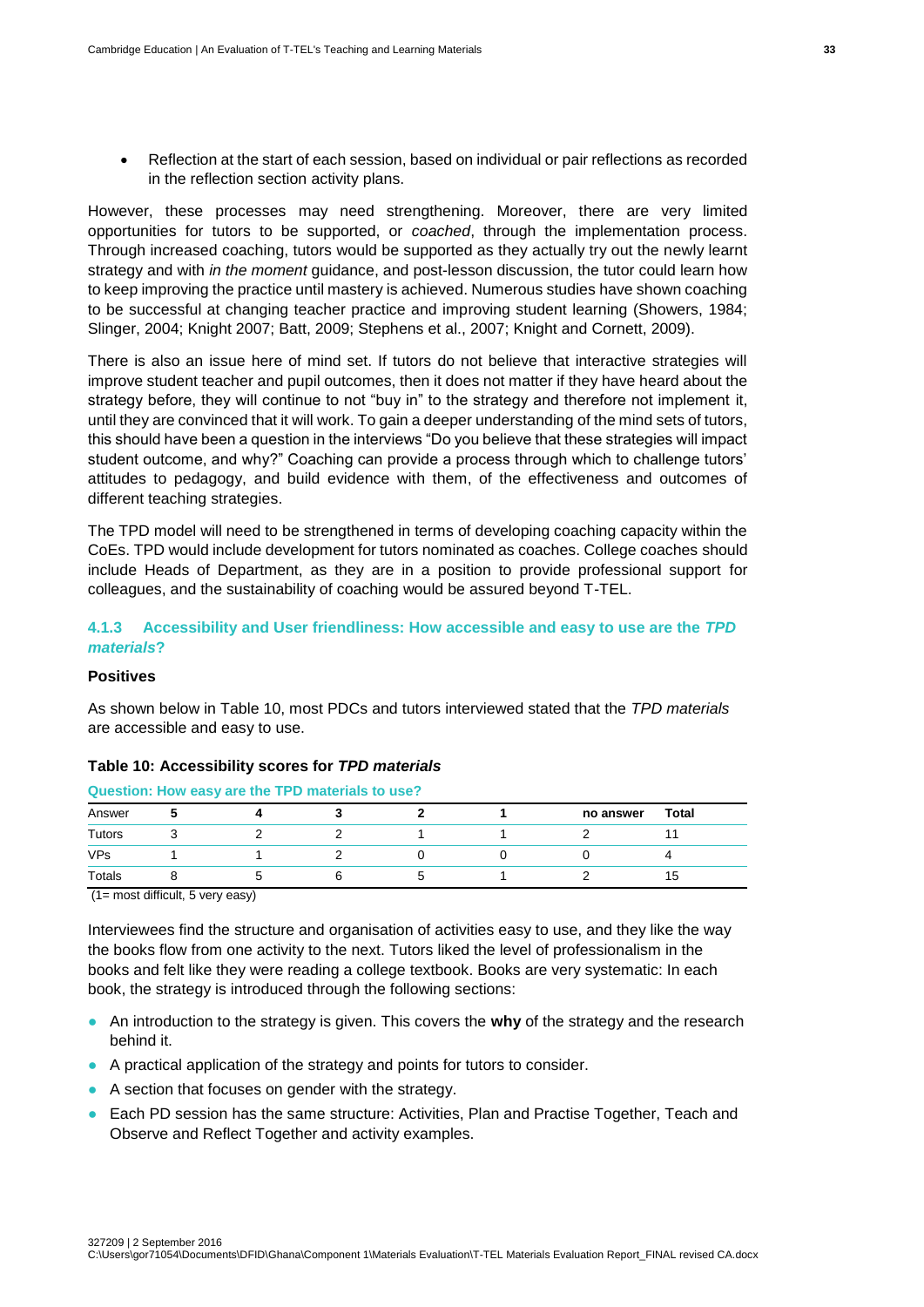#### **Challenges**

Despite 45% of tutors saying that materials are easy to use, Table 10 shows 18% of tutors stated that the materials were difficult or very difficult to use. The challenges that tutors spoke about were less about the structure and flow of the sections and activities, but more about the density and complexity of language used.

#### Too much continuous text

Almost 20% of interviewees explained that the *TPD handbooks* contain too much continuous sections of writing and that many find this very difficult to read through and understand. For example, in TPD 3 – Talk for Learning, p20, there are 3 written paragraphs to explain the activity of ordering cards. It is a lot of words, and if one is not comfortable reading dense text one may still not know how to do the activity. This could be reduced to one sentence explaining the reasons behind the strategy, and then a visual picture showing how to do the activity with the example included. This does not even need to be a photograph; a simple drawing would suffice.

Interviewees have suggested that highlighting key information would be preferred, in the form of bullet points, tables, and diagrams. It was also suggested that just one or two sentences were written instead of paragraphs, and just giving the most important information.

#### Volume of materials is too large

26% interviewee comments about the materials mentioned that they were also discouraged by the number of pages in the books, and the number of books they covered in a short period of time. They have suggested covering less content, and making the books shorter by reducing the text as suggested in the previous paragraph. In addition, it is difficult to get through all the content in a 1.5 or 2-hour session, especially when there is a tendency for PDCs to read through all the text as a whole group.

#### Complex language

29% of interviewee comments about the materials mentioned that the language was too complex. This was in relation to some technical language that was used in certain lesson examples, the vocabulary of which, is difficult for non-science experts to understand

#### Too much switching from page to page

14% of interviewee comments about the materials mentioned that there was too much switching between pages, given that activity plans are located at the back of the book. The instruction to cut out the activity plans needs to be reinforced.

#### Lack of differentiation

Inside the *TPD materials* themselves there is a lack of differentiation for tutors who are coming to the PD sessions with different levels of teaching experience, skills, motivation, and confidence. One tutor raised this as a concern.

See Table 11 below for recommendations to improve the accessibility and ease of use of the materials.

#### **Table 11: Recommendations for improving the** *TPD materials*

| <b>Suggestions for</b><br>structure / layout | # of PDCs | # of Tutors | # of VPs | <b>Totals</b> |
|----------------------------------------------|-----------|-------------|----------|---------------|
| Simpler language                             |           |             |          | 10            |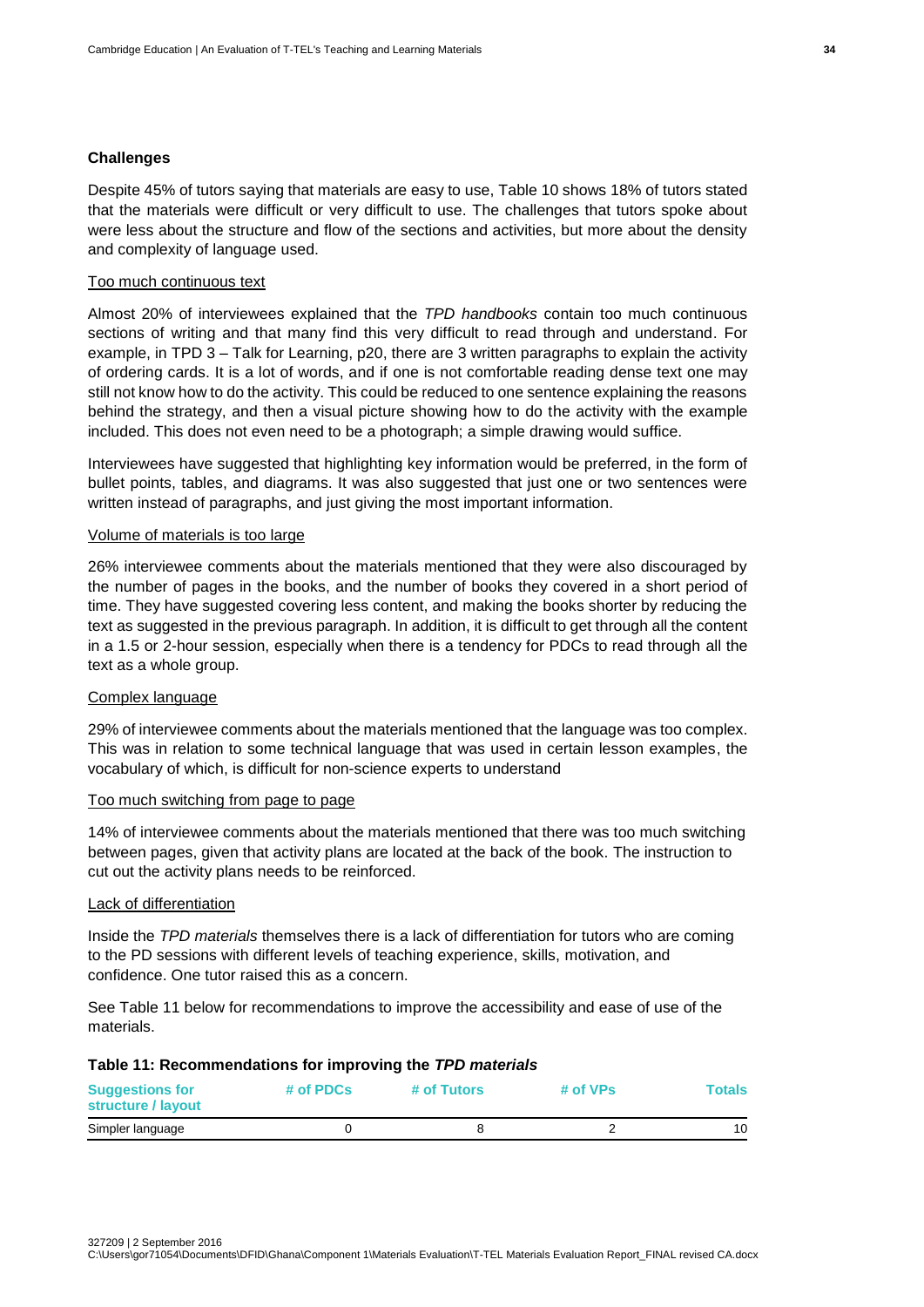| <b>Suggestions for</b><br>structure / layout               | # of PDCs | # of Tutors    | # of VPs | Totals |  |
|------------------------------------------------------------|-----------|----------------|----------|--------|--|
| Less volume                                                |           | 6              | 2        | 9      |  |
| Less switching around<br>pages                             | 0         | 4              |          | 5      |  |
| More bullet points,<br>diagrams, tables                    | 1         | 1              |          | 3      |  |
| Key parts highlighted                                      | $\Omega$  | $\overline{2}$ |          | 3      |  |
| <b>Contents Page</b>                                       |           | 0              | 0        |        |  |
| More summarised<br>writing                                 | $\Omega$  |                | 0        |        |  |
| Differentiated<br>materials - some only<br>need refreshers | $\Omega$  |                | $\Omega$ |        |  |
| Less rushed, fewer<br>mistakes                             | $\Omega$  | 1              | 0        |        |  |
| Fewer activities in TP<br>handbook                         | $\Omega$  | 1              | 0        |        |  |
| Totals                                                     | 3         | 20             | 7        | 35     |  |

It is the evaluators' opinion that some small changes could be made to the materials to make them easier to use and more accessible for some tutors. These small amendments should include:

- more pictorial representations to reduce the amount of text,
- less complex language and
- a reduction of the need to switch from different sections in the book.

These changes, however, are unlikely to improve the implementation rate of tutors, but will make the learning *about* strategies easier. A simplified version of the handbook will also allow the handbooks to be an easier reference guide for tutors who want a quick refresher about a strategy, or to look for a new one to try.

It is also the evaluators' belief, that the materials in their current state are effective for tutors who are confident in their practice, supported by their administration, and motivated to try new strategies. This unfortunately appears to be only about 10 to 15% of tutors. The small changes that we recommend would ideally support those who are weaker in their practice and need some extra encouragement.

#### <span id="page-42-0"></span>**4.1.4 Impact**

The *TPD materials* are being designed to achieve the following impact (T-TEL, 2016d):

- Tutors routinely use more engaging, interactive, and student-focused instructional methods in their teaching sessions
- Student teachers acquire subject content knowledge and subject pedagogy (especially in English, mathematics, and science) and learn to teach effectively to meet the varied learning needs of school children;
- Student teachers develop the core skills identified in the Policy Framework for Pre-Tertiary Teacher Professional Development and Management (PF-PTTPDM), including using more engaging, interactive, and student-focused instructional methods;
- Materials available in English, mathematics and science that reflect and promote more effective teaching practices in classrooms;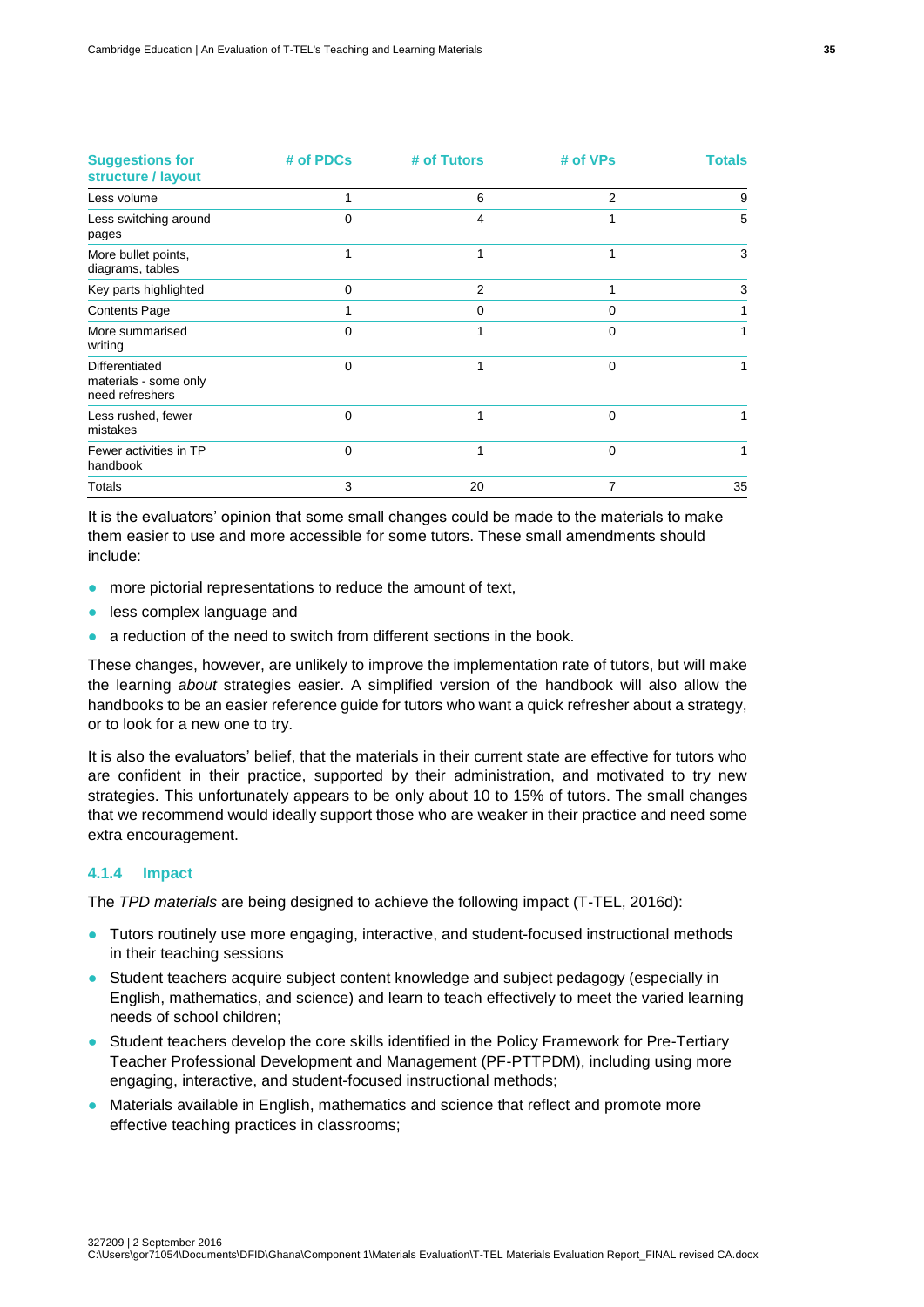● Coaching programme for College of Education staff to strengthen teacher education, and tutors' ability to teach students how to teach.

# **Impact of the** *TPD materials* **on changed tutor practice in their teacher education classrooms**

The impact of the *TPD materials* in terms of tutors' use of implementation strategies in class varies. There is a range from never using the strategies in their teaching, to always using some strategies every week. In the opinion of the tutors, more tutors are attempting implementation than are not.

- 18% of tutors interviewed state that they do not use the T-TEL strategies in a typical week.
- 18% of tutors interviewed state that they use the T-TEL strategies between 10 and 20% of a typical week.
- 45% of tutors state that they use the T-TEL strategies between 50 and 80% of the time.
- 18% of tutors interviewed state that they use T-TEL strategies 90 to 100% of a typical week.

The student interviews confirmed that tutors are using new strategies in their class teaching:

- 7% of students interviewed state that tutors are not implementing T-TEL strategies in their classes in a typical week.
- 33% of students interviewed state that tutors are implementing T-TEL strategies in their classes 10 to 40% of a typical week.
- 30% of students interviewed state that tutors are implementing T-TEL strategies in their classes 50 to 80% of a typical week.
- 5% of students interviewed state that tutors are implementing T-TEL strategies in their classes 90 to 100% of a typical week.

An example of the impact that some tutors are seeing in their own classrooms is provided by a PDC interviewed in this evaluation:

*''It has changed my practice - Initially I would go to the classroom - take a topic - prefer to define concepts, define terms. Now I get response from the students. Now I have realised that they know they know a lot - I have stopped spoon-feeding them. They now do a lot and they learn when they are in charge of their own learning''* (PDC, June 2016, T-TEL Materials Evaluation interview).

# Tutors are talking about T-TEL strategies

Two vice-principals who were interviewed said that they could not comment on changes in tutor practice, as they had not seen the tutors teach the T-TEL strategies, but they did mention that they hear tutors talking about T-TEL strategies across the campus. They noted some levels of tutor excitement around the new strategies.

It is encouraging to note that the PD programme supported by the materials is beginning to have an impact on tutor practice. As has been noted earlier in this chapter, however, the possibilities for significant impact on tutors' teaching practice are currently constrained by a range of factors, including the lack of classroom-based coaching for tutors.

#### **Impact of the TPD materials on tutors as professional development coordinators**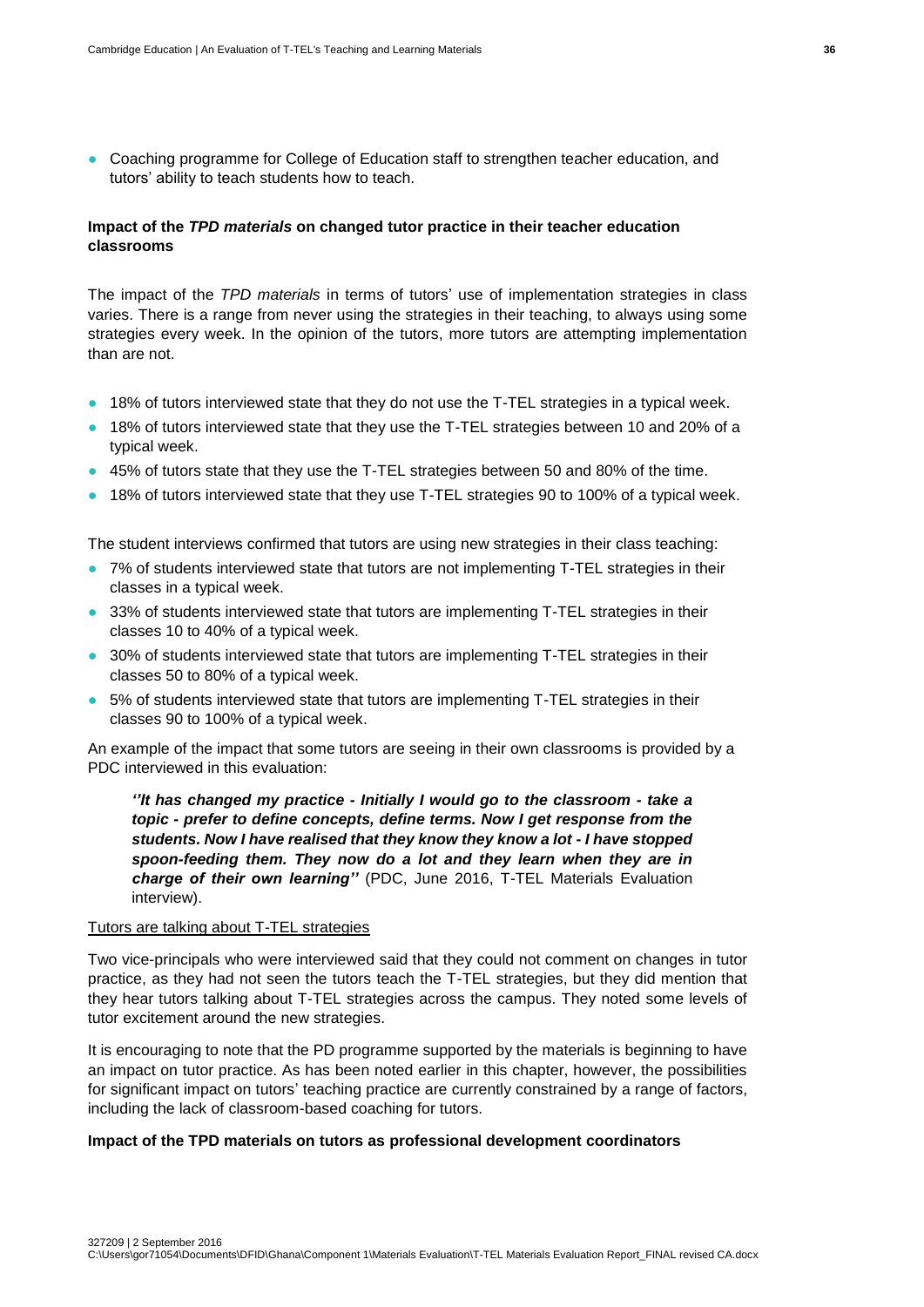As noted earlier, PDC recognise the impact that the *TPD materials* and professional development supporting their introduction and implementation have had on PDCs and their capacities to facilitate PD sessions for their colleagues.

#### **Impact of the** *TPD materials* **on improved learning outcomes for student teachers**

Whilst it is not possible to make confident claims about the impact that the *TPD materials for tutors* have had on *student teacher* learning outcomes, from talking with students the evaluation has identified perceived impact on students' participation in learning, which should lead to improvements in learning outcomes, as well as perceptions of increased learning. These should be closely monitored and formally assessed.

Positive impact on student teacher participation in teacher education (% of positive comments out of the total number of **positive** comments)

- Female students are more involved in class (24%)
- Students are talking more in class (13%)
- Students are more responsive in class (10%)
- Students are becoming more independent learners (8%)
- Students are enjoying lessons (7%)
- Students are aware of what they know and do not know (6%)
- Students are more confident in class. (4%)
- Students are learning from each other (1%)
- Student attendance has improved (1%)
- More interaction between males and females (1%)

Positive impact on student teacher learning outcomes (% of stakeholders)

- Students are remembering what they were taught (8%)
- Students are learning more (7%)
- Students want to use the T-TEL strategies in their own classes. (4%)
- Students are using T-TEL strategies, modelled by tutors, outside of class in clubs. (1%)

During one of the interviews at one of the colleges, a student said that she had just approached a difficult question in an exam that very morning, using her memory of a role-play that had occurred in class. She said that she visualised the role-play and then remembered the answer!

The evidence suggesting small changes in student behaviour due to the introduction of more student-centred strategies must be celebrated and shared so that those who are not convinced can start to develop more interest and belief.

#### <span id="page-44-0"></span>**4.2 Teaching Practice Handbooks**

This section of the report turns to the second set of teaching and learning materials considered by this evaluation: the *Teaching Practice* handbooks.

The *TP Handbook* is organised to support each period of teaching practice in the three years of the DBE. The structure matches the pattern of teaching practice that is already set out by the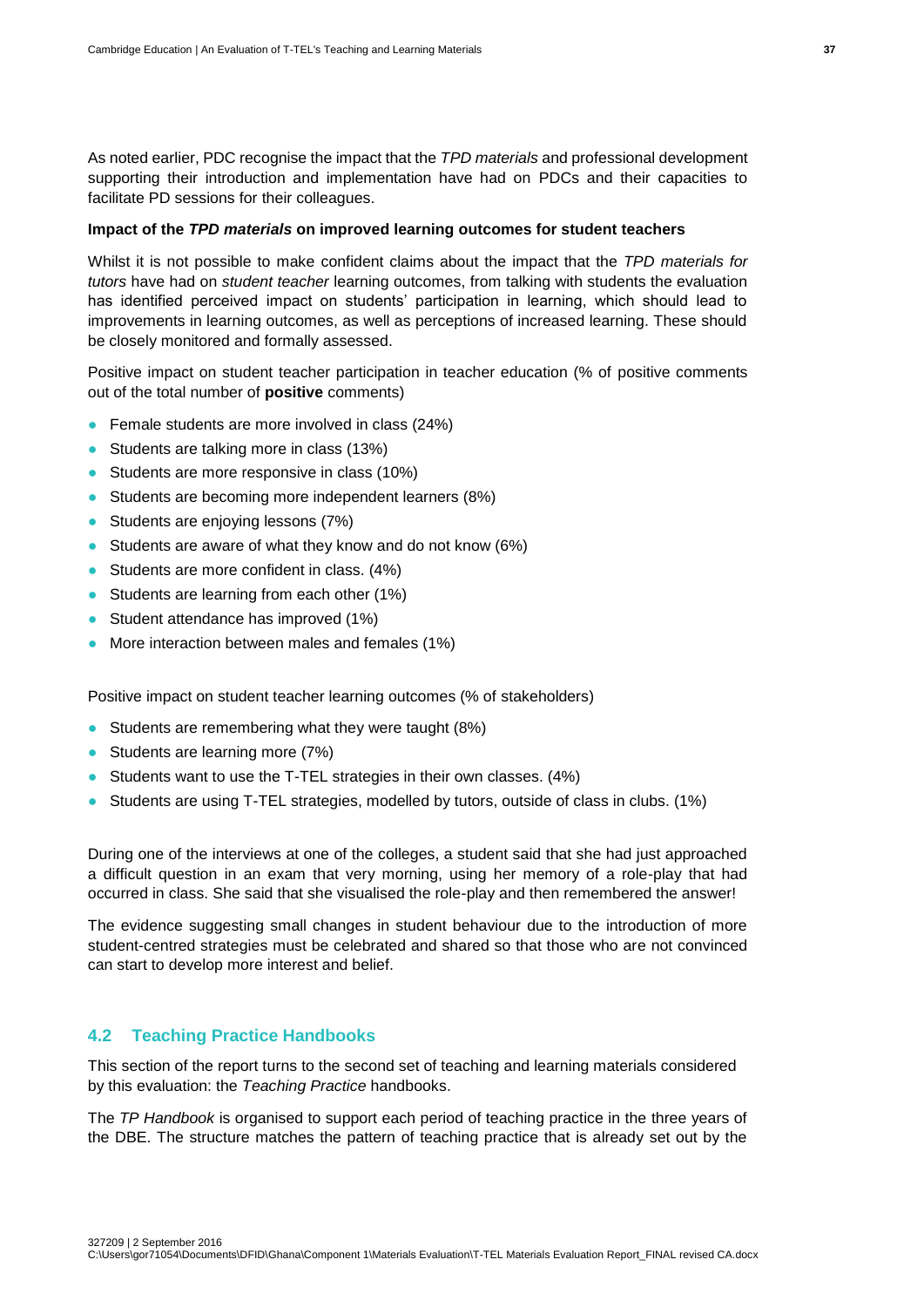DBE curriculum; the first section supports ten days of school placement in DBE Year 1; the second section of the handbook provides activities to implement during six weeks of On-Campus Teaching Practice in Year 2; the third section supports twelve weeks of Off-Campus (schoolbased) teaching practice proposed for Year 3.

Student teachers are assessed using the Teacher Competencies that are also part of the DBE curriculum, by the mentors at the school level, their tutors at college during visits, and by themselves during informal self-assessments.

#### <span id="page-45-0"></span>**4.2.1 Appropriateness and relevance of the** *TP Handbooks*

This section discusses whether the *Teaching Practice (TP) Handbook* appropriately supports students in CoEs when they are completing their teaching practice.

#### **Positives**

#### The *TP handbook* supports the students on their teaching practice

Prior to the introduction of the *TP handbook* students were going into schools with no guidance or support. The *TP handbook* has been very well-received and students and tutors have given very positive feedback. During the interviews of students, tutors, PDCs, TPCs and vice-principals, 65 positive comments were made about the *TP handbooks*.

- 26% of those comments state that the *TP handbook* prepared students well for their teaching placements.
- 14% of comments state that the *TP handbook* prepares students to make lively lesson plans.

#### Teacher competencies are transparent

The general opinion is that the fact that the materials have documented competencies, which though not new had hitherto not been documented in handbooks and textbooks, is a positive development. Each set of activities (day or week) in the handbook has the relevant Teacher Competencies clearly highlighted. This is of key importance to students, who want to know what they are learning. Teaching practice has in the past been a very open exercise, where the experience of the placement is often determined by the motivation of the mentor. With the detailed connections between activities and competencies, even the least supported student teacher can take charge of their learning and understand what they are achieving.

#### Teaching Practice is supported in all three years of the teacher education programme

Engaging year 1 and year 2 groups in structured activities in the new model is laudable because students are now introduced to the practical component of teacher training from the outset.

#### The *TP handbook* covers a considerable amount of curriculum content

The course content of Education and Professional Studies (EPS) 211 and Assessment at Basic School is fully covered in the activities in the *TP handbook*. In addition, the *TP handbook* also teaches student teachers about the strategies covered in the student books that are based on TPD handbooks T1, T2, T3, and T4, even if they have not been exposed to the student books yet. The recap lessons serve as a reminder to students, or an introduction to a new idea.

#### The activities encourage communications with pupils

Many of the activities in the *TP handbook* encourage student teachers to talk to pupils, to work with small groups, and teach parts of, or whole lessons. The first year TP student teachers do not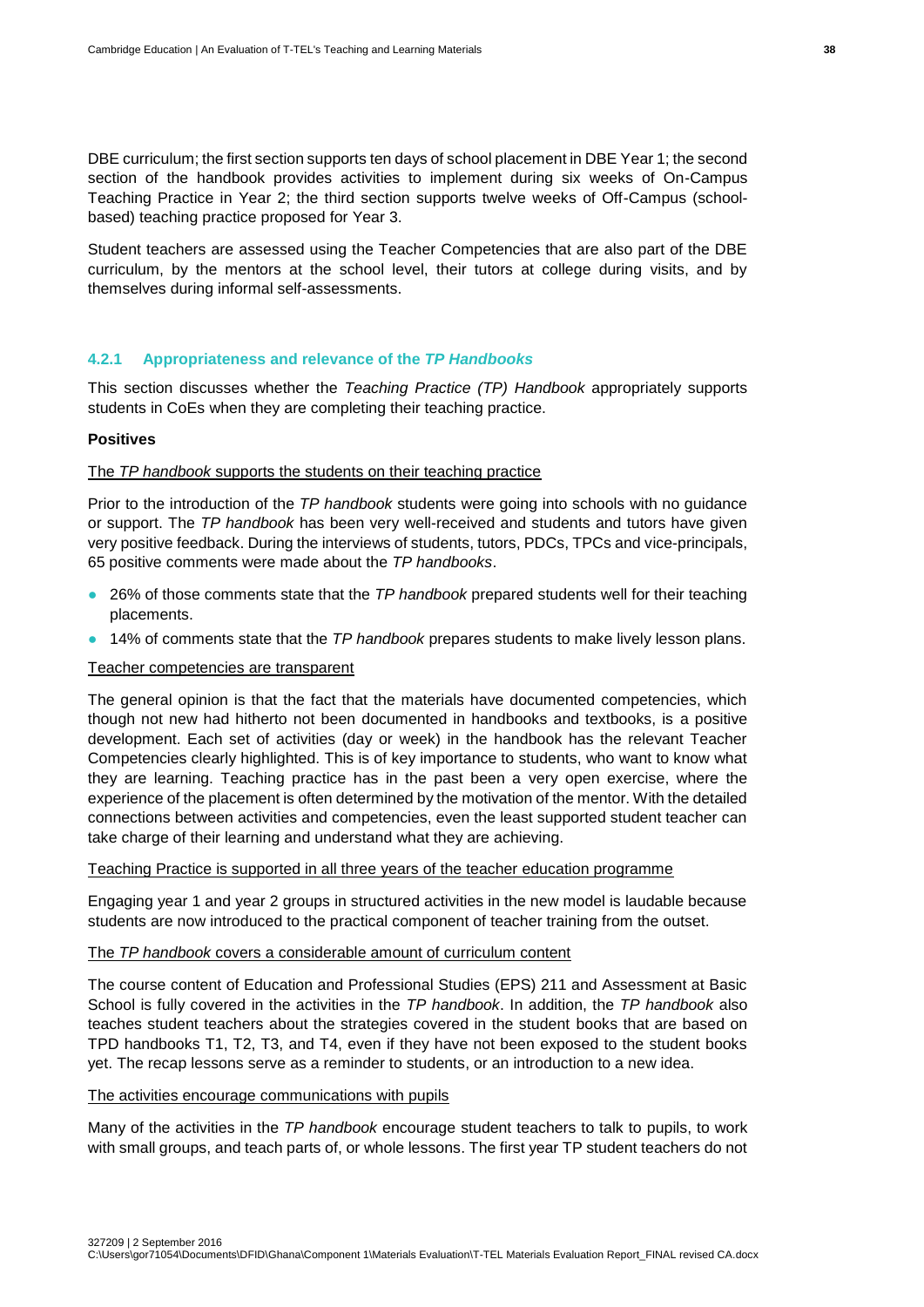have much time in school so these activities make sure they make the most of the time they do have and get real experience of working with children.

#### Peer discussions and reflections build metacognition

Activities that encouraged students to think about what they have learnt, and discuss with a peer, or record in a journal<sup>4</sup> what they have observed, can develop learner autonomy, peer-learning and self-regulation. These skills are particularly important for student teachers entering a teaching force where support and professional development can be extremely limited. Teachers need to be self-reflective and able to learn from their colleagues. The *TP handbook* develops metacognitive skills that benefit students throughout their whole teaching careers.

#### Support from principals

All the SPAs reported that most principals in their zone support the new teaching practice framework. They estimated that an average of 90% of principals in the Ashanti/Brong Ahafo and Central/ Western zone support the new framework; 85% of them in the Northern zone do; 80% in Eastern/Greater Accra do; and 75% from Volta do.

#### **Challenges**

-

Some of the greatest challenges that prevent the student teachers from getting the most out of the *TP handbook* lie outside the materials themselves.

#### The timing of the introduction of third year *TP handbook*

Opportunities for the current third year student teachers (2015/2016) to use the *TP Student Handbook Year 3* were extremely limited, and in some cases the books were not made available. This appears to have been associated with the timing of T-TEL's implementation period (June 2015), which only just preceded the new academic year (October 2015).

To ensure a coherent learning programme, T-TEL developed the *TP materials* to support student teachers on Teaching Practice in Years 1, 2 and 3 simultaneously. Given a very tight schedule for materials development and the preparation for implementation, it seemed unlikely from the outset that handbooks for third year students would be in the hands of trained tutors and mentors during the current academic year (2015/2016). However, intense work by writing teams meant that by early January 2016 the *TP Handbooks for Student Teachers* had been prepared and printed for all three year groups. Information provided by writing teams, and field teams indicated that the activities in the *TP Student Handbooks* were directly relevant to third years on Teaching Practice in Semester 2. T-TEL implemented training for TPCs in CoEs, who trained their tutors. The *TP handbooks* were distributed by CoEs to their third years from March 2016 onwards, with tutor training taking place in parallel.

However, this evaluation has found that the *TP Handbooks* were not widely used by third year students. There seem to be several factors that contributed to this.

In many CoEs, the *TP Handbooks* for tutors were introduced too late in the Semester to allow for the students to implement the handbook activities. By April, students were entirely focused on their assessed projects and forthcoming examinations. As one SPA said during a focus group interview for the evaluation: *"because there was some discrepancy with the calendar, some of [students] did not do the activities or go according to the handbook. [For] the year 3 [group] almost 98% did not use the handbook. This is because they were doing their project work, preparing for examination etc. so the book became a white elephant to them."* Therefore, as a consequence of

See Annex 2 for pictures of completed journals Year 1 students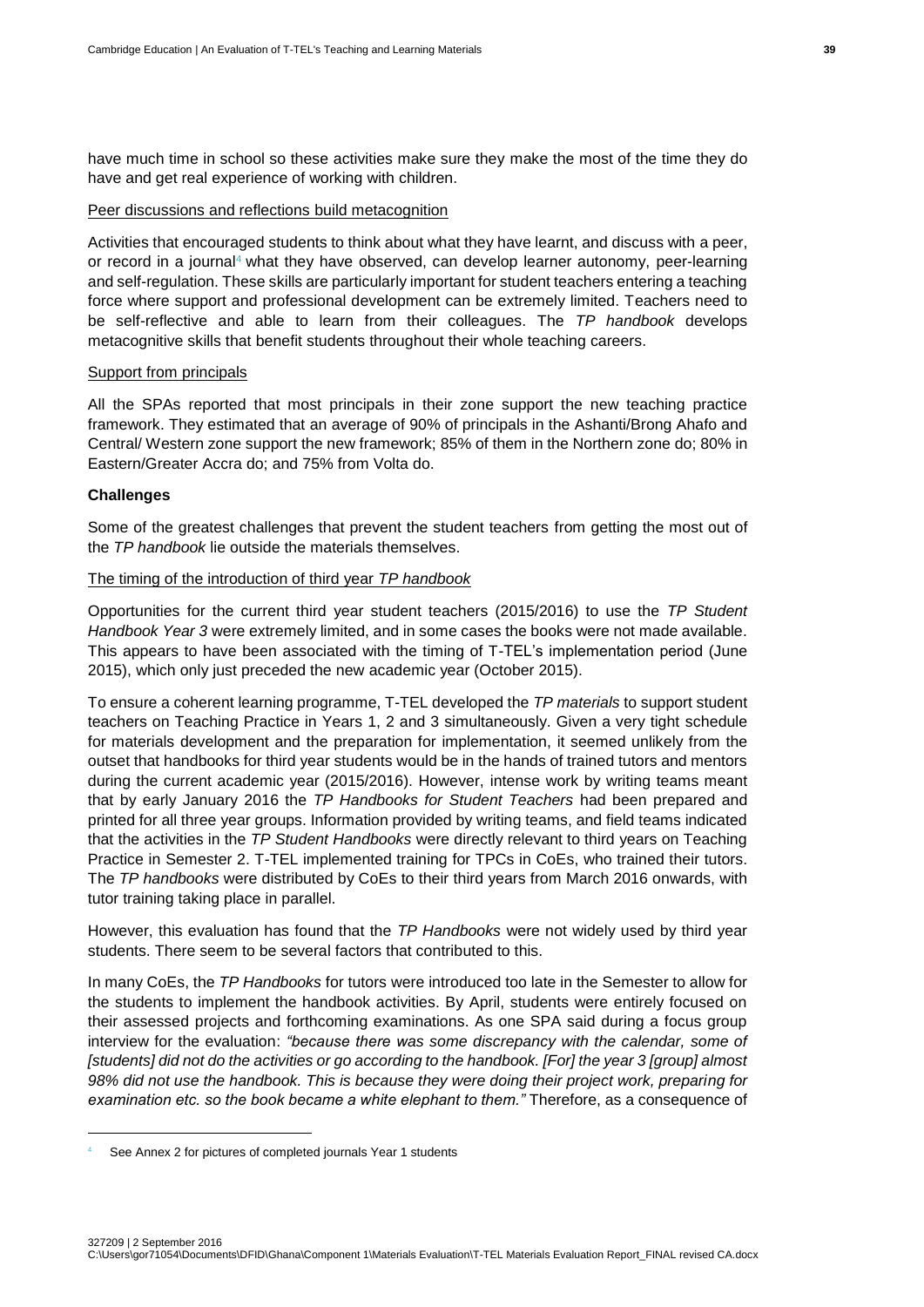the timing of the introduction of the handbooks within the Year 3 curriculum, most third years that received books, did not find the handbooks relevant or appropriate.

# Tutors' reluctance to attend training on the *TP handbooks* and their role in supporting students to implement the activities

There is some evidence that TPCs have found it difficult to encourage other tutors to support third year students on teaching practice. According the SPAs, tutors consider teaching practice to be the responsibility of the TPC. One SPA noted "most of the TPCs are left on their own to take care of for example Year 3 Post-TP and other supervisions". A second SPA observed "when we engaged the TPCs to train their colleague tutors, the tutors were not happy and did not want to partake in the professional development. They were making demands for motivation and explaining that already they are having PD sessions with T-TEL and that they also have their own activities they need to take care of. Some believe T-TEL is wasting their time". Another SPA said "we find it difficult to get other tutors to support our activities."

Tutor resistance to supporting Teaching Practice activities that do not align with the actual TP curriculum at that point in time is understandable. Even so, this finding suggests that T-TEL and Colleges will need to work together more closely in the implementation of all support to TP activities in the academic year 2016/2017.

# School Mentors were not trained to support student teachers

A central feature of Teaching Practice within the DBE Curriculum is that the student teacher is supported by a mentor within the teaching practice school. The *TP Handbooks* include a complementary handbook for mentors, and the T-TEL implementation plan includes training for Lead Mentors. However, by the time of this evaluation, the lead mentor training had not yet taken place. As a consequence, mentors were not trained and student teachers reported that many are not prepared to work  $5$  with students on the activities in the handbook, such as reflecting or planning lessons together.

#### Additional challenges

1

- The 'Before Teaching Practice' activities (which are implemented in the CoEs) were too rushed this year. Some of the colleges were very rushed in introducing the *TP materials* to students before they went into school on placement. The first years received their handbooks in the last week of the College term before they went on ten days of school experience during their Semester break in February. Most third years received the books when they were already on teaching practice.
- Some students are in schools on placements without a partner and that prevents them from being able to complete the peer reflection activities.
- Students have also stated that they think the schools should be more involved in assessing the students on their practice.
- Students are under a lot of pressure to pass exams and focus on curriculum content, that their abilities to learn the practical skills of teaching are reduced.
- Students do not have enough time in schools to focus on the practical application of teaching.

It is the evaluators' opinion that the approach and structure of the *TP handbook* is appropriate and relevant for student teachers who are undergoing training in the current teaching practice

Student teachers could not comment on whether this was a lack of understanding and training on mentoring these activities, or of motivation.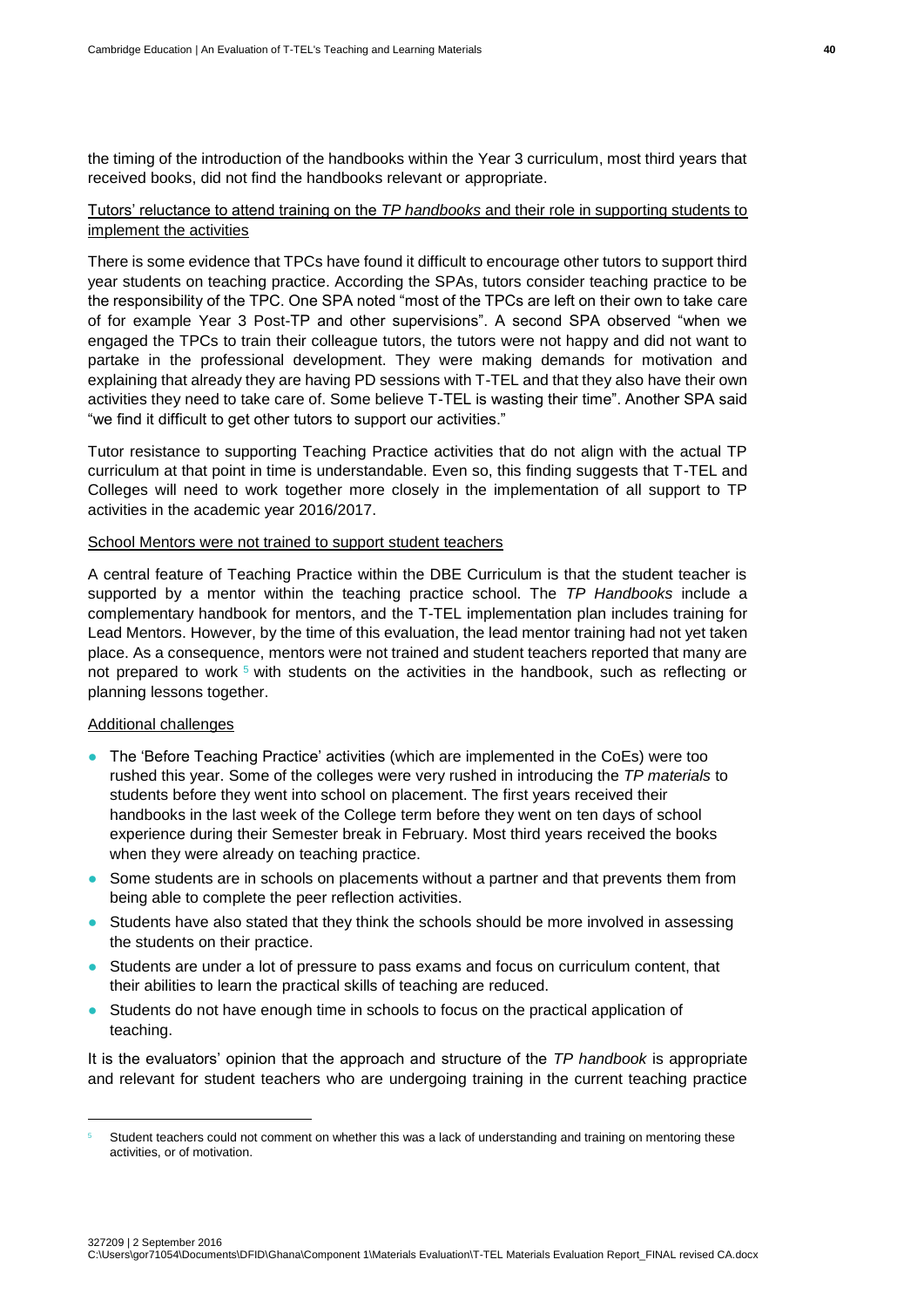model in CoEs. The content is relevant, the activities are effective and the student teachers find the handbooks, in isolation, supportive. The external factors, which are not specific to the content of the *TP handbook*, that will support the complete success of the *TP handbook*, need attention. This refers to the training of the mentors, the presence of a peer to work with, and a better-planned introduction of the books to the students, including timetable access for the Year 2 on campus teaching practice.

#### <span id="page-48-0"></span>**4.2.2 Accessibility and Use of** *TP materials* **for students on teaching practice**

This section discusses how easy to use and accessible the students found the *Student Teacher TP handbook.*

#### **Positives**

## Layout/Structure

The feedback from the interviews with regards to the *TP Handbook* was very positive. Students in particular were very happy with the handbook, its layout, structure, and ease of use. As shown in Table 12 below, 17 out of 46 students (37%) rated the *TP handbook* as either "Very Easy" or "Easy" to use.

#### **Table 12: Accessibility scores for** *TP materials*

| How easy to use are the TP materials? |  |  |  |  |  |           |       |  |  |
|---------------------------------------|--|--|--|--|--|-----------|-------|--|--|
| Answer                                |  |  |  |  |  | no answer | Total |  |  |
| <b>Students</b>                       |  |  |  |  |  |           | 46    |  |  |

(1= most difficult, 5 very easy)

In addition, when asked about positives about T-TEL programme in general, 12% of positive comments made by students, tutors, PDCs, TPCs and vice-principals, states that the *TP handbook* is easy to use.

Each activity/day/week section, across the three years' teaching practices, follows the same structure of "1) Plan Together, 2) Do, 3) Reflect Together." This makes the books easy to follow once students become familiar with this layout. Simple symbols are used to make these different activities easy to identify. This structure is very similar to the structure in the *TPD handbooks.*

#### **Objectives**

The *Teaching Practice handbook* is very logically organised. The objectives at the start of each activity, day, or week, are very clearly stated and linked to the teacher competencies that are set out in the GES Policy 2002 with which the students are already familiar.

#### **Tutor Accountability**

Each section explains what the tutors should be doing, or have already done, which gives students great transparency into the larger objectives of the programme and allows them to know what to expect from their tutors and mentors.

#### Independent Learning

The "Plan Together" sections in Year 1 of the *TP handbook* act like a mini lesson for students, or a reminder of the strategy or pedagogical approach. It explains to the student what the tutor will help students with, but the section then goes on to explain or recap the strategy too, in case the tutor does not. This allows the students to work through the activities, learning about new strategies and ideas, without the tutor.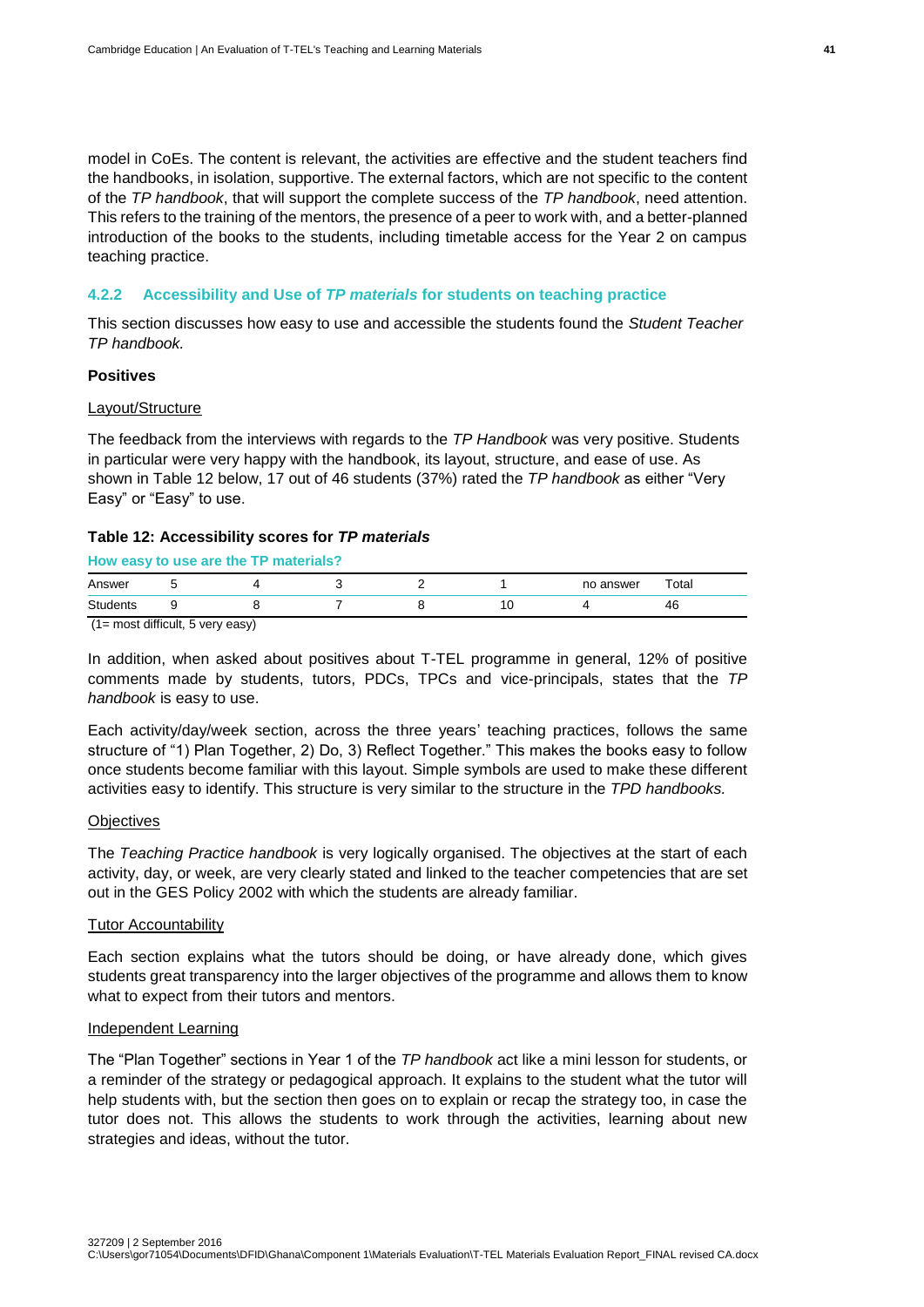**"Your tutor will help you to make a list of the things to look for in a lesson delivery. These include how the teacher organises the class and support the pupils and what the pupils do during the lesson. You will also look out for any differences in participation of the boys and the girls in the class."**  (*TP handbook*, Year 1, p21.)

Again, this empowers the student teachers to know what their tutor *should* be doing, but also gives them the necessary information if their tutor does not, or is not able to do the teaching.

#### **Challenges**

#### Layout

1

Suggestions about how to improve the ease of use of the *TP Handbook* were similar across different groups of students interviewed in this evaluation. Despite the easy to follow and repetitive layout of the *TP handbook* and symbols for each activity, these symbols and the flow of the activities are not explained in the introduction. Also, several students suggested that the *TP Handbook* to be less voluminous and written with simplified language.

#### Untrained Mentors

Many students stated that the mentors who are based in schools need to be trained by the T-TEL programme. In order for the students to complete many of the TP activities they need a supportive and trained mentor to plan and reflect with. At the time of writing, no mentors in schools had yet been trained, and T-TEL plans to support this activity during the forthcoming academic year. About 10% of respondents commented that they would like to see mentors trained, with student groups making this comment slightly more frequently than other types of respondent.

*Teaching Practice Handbooks* are designed with links to the anticipated Student Teacher handbooks that are not yet available

The *TP handbook* has been written with the assumption that students will have worked through the *PD Guide for Student teachers (STPD)*, and there are 13 direct references to books that students have not seen. There are also many instances of implicit assumptions that the content in the *STPD* will be familiar to students on teaching practice. For example Yr. 1 Pre-TP activity 3 asks students to *"with your class brainstorm all the positive ways of making and keeping good relationships with adults and children"* (*TP handbook*, Year 1, p17.) It is not clear if the students know how to complete a brainstorm activity. This strategy is introduced in STPD3 but the students have not been exposed to these books at this time $6$ . The student teacher PD guides have not been printed or disseminated due to the weak 'use case' for the materials in the current context and DBE curriculum.

#### More time needed to introduce *Teaching Practice* materials

It was also suggested by interviewees that more time is needed to introduce the books to the students before they go off into schools. The books did not arrive in time at some colleges before students left to start their placements, and others had to rush the introduction sessions so felt that students were not as well-prepared as they needed to be.

It is the opinion of the evaluators that the students *TP handbooks* are easy to use and very accessible for students if a few conditions are in place; 1) Mentors need to be trained, 2) Student teachers need to have access to a peer student, 3) More time is given to the introduction of the

The evaluator showed student groups the draft STPD materials and they were surprised they existed, and were excited that they did.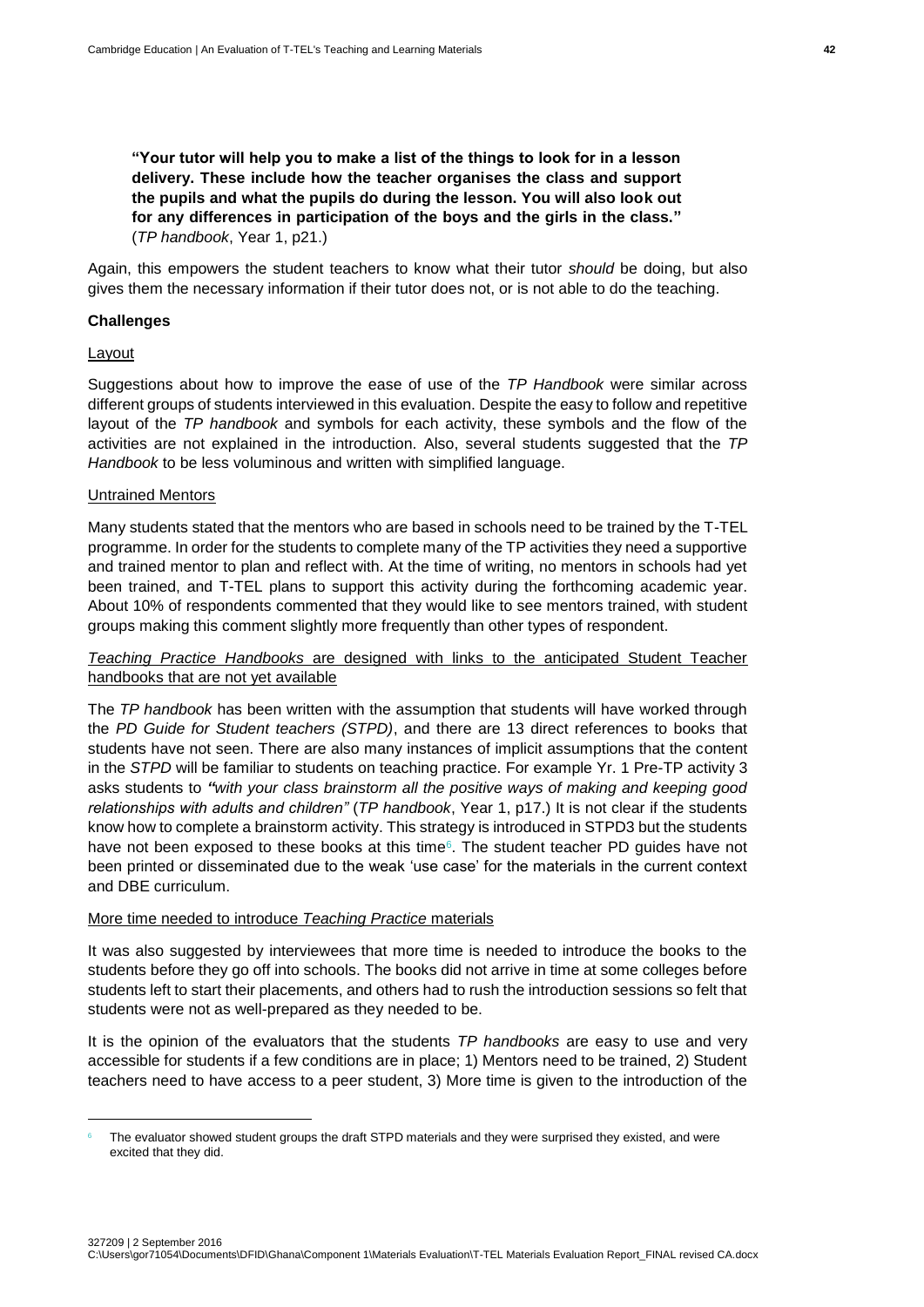materials, 4) Timetable access is given to Year 2 on campus teaching practice. It is also thought that student teachers would greatly benefit from being exposed to the STPD handbooks to supplement their learning that takes place in schools and in their Education and Professional Studies.

# <span id="page-50-0"></span>**4.3 Gender Equity and Inclusion**

#### **Impact of T-TEL materials on inclusion and gender responsive pedagogies**

Education research demonstrates that although an explicit focus on gender is needed, it is most effective when it forms part of pre-service education or extended professional development, as opposed to one-off sensitisation meetings or programmes. A focus on improved pedagogy also plays a role in ensuring a gender-responsive learning environment for both teachers and students. As stated in the DFID Review by Unterhalter et al. (2014): **"**However, the strongest evidence of what works is associated with improved training of teachers, both to higher levels of subject area expertise and professionalisation, and with specific attention to the needs of girls and gender equality, and fostering collaborative learning styles." (Unterhalter et al., 2014:48)

#### *GENDER RESPONSIVENESS and the TP Materials*

# **Development of SP Materials**

Topics and Activities in the SP/TP materials are Gender Friendly.

Following are some examples of this;

#### **Gender-Responsive Competencies for Lead Mentors/Mentors:-**

There is a Gender-Responsive checklist for Mentors and Lead Mentors which outlines nine competencies (and related actions/strategies) that will ensure that teachers and head teachers stop unfair treatment. This will lead to equal outcomes for girls and boys.

## **SP/TP Handbooks Years 1-3 cover Gender-Responsive Pedagogy in the following ways. The SP/TP materials:**

- give equal chance to females & males to ask and answer questions
- use participatory methods and ensure equal participation of females and males
- pay attention to the composition of females and males during group work and assign females leadership roles
- provide constructive and positive verbal feedback to both females and males in class

# **In addition the materials cover the following gender-responsive strategies:**

- Gender-Responsive Language and Interaction
- Gender-Responsive Teaching and Learning Materials
- Challenging traditional gender roles
- Gender-Responsive Planning
- Gender-Responsive School Management
- Gender-Responsive Treatment of Student Teachers
- Improving Gender-Responsive Mentoring
- Ensuring Protection from Sexual Harassment

#### **Positives**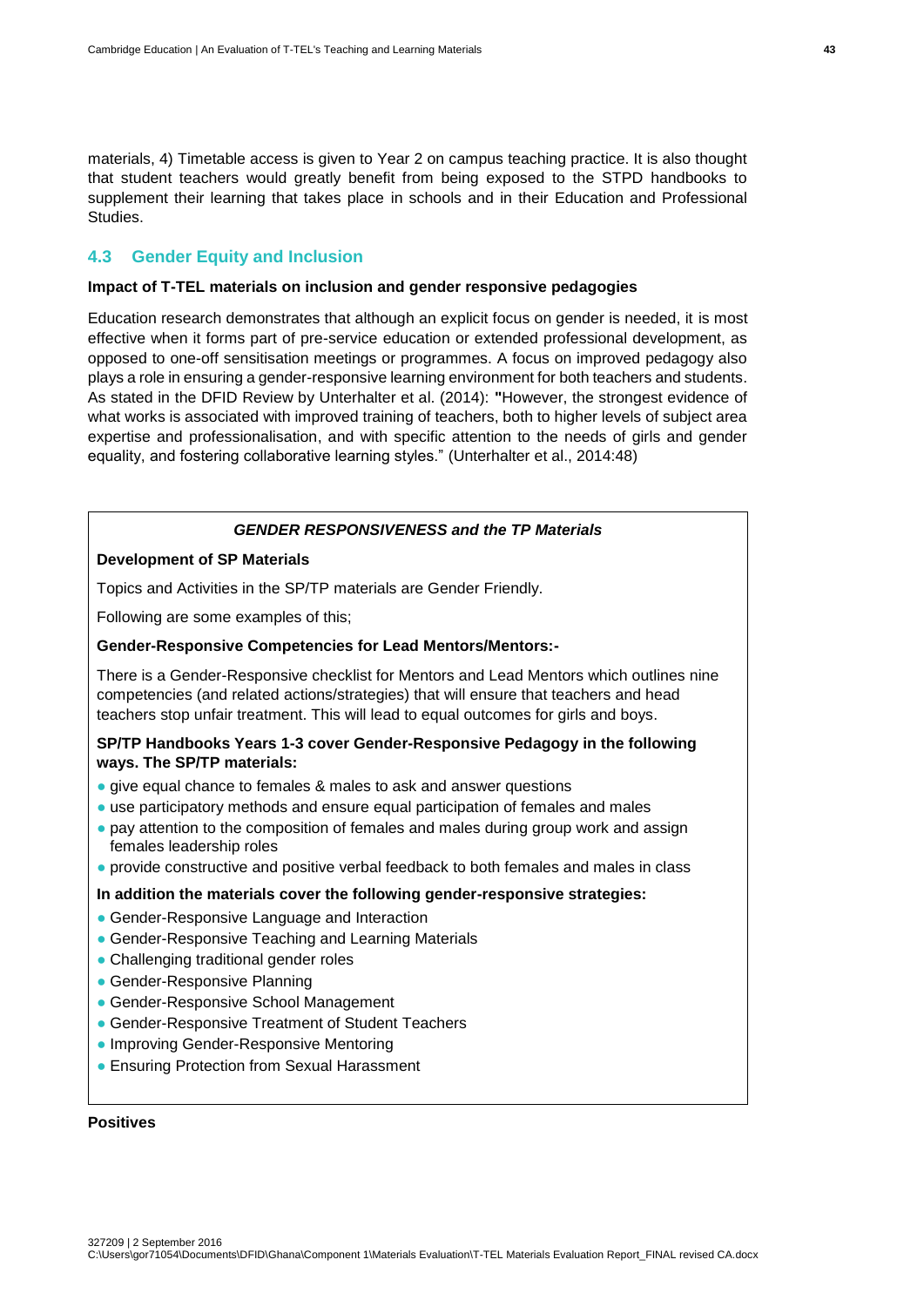### Specific attention is paid in the *TP Handbook* to achieving competence in gender-responsive and inclusive teaching

A number of competencies in the *Descriptor Framework for Year 1 TP Assessment and Evaluation* highlight the role of teaching practice in developing a student teachers' competence in gender-responsive and inclusive teaching. These include the requirement that student teachers should be able to:

- Explain clearly how a teacher they are observing effectively uses questions and answers, discussion, dialogue and demonstration to assess the learning needs of both boys and girls in class
- Observe a teacher and comment clearly about the strategies the teacher uses in their lesson to make the lesson more inclusive and equitable
- Observe and comment on how a teacher involves boys and girls in co-curricular activities
- Discuss with female pupils how safe it is for female pupils to travel to school

#### *TPD Materials* include prompts to encourage tutors to consider gender

The *TPD materials* have various sections which encourage tutors to consider gender. In each of the *TPD books*, the introduction has a section called "Focus on Gender". This section serves as a reminder of how to ensure that females are included in the teaching and learning activities. The sections "Using these strategies in a Gender-Responsive way" refers to how to use the new teaching strategy, for example group work, to achieve gender balance.

Many of the example lessons in the *TPD books* have a section that reminds tutors to plan for gender responsiveness in their lessons. In addition, the lesson case studies, where an actual tutor describes how they have used a strategy in class, make many references to issues of gender.

The "Reflect Together" and "Tutor Discussion" sections of the PD session also have some questions and statements that refer to gender responsiveness. For example, p57 of the Group Work manual for Tutors, one of the Reflect Together question is "Did female and male students participate equally? If not, what can you do to improve this situation next time?"

#### The *TP Handbook* includes prompts to encourage gender-responsive practice

Gender issues are not explicitly written about in the *TP handbook*, but the observation directions and guiding questions prompt student teachers to be looking for signs of gender equality. For example, on p31 of the student teacher TP handbook, in the "Reflect Together" section student teachers are encouraged to think about boys and girls. "From your observation, were there any differences in the responses from the girls and from the boys?" Another example is where the Handbook encourages student teachers to interact with girls**.** "Choose three girls to talk to about their journey to school." p33. Subtle examples of gender responsiveness occur frequently in the *TP Handbook.*

# *TPD* and *TP Materials* focus on collaborative teaching and learning strategies that encourage gender equity

Strategies addressed by the *TPD materials* and built into the *TP materials* encourage collaborative learning. A focus on more talking in class also allows female students to have a more active role, as their tutor asks questions and they are encouraged to present information, and can use their mother tongue with confidence.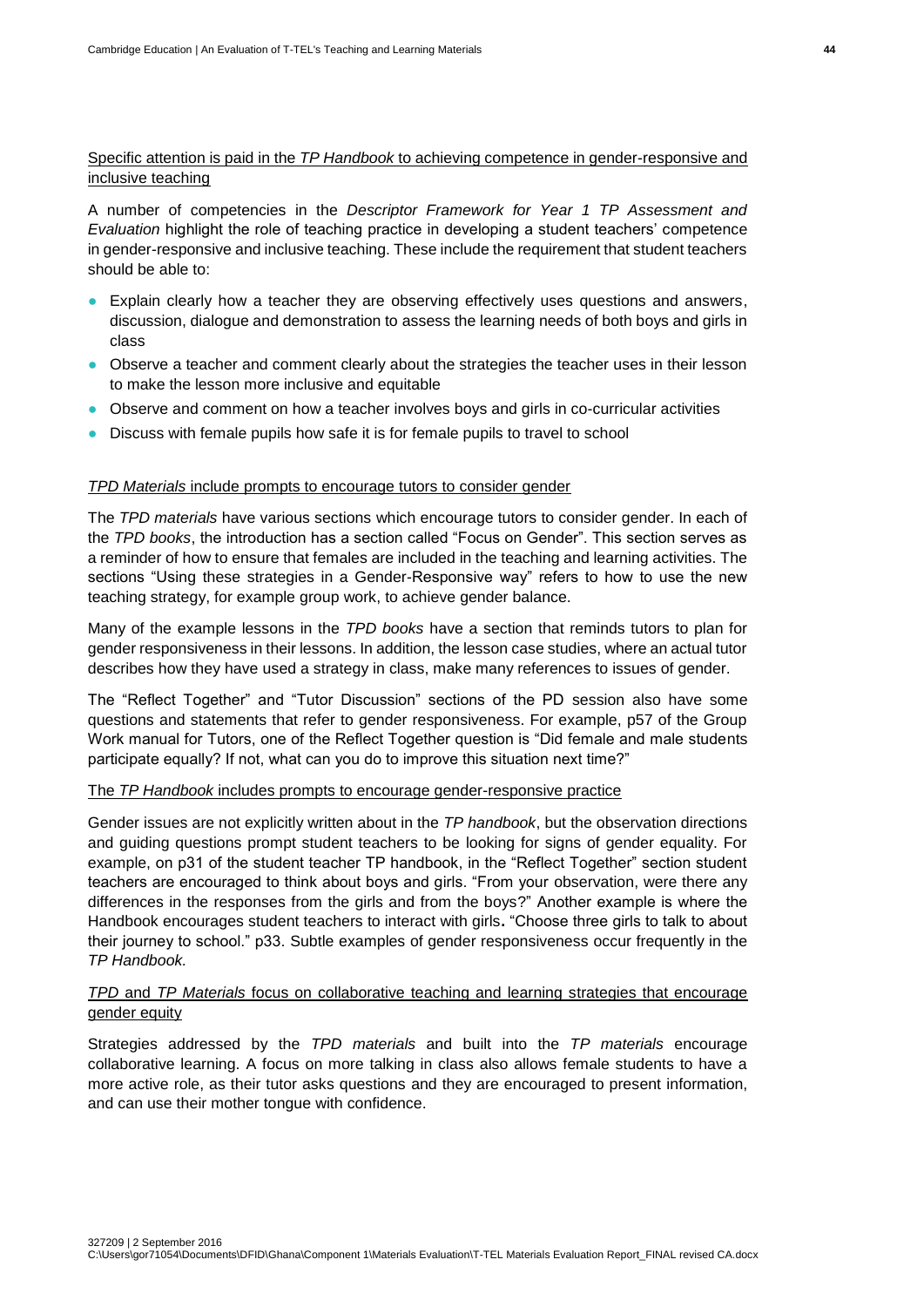During the interviews the evaluation team asked whether interviewees thought the materials and professional development was gender-responsive. Just over 50% of the interviewees at colleges state that the materials are gender-responsive. When asked to give examples of the gender responsiveness, typical answers were "the pictures in the books are of females," and "group work encourages the girls to talk".

Some evidence of impact on gender inclusion may be seen in interviewees' unprompted responses to the ''T-TEL programme in general', in which 24% of respondents commented on how much more female students are participating in, and being involved in, class. In addition, there were also a few comments about how the TPD sessions have increased the capacity and confidence of some female tutors.

#### **Challenges**

#### Gender as an addition, instead of a foundation:

As highlighted above, gender responsiveness is most definitely present in the *TPD materials* and PD sessions but there is a sense that gender is an afterthought, or an add-on, as opposed to a central objective that runs through the whole programme. For example, in the theme 4 guide, only 8 out of the 32 ""Reflect Together" and "Tutor Discussion" points raise questions of gender. These activities are a great opportunity to have discussions and change mind sets around gender inequality yet only a quarter of the discussions make gender responsiveness references.

The "Gender-Responsive" section of each strand in the *TPD handbooks* is a repeated paragraph:

*"At the end of the planning activity you should have developed an activity plan that you can teach in the coming week. Hopefully, you have also considered how to encourage all of your student teachers, especially females, to participate. Make sure you take a little time now to practise the activity that you have planned with your colleagues. You and a colleague might want to arrange to observe each other when you each do the activity with your student teachers during the week. You may want to use the Group Work Observation Tool introduced in T4-1 introduction." (T4-1, p.33)*

This same paragraph is used twelve times throughout the *Talk for Learning* book for tutors. This does not create an impression of importance, and most likely this paragraph will be skimmed over.

#### Lack of Female Capacity Building:

There is also an imbalance of female role models in CoEs. More PDCs and TPCs are male and only 16% of trained PDCs are female (12 females out of 76 trained) (Ref: T-TEL Component 1 CoE, Staff details Excel Doc).

It is the evaluators' opinion that T-TEL has made a good start at promoting gender responsiveness but there are some missed opportunities for issues of gender to be a genuine part of the T-TEL materials and professional development activities. Gender does not have a position of priority in the materials. By the very nature of the interactive strategies, female students are finding more of a voice in the classroom, but it is more as a by-product of such activities such as group work, or questioning, rather than a specific focus on females.

#### <span id="page-52-0"></span>**4.4 Sustainability of T-TEL's investments in teaching and learning materials**

This section considers the longer-term sustainability of T-TEL's investments in the *TPD* and *TP materials.*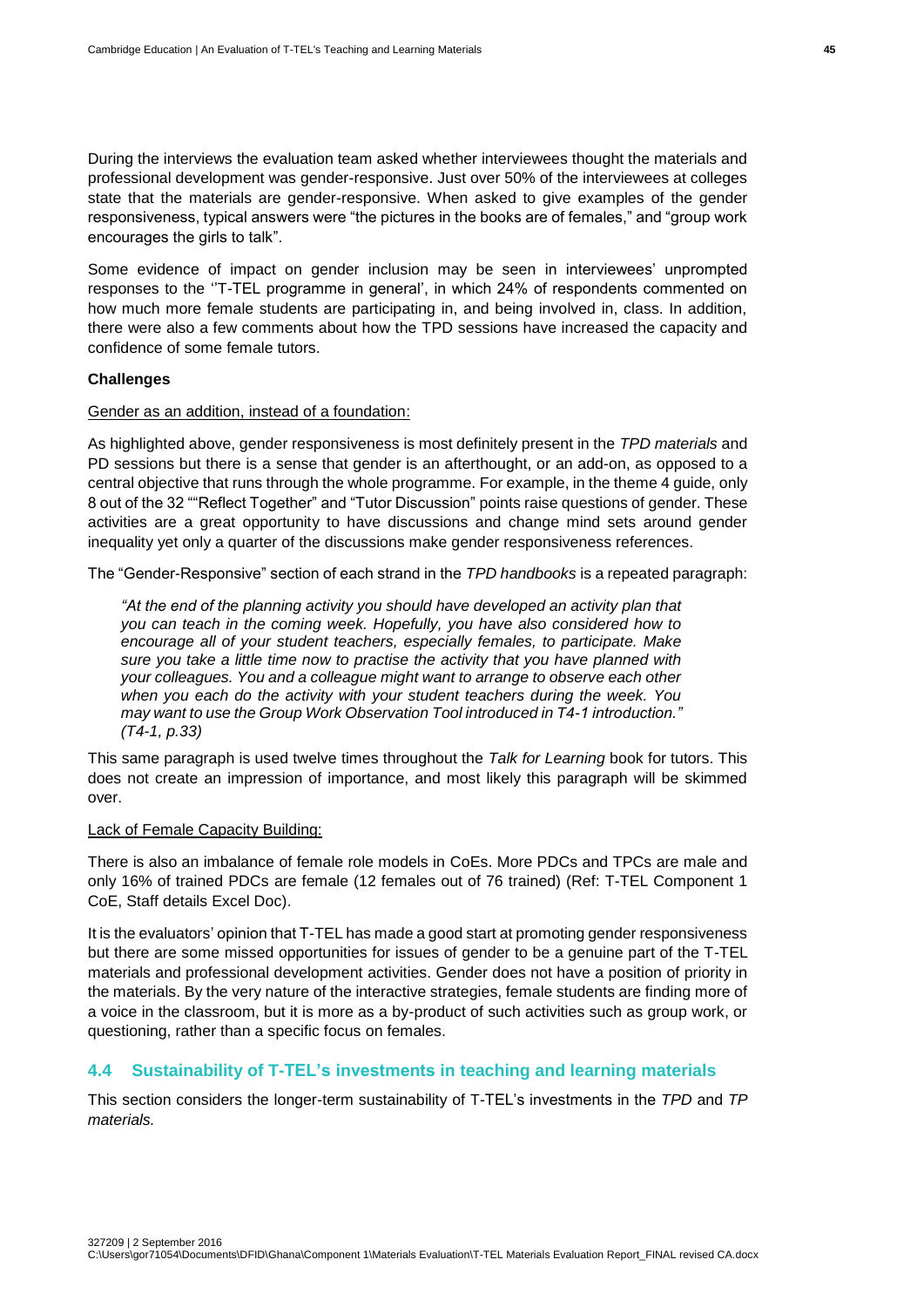#### **Sustainability of capacity built during materials development**

There is little evidence to support any claim that the processes used, and capacity built during the development of the materials so far, can be sustained beyond T-TEL. A key author of the materials made it clear that the processes used to develop the materials cannot be sustained without institutional embedding of the materials development and distribution processes.

The processes used to develop T-TEL materials have varied, with some being more successful in developing potential and sustainable capacity than others:

- Writing groups that include the full team of the relevant T-TEL coaching staff *(TP materials)*
- Writing groups that include a small selection of T-TEL coaching staff *(TPD Materials, T3&4)*
- Writing groups that include education experts from Ghana *(TP materials, TPD materials T1&2)*
- Writing groups that include international writers *(TP materials, TPD materials T1, 2, 3,4)*

Unfortunately, valuable links to institutions with sustainable capacity for developing materials have not been maintained. Some respondents to this evaluation felt that T-TEL did not foster strong relationships with UCC in the writing and conceptualisation stage. Some UCC staff who were engaged in the development of the materials claim they were dropped without any reasons. Others noted that T-TEL did not build the capacity of enough Ghanaian writers from conceptualisation. Instead, Ghanaian writers were brought in later, to review ideas and writing. Although stakeholder consultation on the TPD process took place during the inception period, the revision of the TPD content frame and conceptualisation of the materials as themes at the beginning of the implementation phase seems to have been an almost entirely 'internal' process. Whilst this ensured that T-TEL delivered materials to CoEs at the beginning of the academic year, it had an unfortunate negative impact on engaging relevant institutions early in the materials development process, and building in sustainability from the start.

Some writing processes have been more successful in developing sustainable coaching capacity. T-TEL staff commented on the significant value of including T-TEL coaching staff in the writing groups. The SPAs demonstrate significant ownership, familiarity with, and deep understanding of the *TP handbooks*, having been fully involved in the development process from conceptualisation, having written much of the materials, and having experienced an editing process. TLAs selected to participate in materials development also note how confident they felt when training PDCs and also when coaching tutors. TLAs who were not involved in writing asked to be included, seeing it as essential to their capacity to perform their training and coaching roles.

# **Sustainability of the TPD Model in CoEs**

This evaluation supports findings from T-TEL's earlier internal evaluation which highlighted concerns that PDCs and tutors have about the sustainability of training and materials introduced by development programmes. Staff in Colleges are generally pessimistic about sustainability: *"Many PDCs spoke of past pre-service training interventions implemented by the likes of JICA, TESSA and QUIPS, amongst others. One PDC from the north said quite poignantly, "NGOs have come to talk about education, to do 1 year, 2 years, so one asks, 'so, what is so different about this? You are making us come to sit and to do these things. Things we are aware of'. Where is it going to end?"* (T-TEL 2016a, Page 2).

In this evaluation, almost all those asked about sustainability were most concerned about the sustainability of PD sessions. Regular PD sessions are now taking place in 38 Colleges of Education. As a regular practice, this lays the foundations for institutionalising professional development in the longer-term. T-TEL has also built the capacity of 76 PDCs who are able to facilitate professional development sessions at their colleges. However, PD sessions will only be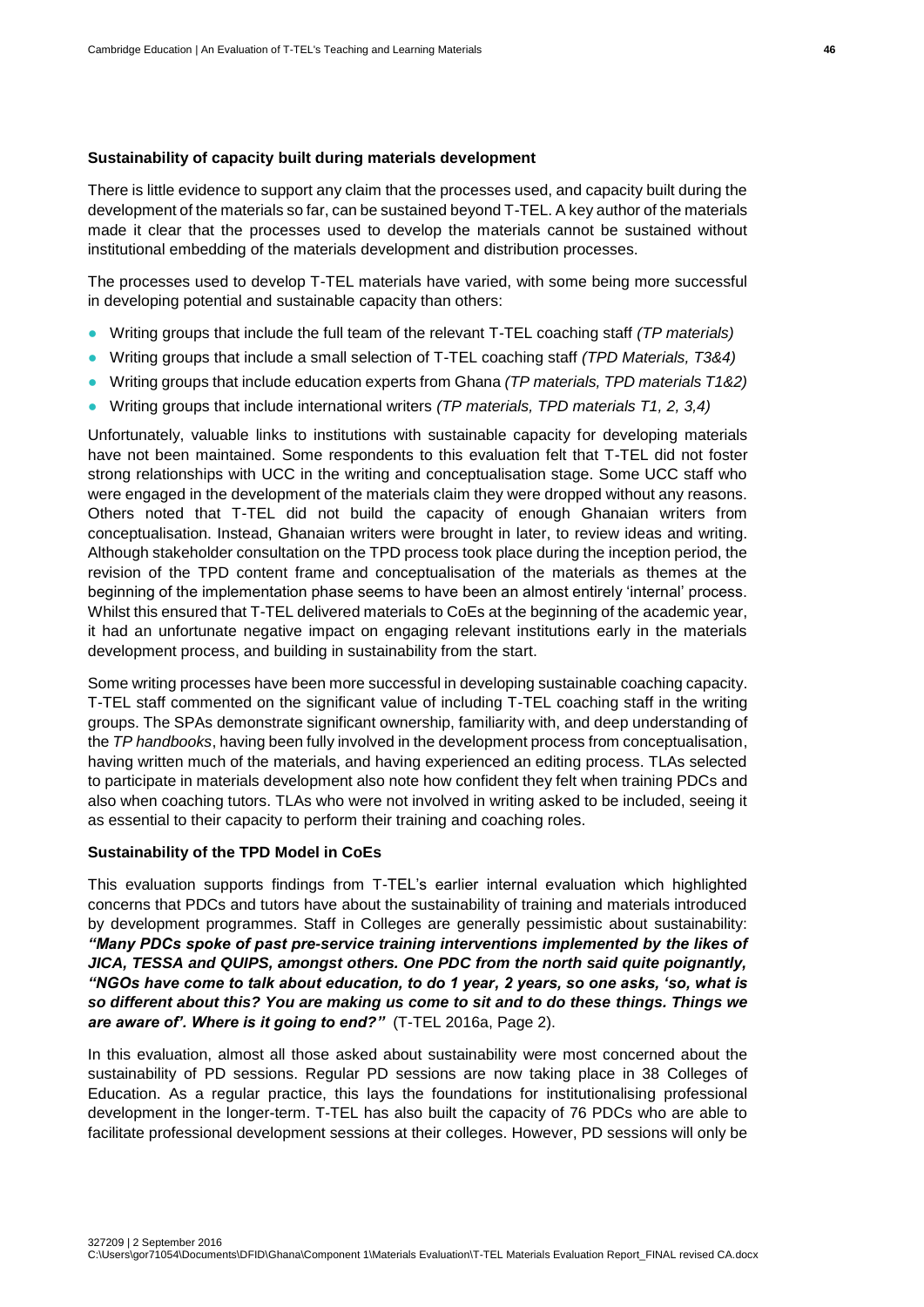sustained if they are seen to be relevant to the curriculum (and not 'extra work') and if tutors are able to integrate PD into their career plans. As in earlier evaluations (T-TEL 2016a), tutors asked for certification to have something to show for their involvement in the programme.

#### **Sustainability in the context of a revised DBE curriculum**

T-TEL is currently supporting the early phases of the reform of teacher education curricula in Ghana. Draft standards for teachers have been developed to define the required outcomes of initial teacher education. A national review group has been formed with responsibility for developing a teacher education curriculum framework. Although the framework was not finalized at the time of this evaluation, the outline of the framework (four pillars and cross-cutting themes) had been presented at a national stakeholder forum in June 2016.

None of the *TPD* or *TP materials* makes explicit mention of the Teaching Standards, because these had not been officially adopted at the time of writing the materials. However, it is the view of the evaluators that this could very easily be done retrospectively, either with the current curriculum, or when the curriculum review is complete. We understand that the writers are awaiting formal approval of the standards, and that materials are being reviewed against the Teachers Standards in the meantime.



#### **Figure 3: Draft Framework for Curriculum Review (May 2016)**

The details of the teacher education curriculum framework are not in place yet, so any meaningful evaluation is not possible, but the themes identified indicate that the *T-TEL materials* are likely to be relevant, and cover the four pillars of the curriculum framework to some extent. The *TP*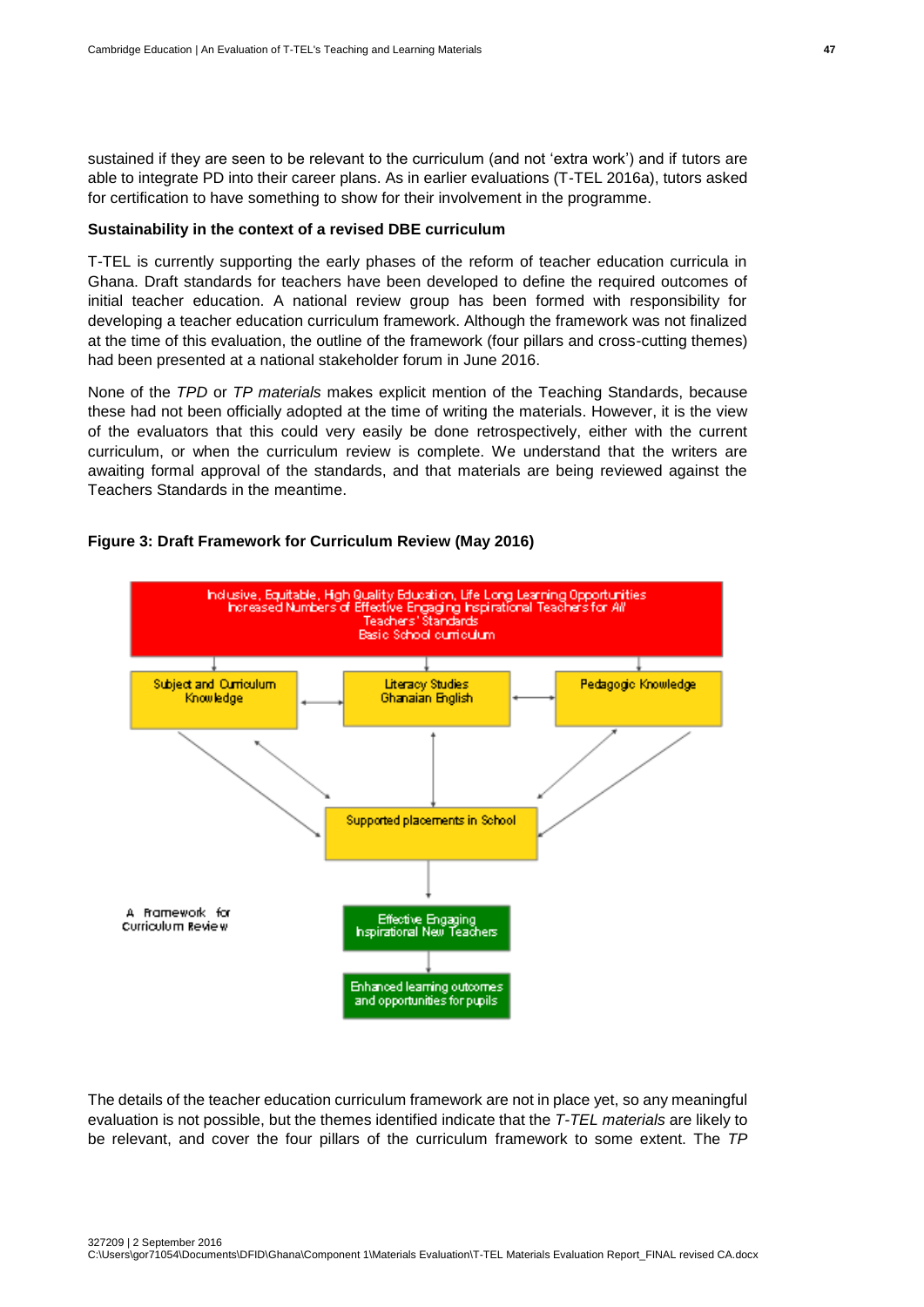*materials* are relevant to the pillar: *Supported Teaching in School*. The T-TEL materials also contribute towards the cross-cutting issues of inclusiveness and gender equality. This suggests that the existing T-TEL materials could still be of value when the new DBE curriculum becomes operational, and if so, their sustainability improved.

The "new DBE curriculum" which may be produced in the next several months, will undoubtedly determine whether all the existing materials would be relevant and appropriate and the possibility that the authors of the new curriculum might take into account the existing materials seems real. From all indications, the assessment arrangements under the new curriculum might change and with them the content and structure of the various subjects in the curriculum. Nevertheless, T-TEL designed the materials in such a way that they can be modified to fit any revision that may be made to the curriculum. The themes for the materials were based on strong research evidence, which support such effective approaches to classroom practice (e.g. Westbrook et al., 2013; Nag et al., 2014) but which are currently underserved by the DBE curriculum. It is hoped that the new curriculum will be influenced by such research evidence and other evidence of effective approaches that work in contexts similar to the Ghanaian situation.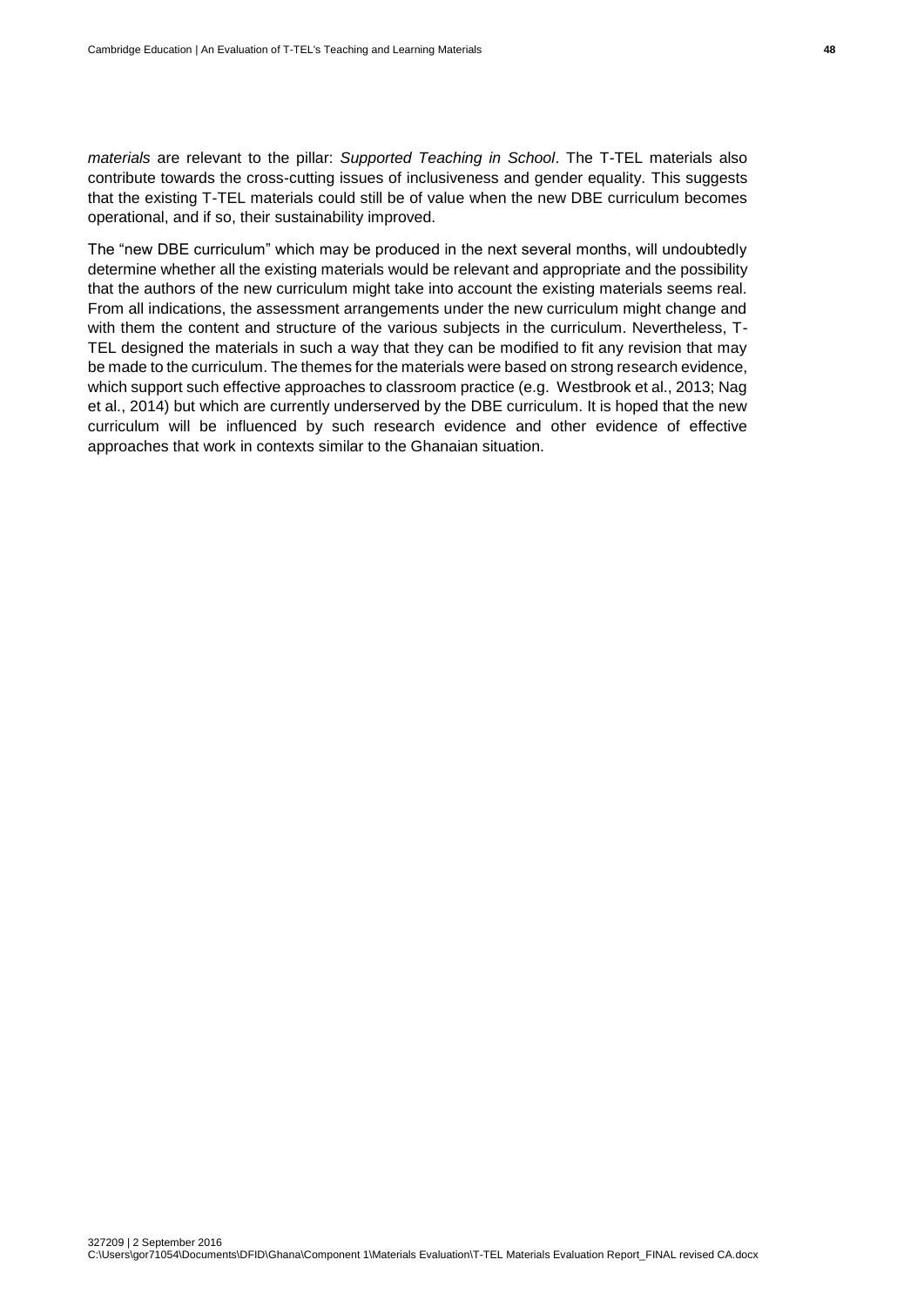# <span id="page-56-0"></span>**5 Conclusions and Recommendations**

This evaluation has found that T-TEL has developed a set of professional, versatile, and thorough, *professional development guides* for PDCs and tutors, and *Teaching Practice* handbooks for tutors, mentors, and student teachers. These materials, after only being in Colleges of Education for two semesters, are showing early signs of impact on tutor practice, and could potentially impact student teacher learning outcomes.

## ● **The T-TEL** *TPD materials* **are being used to structure regular professional development sessions for tutors at all CoEs**

The *TPD materials* have supported the establishment and facilitation of regular, practice-focused, professional development sessions in Colleges of Education. PD sessions are new, are implemented by all CoEs, and have enjoyed 98% completion rates of the PD themes provided by T-TEL this year. PD sessions are interactive. Tutors learn from each other, reflect on their practice, and have learnt about different strategies for engaging their students in the learning process.

● *TPD materials* **and PD have helped PDCs to build their capacity and confidence as facilitators of professional development for their peers**

The PDCs have significantly increased their capacity as facilitators of professional development. The professional development materials have supported and guided this learning of PDCs and tutors.

● **The majority of PDCs are men but more attention must be paid to encouraging women to also become PDCs**

Only 16% of PDC are female. T-TEL must encourage CoEs to include women as PDCs, and make the process itself gender inclusive, and to build the capacities of women as PDCs and coaches.

● **The implementation of PDS and tutor motivation is higher in CoEs where principals are supportive**

The evaluation has confirmed findings by T-TEL's internal evaluation that attendance, participation, and tutor motivation is higher in Colleges where the principal actively supports the PDS and is positive about the programme. T-TEL will need to continue to work closely with and support, principals and vice-principals of colleges that are not implementing the T-TEL strategies. PDCs and tutors from struggling colleges could visit stronger colleges to learn about how to effectively implement the T-TEL strategies.

# ● Many tutors are beginning to implement strategies discussed in PDS and *TPD materials* **in their teaching, but this is not yet the majority**

Many tutors appear to understand how strategies can be used and why they are effective. 30 to 40% of tutors interviewed in this evaluation have also moved into the implementation stage and are trying out these strategies regularly. Students have noticed that approximately 30% of their tutors have tried to change their practice on a regular basis. This "trialling behaviour" is an important stage in the implementation process. However, at present the materials are effective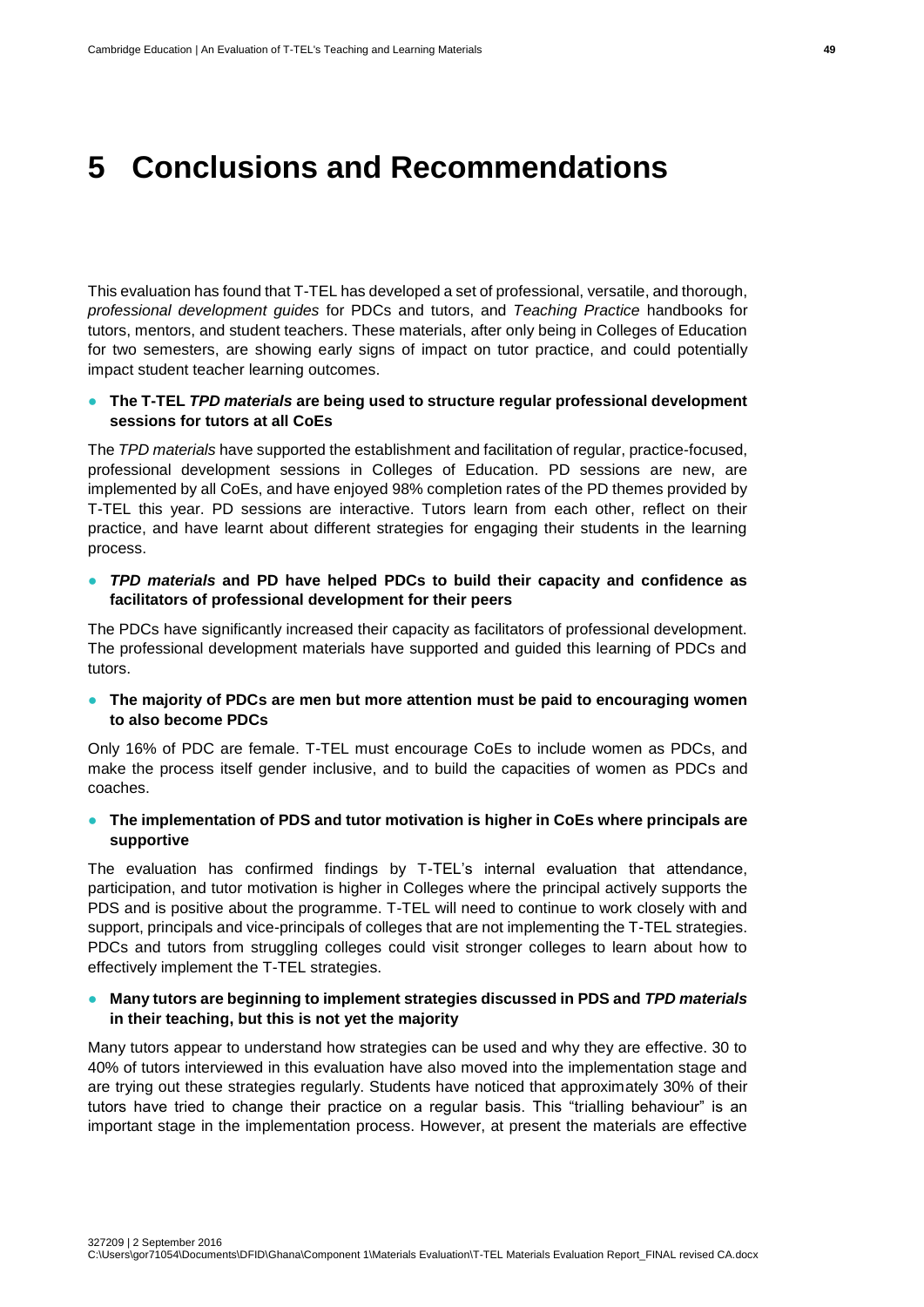for tutors who are confident in their practice, supported by their administration, and already motivated to try new strategies. This is not yet the majority of tutors.

The evaluation found that changes in tutors' teaching methods are not occurring in the majority of classes, and there is still a long way to go to achieve full implementation, and mastery of practice. Implementation of the learned and understood strategies remains a significant challenge.

#### ● **Student teachers enjoy the new strategies introduced by their tutors**

The evaluation found evidence of some small changes in student learning behaviour as a result of the introduction of more student-centred strategies. For the most part the new strategies introduced through the *TPD materials* have had positive influences on the student teachers, especially in relation to participation and enjoyment levels. A key assumption of the T-TEL model is that student teachers will begin to emulate teaching practices that they have seen modelled well. Greater participation and enjoyment by student teachers may translate later into improved teaching by student teachers. These small changes in student behaviour and tutor practice must be celebrated and shared so that those who are not convinced can start to develop more interest and belief.

## ● **Assessment plays a crucial role in the implementation of T-TEL approaches**

Assessment of the DBE has a strong influence on how tutors work with the *T-TEL materials* and approaches. There is therefore a need to synchronise assessment practices with the T-TEL strategies.

# ● **Opportunities for coaching for tutors remain far too limited to fully support the implementation process**

The current T-TEL model has limited opportunities for tutors to be supported, or *coached*, through the classroom implementation process. Coaching supports tutors as they actually try out the newly-learnt strategy and provides *in the moment* guidance, and post-lesson discussion. This way, the tutor could learn how to keep improving the practice until mastery is achieved. Coaching can also provide a process to challenge tutors' attitudes to pedagogy, and build evidence with them, of the effectiveness and outcomes of different teaching strategies. The PD model must strengthen the structured support available inside the classrooms (peer to peer, or mentor) to support tutors through the various stages of trying out and implementing the strategies.

# ● **The** *TPD materials* **should be amended to make them more accessible for those tutors that are not yet implementing the strategies**

Some adjustments need to be made to the *TPD materials* to make them more accessible and easy to use, particularly for those who have a low skill set, poor reading skills, low confidence, low motivation, poor support networks, or are just not convinced that student-based strategies work. Small changes would make the materials easier to use and more accessible and will support those who are weaker in their practice and need some extra encouragement. The small changes include:

- More pictorial representation instead of text
- Reduce the amount of text that tutors are expected to read.
- Use more diagrams, simple pictures, and photographs.
- Use bullet points and highlighted information (e.g. boxes).
- Use simplified language, especially in the core parts of the materials.
- The pace of the activities needs to be checked so that session or lesson goals are realistic.
- Limit the need to switch from different sections in the book.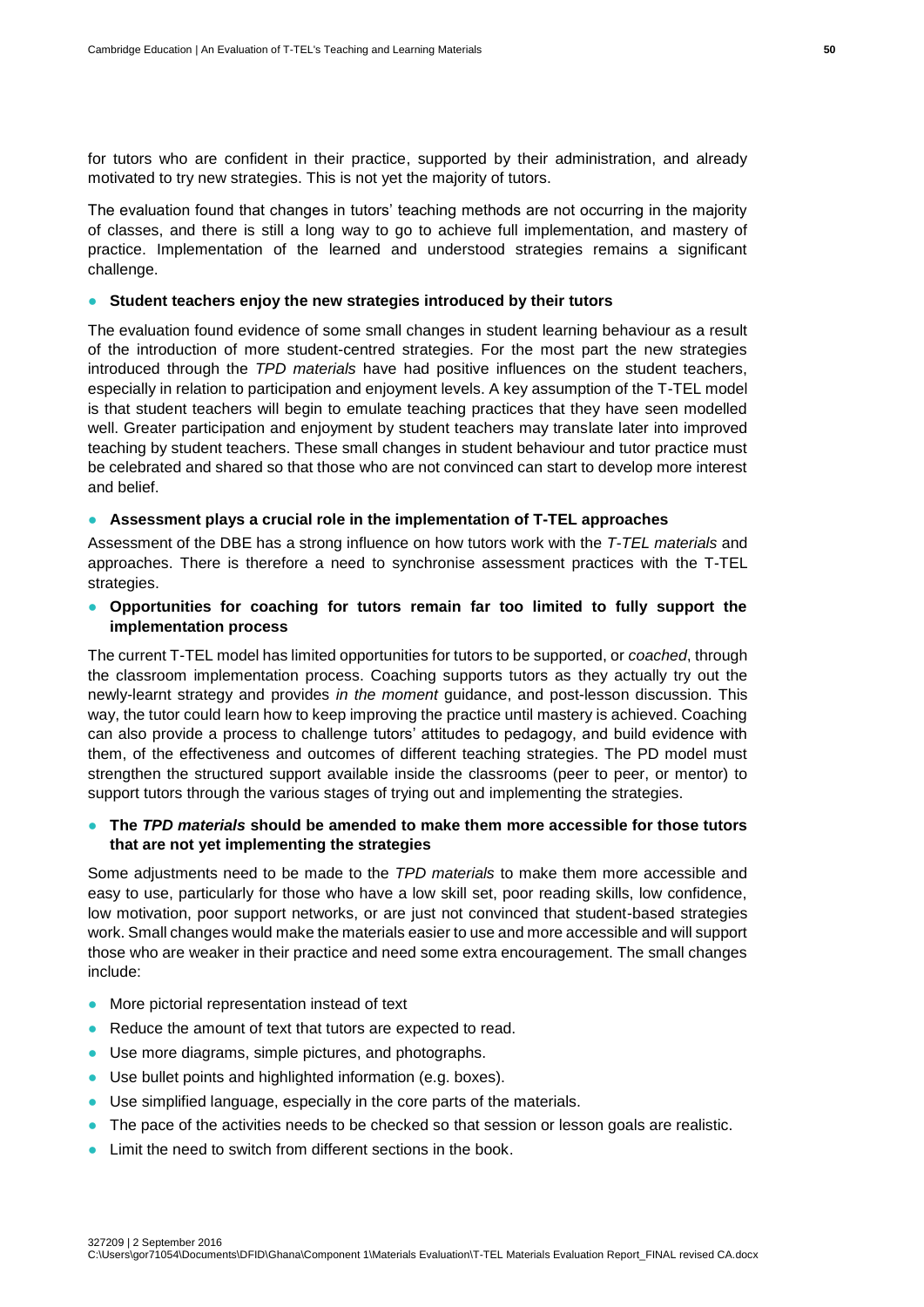A simplified version of the materials will also allow them to work more easily as reference guides for tutors who want a quick refresher about a strategy, or to look for a new one to try.

#### ● **The pace set by the TPD themes is too fast, and does not allow sufficient time for practice and mastery before new strategies are introduced.**

*TPD materials* content needs to be structured to suit the time available for the PDS. The materials are currently overloaded with activities, and cannot be completed during the session. The content for each PDS should be reduced. That said, principals should ensure PDS start promptly so that the time available is used fully. PDCs should be prepared, and not use the session to do their pre-reading, and must facilitate well to ensure that discussions do not go off topic. These changes will all allow tutors the opportunity to practise and improve their skills through a longer implementation process of each strategy. More repetition of strategies is needed, and tutors should become effective at using a strategy before moving on to a new one. All materials trials must evaluate the intensity and pace of activities.

#### ● **The** *TPD materials* **are highly relevant to tutors of methods courses, but subject tutors do not easily recognize the relevance and value of the materials**

The relevance of the *TPD materials* is more obvious for tutors of teaching methods courses because the content of the *TPD materials* matches the content they teach. T-TEL should increase the clarity of messaging about the *purpose* of the activity examples. By providing coverage across the curriculum tutors can begin to understand how to use the activity examples in their own subject.

# ● **More time needs to be given to the process of applying a strategy to a tutor's own content area.**

Although the *TPD materials* and PD sessions already encourage tutors to produce their own activity plan, study the strategy being used, and then apply that same strategy to a lesson or activity they have to teach with their own content and students, more practice time needs to be given to this activity.

#### ● *TPD materials* **are relevant to CoEs in Ghana, and priority should be given to strategies that are relevant for large classes**

Priority should continue to be given to the strategies that are easily applied to large classes, where furniture is hard to move and teaching and learning materials are minimal. Extension activities can be provided for those who are ready to try more varieties of a strategy.

### ● **The approach and structure of the** *Teaching Practice handbooks* **is appropriate and relevant for student teachers in the current TP system in CoEs**

The evaluation found that the *TP materials* covered a lot of curriculum content. The approach, as well as the structure, is appropriate and relevant for student teachers that are training in the current teaching practice model in CoEs. The activities are effective and the student teachers find the handbooks supportive, even without the planned support from tutors or mentors. The *TP Handbooks* have been well-received by the 1st year students, who used the handbook on their teaching observation. The handbook organised their time, and guided their learning, and encouraged students to become independent and reflective learners to make the most of their time in schools. The students found the books easy to use.

#### ● **Confusion over the on-campus teaching practice requirements limited the use of the**  *TP Handbook* **for the second year students**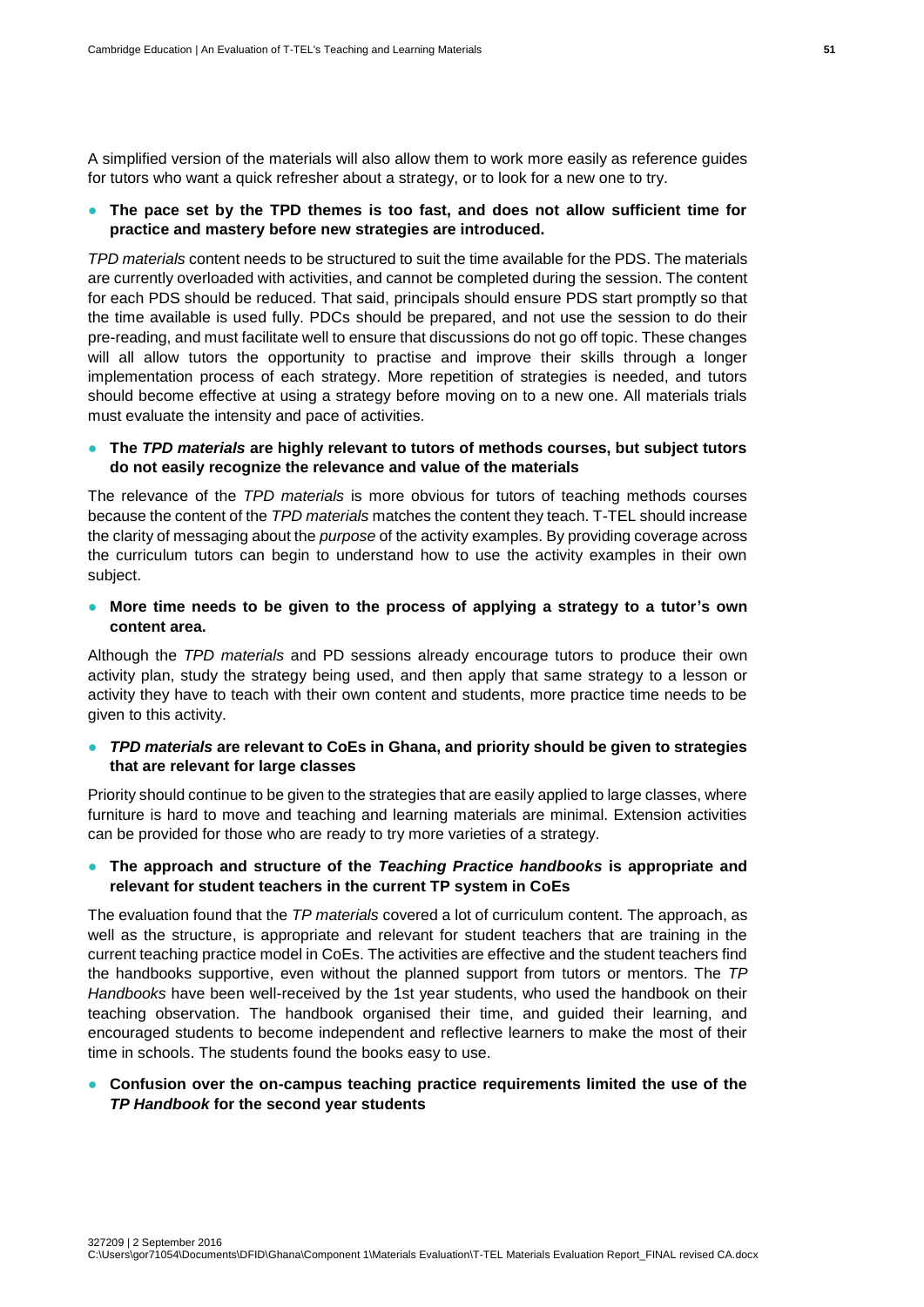There has been some confusion about College requirements for on–campus teaching practice. At the time of writing the *TP materials* in 2015, guidelines for second year on-campus teaching practice had been developed. However, the evaluators are aware that the second year oncampus teaching practice guidelines were not used last academic year. CoEs have recently decided to implement on-campus teaching practice for three weeks prior to the commencement of the third year off-campus teaching practice. Whilst an unambiguous decision on implementation will certainly help, it remains possible that T-TEL may need to provide Colleges with more guidance on how to implement the 2nd year on-campus teaching practice.

# ● **The use of the third year** *TP Handbooks* **was compromised by the timing of their introduction at CoE**

Although T-TEL made enormous efforts to finish all three years of *TP Handbooks* in time for implementation in 2016, the introduction of the *TP handbooks* for third years was poorly timed. The books arrived at most Colleges after students had left for their teaching practice, and although T-TEL hoped tutors could deliver the books to students when visiting schools or when students came into the College, this largely did not happen. Many third years who received books did not use them as they were more focused on their project and forth-coming exams.

#### ● **More time needs to be given to the introduction of the** *TP handbooks* **to students**

The introduction of first and third year handbooks took place under significant time pressures. Students felt it was too rushed, and needed more time for introduction of materials.

# ● **The** *TP materials* **are most effective if implemented as part of the system of supported teaching practice**

It is the opinion of the evaluators that the students *teaching practice handbooks* are easy to use and very accessible for students if a few conditions are in place; 1) Mentors need to be trained, 2) Student teachers need to have access to a peer student, 3) More time is given to the introduction of the materials, 4) Timetable access is given to Year 2 on campus teaching practice.

# ● **Mentors in schools will require training in the new strategies introduced by the** *TP handbooks*

T-TEL has not yet implemented mentor training to introduce the *TP materials* and train mentors to support their student teachers. The evaluators note that the mentors in schools should undergo professional development in the T-TEL strategies and in how to support students on teaching practice.

# ● **The strategies covered by the** *TPD themes* **and** *TP handbooks* **improve gender equity and inclusion in classrooms, however, the evaluation considered that the materials still tend to treat gender as an ''add on''**

Gender equality is promoted in both the *TPD materials* and the *TP handbooks*. Throughout the *TPD materials*, tutors are reminded to consider how gender may be operating in their classroom, to plan for gender responsiveness in their lessons, and in PD sessions. However, the evaluators consider that the issues of gender equity inclusion still tend to be presented as an ''addition to think about''. Gender and inclusion should be made an integral part of the programme and materials. The *TP materials* should explicitly require mentors to model and reinforce learnercentred and gender-responsive pedagogy.

#### ● **T-TEL has mixed success in building sustainable capacity for materials development for the CoE sector in Ghana**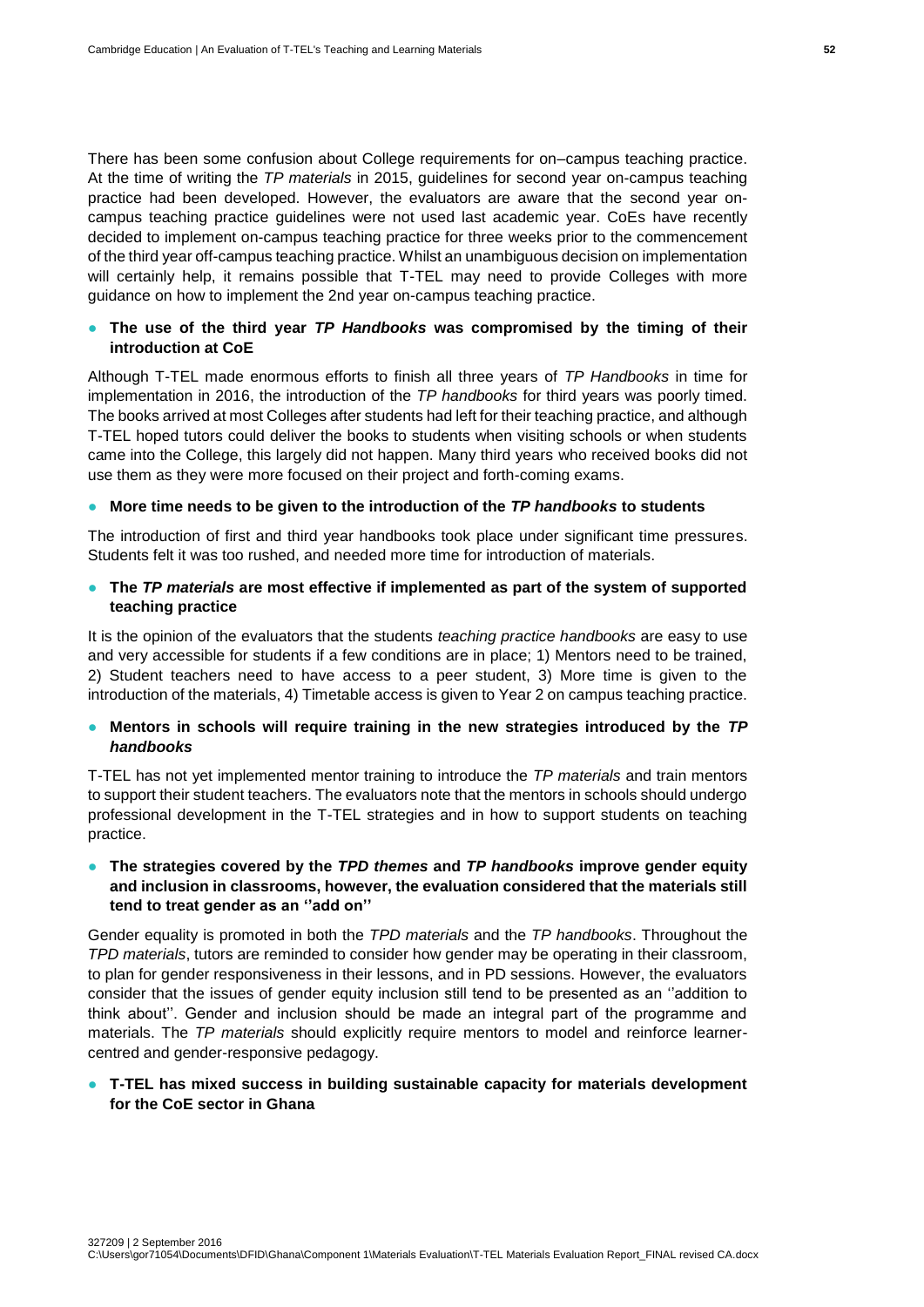T-TEL materials have been developed through different processes. Ghanaian writers have been involved with some materials, offering Ghanaian perspectives, but have also been dropped without explanation. The sustainability of the materials development process could be improved through the following:

- Ensure that materials are published as word documents, which will allow use and editing by others.
- Work on longer timescales that allow the involvement of more local professionals in the initial stages (e.g. planning) of the writing. This will ensure that everybody can comment and adjustments made to materials before publishing. This will also encourage more Ghanaian perspectives.
- Longer timescales will make room for all materials to be trialled.
- When books/handbooks are written, T-TEL should have time to explain how the handbooks/books are to be used. They should involve the writers of the books/handbooks in explaining some of the concepts to the users.
- Student teachers should be seen as major stakeholders that T-TEL must listen to. Their views are important and should be considered. The involvement of student teachers in the writing process could also be beneficial.
- The evaluation should be seen by stakeholders as a contribution to the DBE curriculum review. The curriculum review should build on the CPD model piloted by T-TEL, and use it to pilot the new curriculum and materials that will be developed in line with the new curriculum.
- The evaluation suggests that there is potential for a lot more research and investigation into what would make the *TPD programme* more effective. Teacher education universities are very likely to make use of the materials in teacher education research and development. T-TEL should donate the materials to universities as this would enhance the sustainability of the materials and strategies that the latter promote.
- **Including T-TEL staff (TLAs and SPAs) in materials development provides a significant professional development opportunity and prepares staff well for their coaching role**

T-TEL staff that were involved in materials development and writing expressed greater ownership of the materials and confidence in coaching tutors to use them.

● **The effectiveness and sustainability of the tutor professional development will be significantly enhanced through the development of a professional qualification for tutors that includes content and expertise in the PD themes and on how to support student teachers on TP.**

This evaluation confirmed the critical importance of strategies that will strengthen tutors' ownership of the PD activities, which is necessary if they are to internalise the new approaches. It is essential that PD is integrated into their career plans. The evaluators recommend that T-TEL designs and implements a certification and/or credit system towards further education and/or career progression to serve as a sustainable motivator. The programme, as designed, has about 90 hours of contact time over 3 years so the need for certification is strong. Assessment of tutors' implementation in their classroom practice could form part of certification if in-class observation of lessons forms part of the system. Principals may be required to confirm implementation as part of the requirements for certification.

T-TEL could invite teacher education universities to look at the PD programme and explore ways of turning it into a qualification.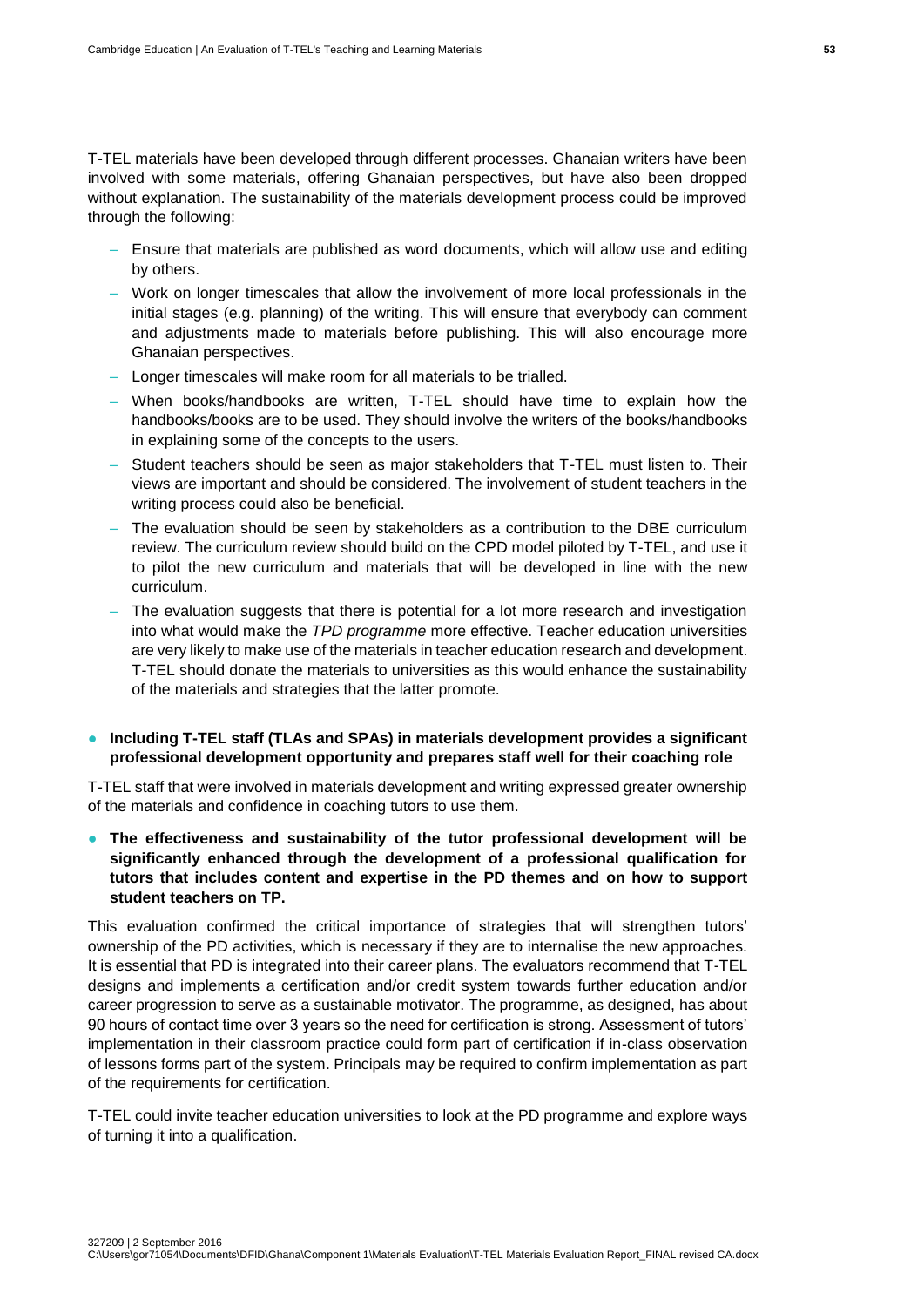#### <span id="page-61-0"></span>**5.1 Key Recommendations**

- 1. The Tutor Professional Development model piloted by T-TEL should be continued but strengthened with a greater focus on coaching support to tutors to implement new strategies. Coaching should be provided by peers in a CoE (including senior managers, Heads of Departments, and PDCs), supported by T-TEL.
- 2. Small adaptations are required to the *TPD materials* to make them more effective for all tutors but in particular the less confident tutors. The pace at which new content is covered needs to be slowed to allow more time for tutors to plan how to use strategies in their own curriculum area, to practise them, to receive coaching and feedback from peer-coaches, and improve mastery before moving on to the next strategy. This will help change the perception of some tutors that the materials are only suitable for 'methods' lessons.
- 3. The *TP handbooks* are well designed but must be introduced into CoEs with all parts of the support system, including adequate introduction to materials prior to TP, mentor training and tutor support.
- 4. Collaboration between T-TEL, UCC and other stakeholders should be continued, so that the lessons learned through T-TEL can inform the review of the DBE curriculum (as a blueprint for effective teacher education). This evaluation provides evidence that the TPD materials are already starting to have a positive impact on teaching by tutors in CoEs, and on student teachers' experience and appreciation of effective teaching methods. It also demonstrates the effectiveness of structured materials for student teachers on teaching practice. These lessons will be valuable for the forthcoming review, and must be shared. Working closely with UCC and other stakeholders on the upcoming curriculum review will ensure that the T-TEL strategies and approaches can be fully embedded into the colleges' curriculum, timetables and assessment.
- 5. Tutors and students put a great deal of emphasis on assessment practices overseen by UCC. Collaboration between T-TEL and UCC in this regard will help synchronise assessment practices in the DBE curriculum with the approaches developed in the programme to support both initial teacher education and tutor professional development.
- 6. More local professionals should be employed in the planning stages of the production of T-TEL materials so that the latter would be owned locally to ensure that T-TEL strategies live beyond the life of the programme.
- 7. Tutors who take an active part in the programme and who demonstrate their new skills in their teaching should be rewarded through career-relevant qualifications. Tutor qualifications could be based on a credit system towards further education and/or career progression. Collaboration between T-TEL and universities can help accelerate internalisation of the processes.
- 8. As universities are the main providers of higher education qualifications in teaching, T-TEL should invite teacher education universities to look at the programme and explore ways of turning the latter into a qualification. Sustainability of the materials and approaches could be enhanced if they were embedded into an appropriate professional qualification.
- 9. The materials are useful in many ways, and T-TEL should make donations of these materials in both digital and hard copy to all universities for inclusion in their libraries. Universities that deliver teacher education programmes could use them in research, and teaching qualification programmes while "non-teaching" universities could use them to support internal faculty professional training and development programmes.
- 10.Colleges must be strongly encouraged to include at least one female member of staff amongst their PDCs. T-TEL will also need to pay attention to the gender balance of its field staff. Senior female tutors could be encouraged to understudy the TLAs and SPAs to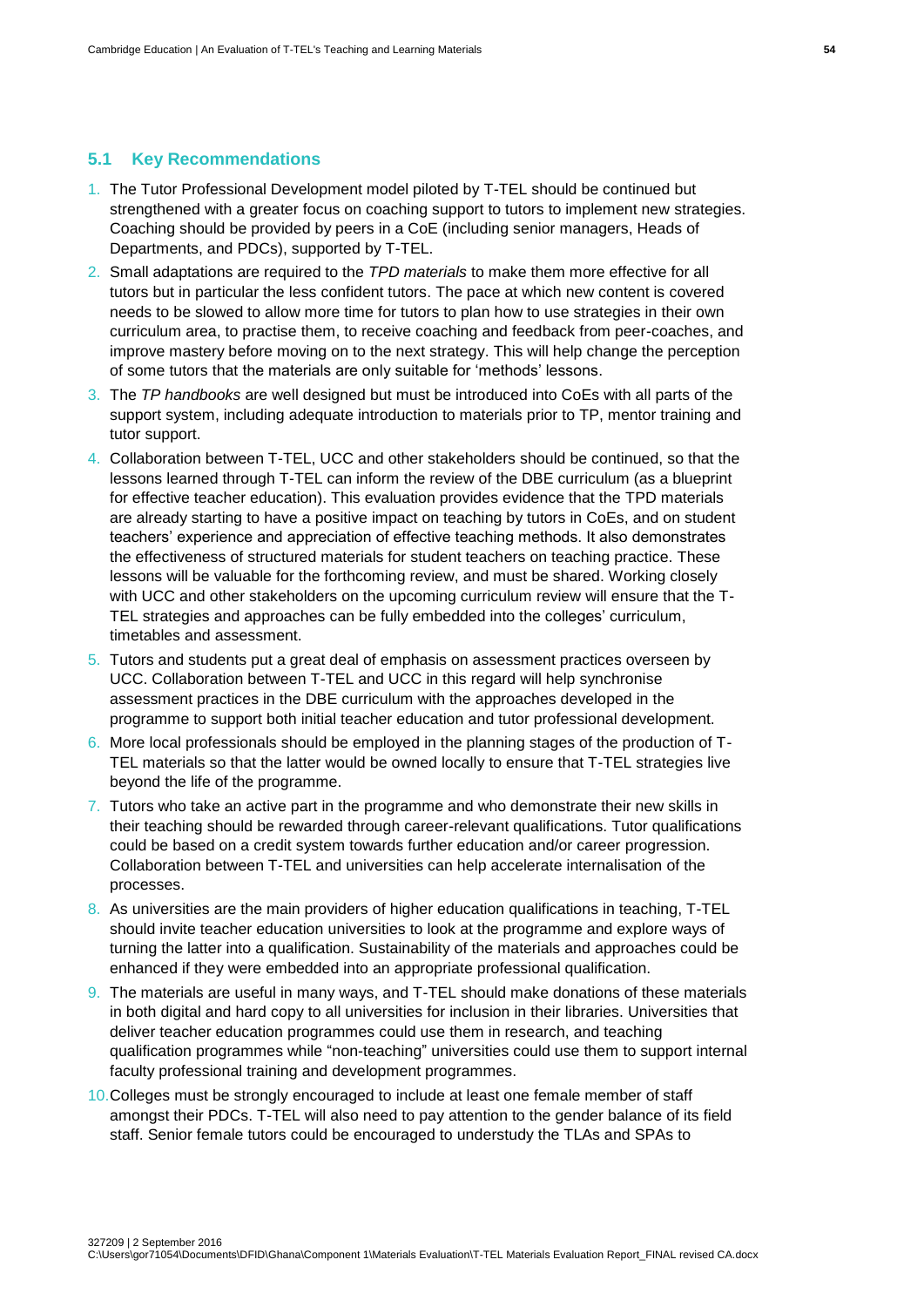prepare them for similar positions in future. That way female capacity building will be achieved.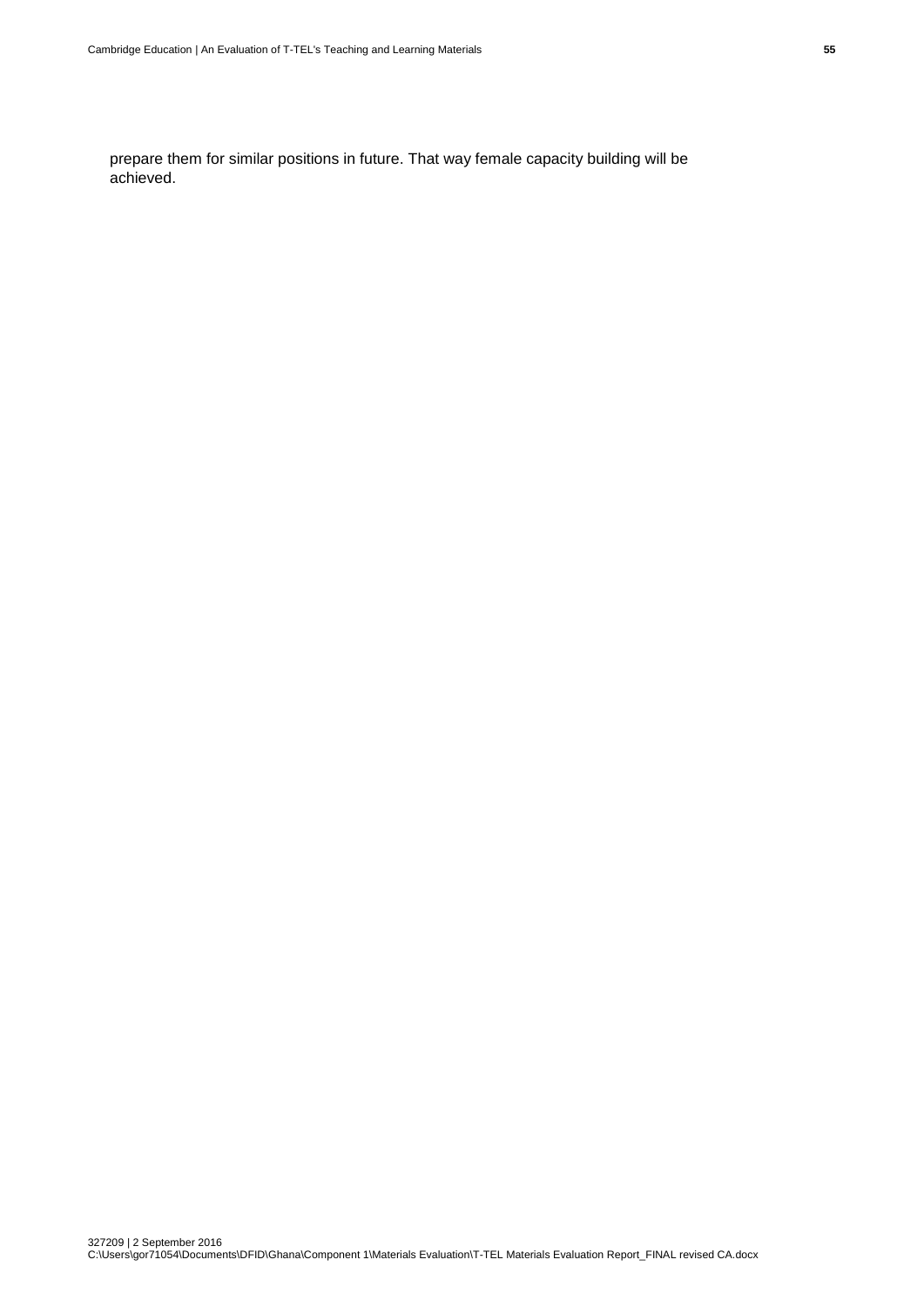# **References**

Anamuah-Mensah, J. (2002) National Education Review Committee Report. Report of the President's Committee on Review of Education Reforms in Ghana. Accra: Ministry of Education.

Banilower, E. (2002). Results of the 2001-2002 study of the impact of the local systemic change initiative on student achievement in science. Arlington, VA: National Science Foundation.

Batt, E. G. (2010). Cognitive coaching: A critical phase in professional development to implement Sheltered instruction. Teaching and Teacher Education, 26 (2010), 997-1005.

Black, J. S., & Hal, B. G. (2002). Leading strategic change. New Jersey: Financial Times, Prentice Hall

Blank, R., de las Alas, N., & Smith, C. (2007) Analysis of quality of professional development programs for mathematics and science teachers: Findings from a cross-state study. Washington, DC: Council of Chief State School Officers.

Bush, R. (1984). Effective staff development. In Making our schools more effective: Proceedings of three state conferences. California Staff Development Study.

Carpenter, T., Fennema, E., Peterson, P., Chiang, C., & Loef, M. (1989). Using knowledge of children's mathematics thinking in classroom teaching: An experimental study. American Educational Research Journal, 26(4), 499–531.

Cohen, D. K., & Hill, H. (2001). Learning policy: When state education reform works. New Haven, CT: Yale University Press.

Darling-Hammond, L., Chung Wei, R., Andree, A., & Richardson, N. (2009). Professional learning in the learning profession: A status report on teacher development in the United States and abroad. Oxford, OH: National Staff Development Council.

Ermeling, B. (2010). Tracing the effects of teacher inquiry on classroom practice. Teaching and Teacher Education, 26 (3), 377-388.

French, V. W. (1997). Teachers must be learners, too: Professional development and national teaching standards. NASSP Bulletin, 81(585), 38–44.

Government of Ghana (2012) Colleges of Education Act, (Act 847)

Jaworski, B. (1994). Investigating mathematics teaching: A constructivist enquiry, London: Falmer Press

Joyce, B., & Showers, B. (1982). The coaching of teaching. Educational Leadership, 40(1): 4–9.

Knight, J. (2007). Instructional coaching: A partnership approach to improving instruction. Thousand Oaks, CA: Corwin Press.

Knight, J. & Cornett, J. (2009). Studying the impact of instructional coaching. Lawrence, KS: Kansas Coaching Project for the Center on Research on Learning.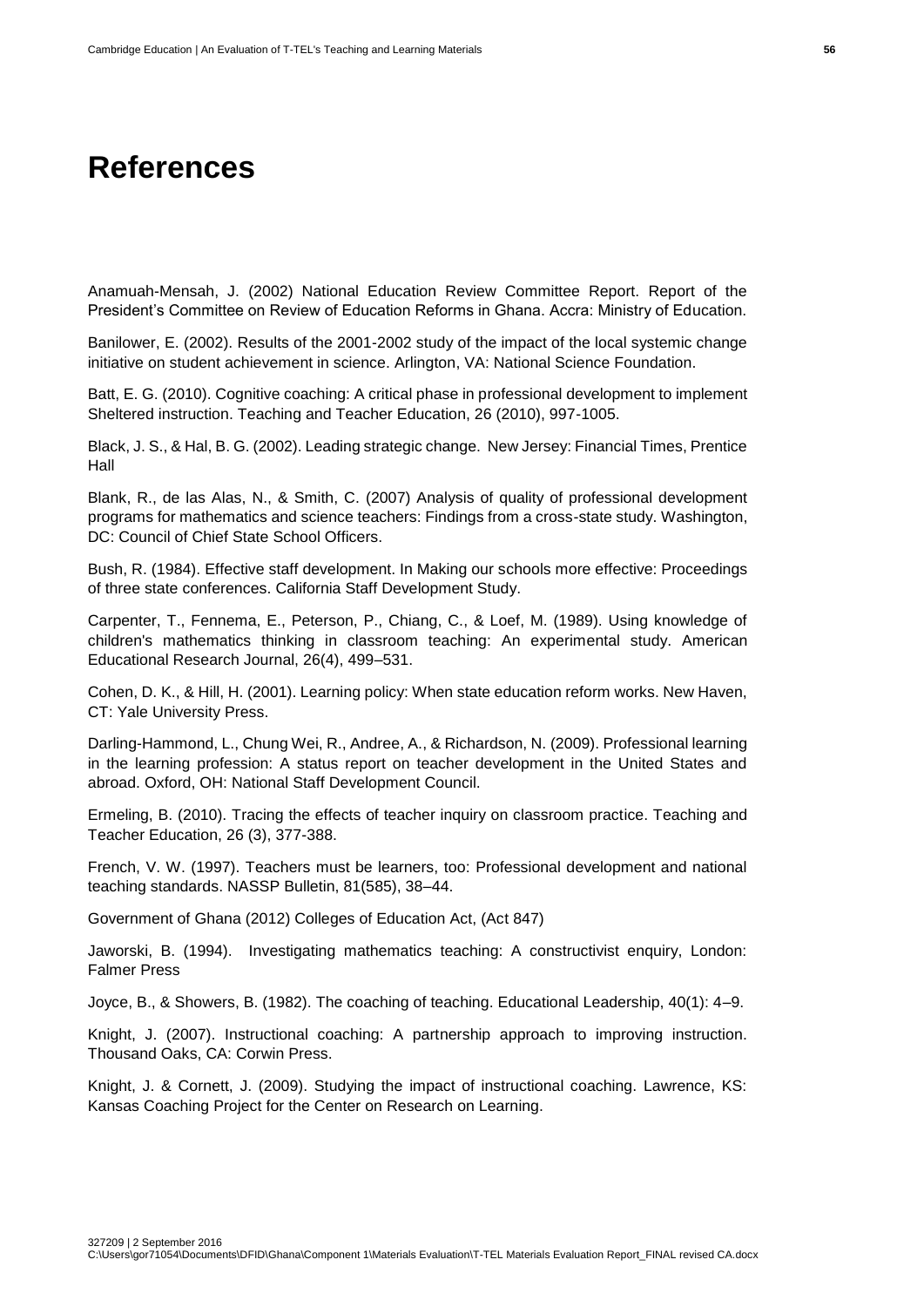Lieberman, A., & Wood, D. (2001). When teachers write: Of networks and learning. In A. Lieberman & L. Miller (Eds.), Teachers caught in the action: Professional development that matters (pp. 174–187). New York: Teachers College Press.

Marek, E. A., & Methven, S. B. (1991). Effects of the learning cycle upon student and classroom teacher performance. Journal of Research in Science Teaching, 28(1), 41–53.

McGill-Franzen, A., Allington, R. L., Yokoi, L., & Brooks, G. (1999). Putting books in the classroom seems necessary but not sufficient. Journal of Educational Research, 93(2), 67–74.

Nag, S., Chiat, S., Torgerson, C., & Snowling, M. J. (2014). Literacy, foundation learning and assessment in developing countries. Retrieved from https://www.gov.uk/government/uploads/system/uploads/ attachment\_data/file/305150/Literacyfoundation-learning-assessment.pdf

Saxe, G. B., Gearhart, M, & Nasir, N. S. (2001). Enhancing students' understanding of mathematics: A study of three contrasting approaches to professional support. Journal of Mathematics Teacher Education, 4, 55–79.

Showers, B. (1984). Peer coaching: A strategy for facilitating transfer of training. Eugene, OR: Centre for Educational Policy and Management.

Slinger, J. L. (2004). Cognitive coaching: Impact on student and influence on teachers. Dissertation Abstracts International, 65 (7), 2567. (University Microfilms No. 3138974)

Smith, A. (2004). Making Mathematics Count The report of Professor Adrian Smith's Inquiry into Post-14 Mathematics Education. London: Stationery Office Limited

Stephens, D., Morgan, D., Donnelly, A., DeFord, D., Young, J. Seaman, M., et al. (2007). The South Carolina Reading Initiative: NCTE's Reading Initiative as a state-wide staff development project. Urbana, IL: National Council of Teachers of English.

Swan, M (2005) *Improving Learning in Mathematics: Strategies and Challenges.*

London: Department of Education and Skills Standards Unit

Swan, M ( 2005) *Improving Learning in Mathematics: Strategies and Challenges.*

London: Department of Education and Skills Standards Unit

Truesdale, W. T. (2003). The implementation of peer coaching on the transferability of staff development to classroom practice in two selected Chicago public elementary schools. Dissertation Abstracts International, 64 (11), 3923. (University Microfilms No. 3112185).

T-TEL (2016a) T-TEL M&E Report: Focus Group Interviews with PDC, February 2016

T-TEL (2016b) Draft Annual Programme Evaluation Report, May 2016

T-TEL (2016c) The Tutor Professional Development Programme Year 1 (2015/2016). Component 1 M&E Report. 21 July 2016.

T-TEL (2016d) T-TEL Resources to be considered. Presentation to the National Steering Committee on DBE Curriculum Review. May 2016 (PowerPoint Presentation)

T-TEL (2016e) Monitoring and Evaluation and Research Strategy updated July 2016

T-TEL (2016f) Mini-Survey Results. July 2016. Report delivered by JMK Consulting.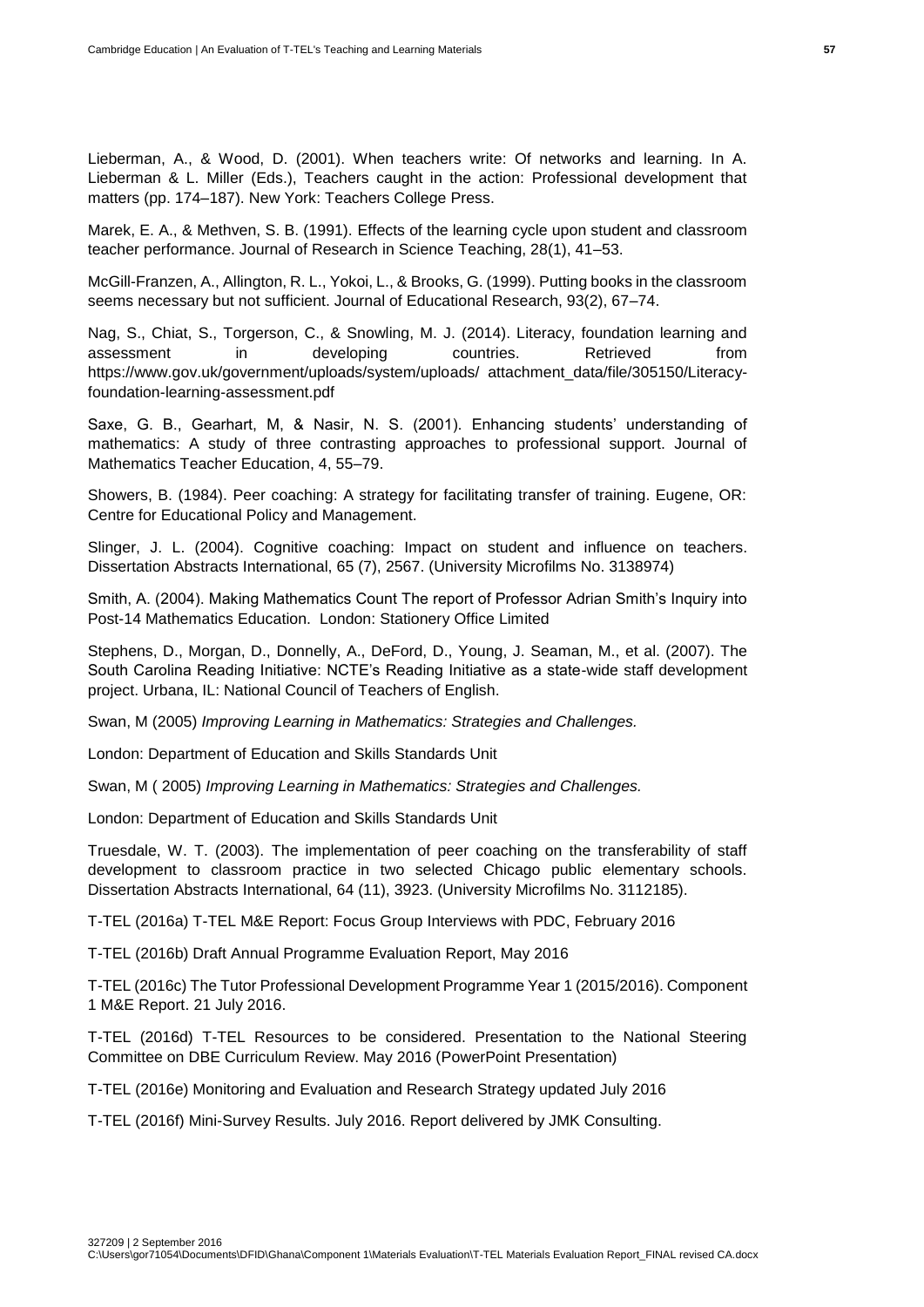T-TEL Component 1 CoE, Staff details Excel Doc (PDC Data)

Unterhalter E, North A, Arnot M, Lloyd C, Moletsane L, Murphy-Graham E, Parkes J, & Saito M (2014) *Interventions to enhance girls' education and gender equality. Education Rigorous Literature Review*. London: Department for International Development

Westbrook, J., Durrani, N., Brown, R., Orr, D., Pryor, J., Boddy, J., & Salvi, F. (2013). Pedagogy, curriculum, teaching practices and teacher education in developing countries: final report. (No. 2110). Retrieved from https://eppi.ioe.ac.uk/cms/Default.aspx?tabid=3433

Watson A., De Geest E. & Prestage, S. (2003) *Deep Progress in Mathematics*, University of Oxford.

Wenglinsky, H. (2000). How teaching matters: Bringing the classroom back into discussions of teacher quality. Princeton, NJ: Educational Testing Service.

Yoon, Kwang Suk, Teresa Duncan, Silvia Wen-Yu Lee, Beth Scarloss, and Kathy L. Shapley. Reviewing the Evidence on How Teacher Professional Development Affects Student Achievement. Issues and Answers Report, REL 2007 – No. 033. Washington, D.C.: U.S. Department of Education, Institute of Education Sciences, National Center for Education Evaluation and Regional Assistance, Regional Educational Laboratory Southwest, 2007.